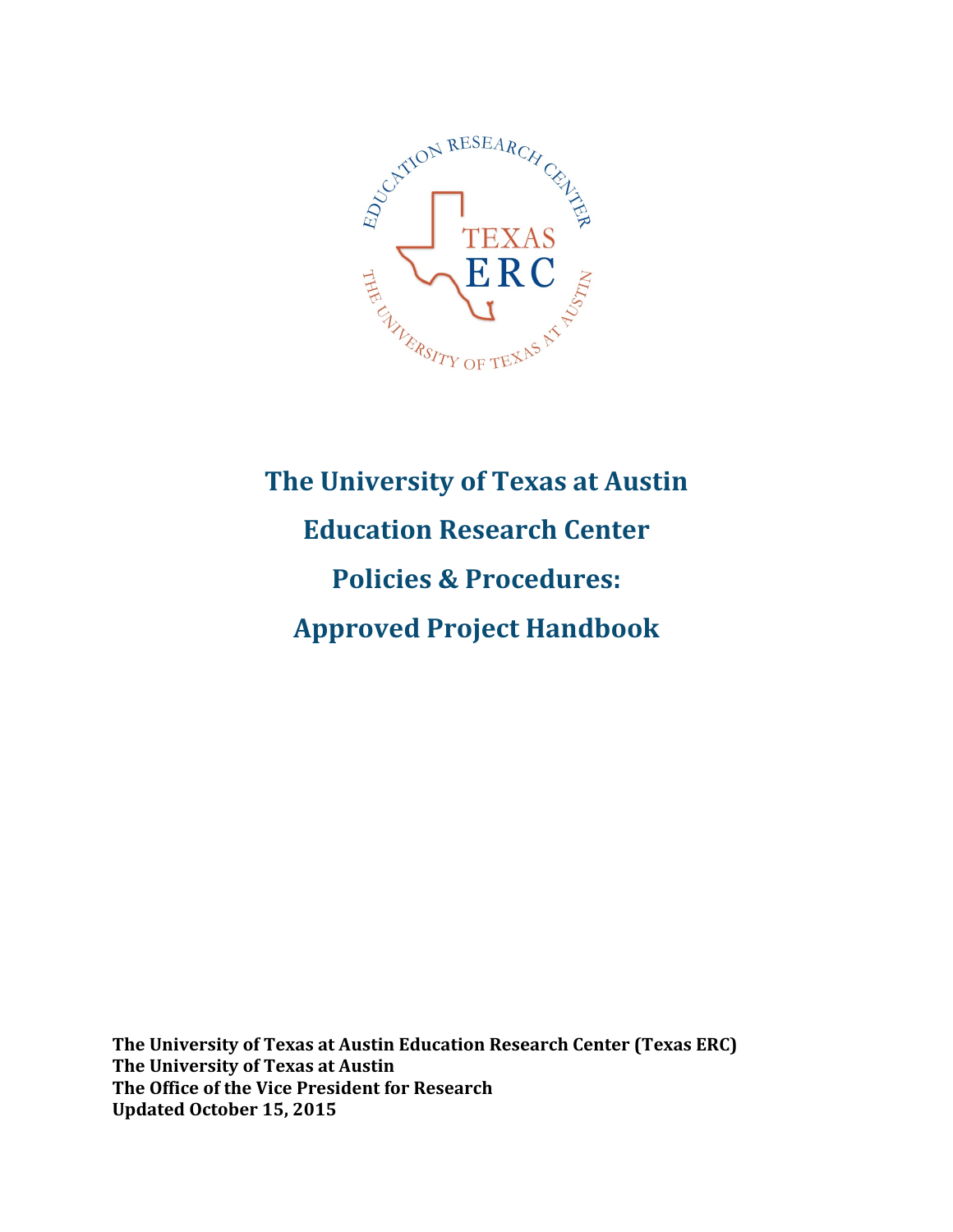## **Table of Contents**

| Institutional Review Board, Training, & Confidentiality Agreement Requirements5 |  |
|---------------------------------------------------------------------------------|--|
|                                                                                 |  |
|                                                                                 |  |
|                                                                                 |  |
|                                                                                 |  |
|                                                                                 |  |
|                                                                                 |  |
|                                                                                 |  |
|                                                                                 |  |
|                                                                                 |  |
|                                                                                 |  |
|                                                                                 |  |
|                                                                                 |  |
|                                                                                 |  |
|                                                                                 |  |
|                                                                                 |  |
|                                                                                 |  |
|                                                                                 |  |
|                                                                                 |  |
|                                                                                 |  |
|                                                                                 |  |
|                                                                                 |  |
|                                                                                 |  |
|                                                                                 |  |
|                                                                                 |  |
| Procedure for Recognizing & Responding to Security Violations 16                |  |
|                                                                                 |  |
|                                                                                 |  |
|                                                                                 |  |
|                                                                                 |  |
|                                                                                 |  |
|                                                                                 |  |
|                                                                                 |  |
|                                                                                 |  |
|                                                                                 |  |
|                                                                                 |  |
|                                                                                 |  |
|                                                                                 |  |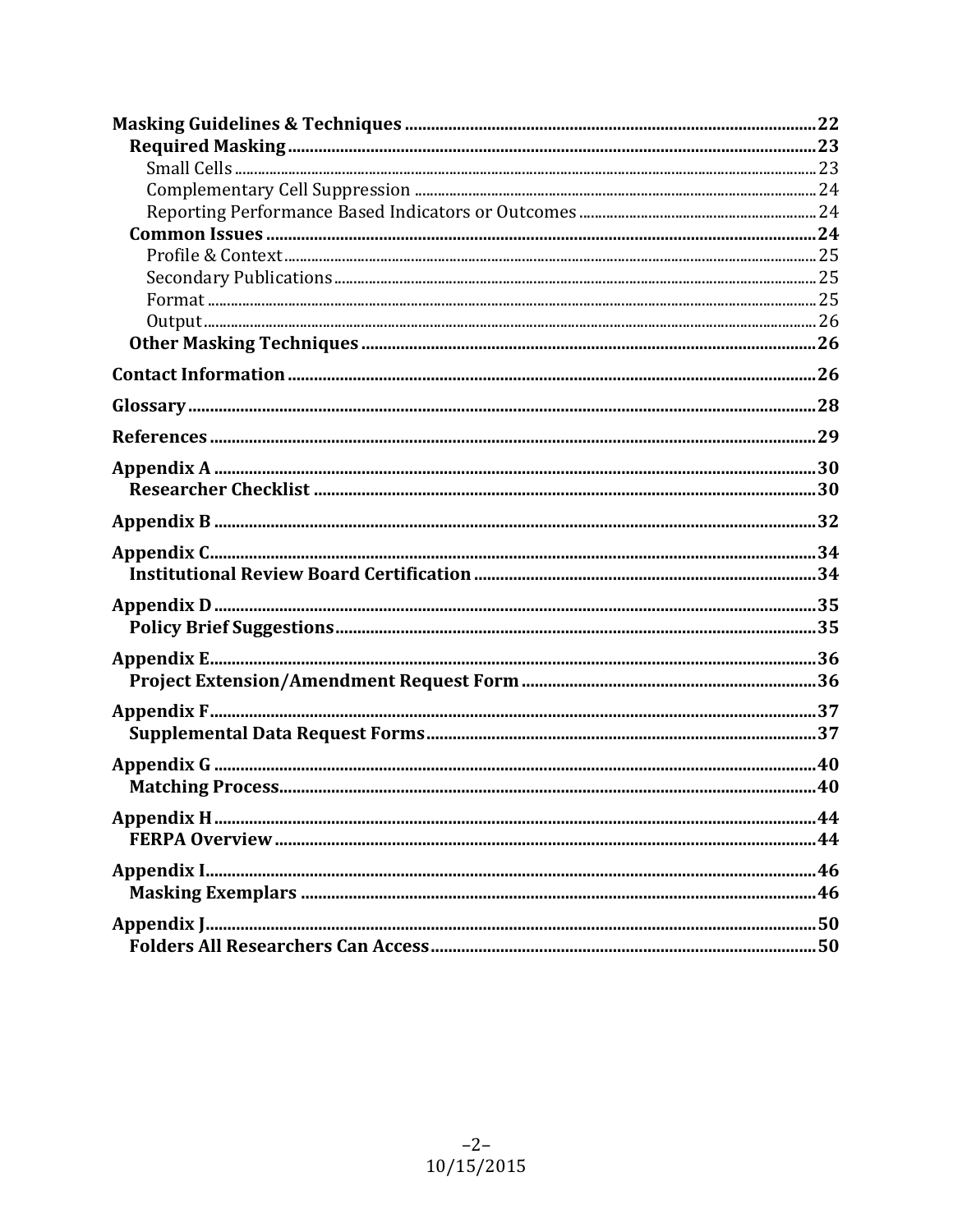## **The University of Texas at Austin Education Research Center Policies & Procedures: Approved Project Handbook**

## **Overview**

In 2006, the  $79<sup>th</sup>$  Texas Legislature  $(3<sup>rd</sup>$  called session) identified the need for connecting educational information sources into a longitudinal data warehouse for the use of policy and practice. Legislators authorized the creation of three Education Research Centers (ERCs) to house Texas data and facilitate research that benefits all levels of education in Texas. The ERCs were to provide access to high quality, student-level data from the Texas Education Agency (TEA), the Texas Higher Education Coordinating Board (THECB), the Texas Workforce Commission (TWC), and other sources of educational information for the state of Texas. The ERC data resources would span from the Pre-K level through higher education (P-16) and into the Texas workforce; it would host longitudinal information dating back from 1990 to current day. Researchers would be able to use this rich repository of data to follow individual Texas students from their first day in school to their last day on the job.

The University of Texas at Austin Education Research Center (Texas ERC) serves as both a research center and as a site for the P-20/Workforce Data Repository (Repository) providing access to longitudinal, student-level data for scientific inquiry and policymaking purposes. Since its inception in 2006, the Texas ERC's goal has been to bridge the gap between theory and policy by providing a cooperative research environment for study by both scholars and policy makers. As part of its mission, the Texas ERC works with researchers, practitioners, state and federal agencies, and other policymakers to help inform upon critical issues relating to education today.

## **Research Project Workflow**

Following a successful proposal that has been approved by the Texas ERC and ERC Advisory Board, the proposal is reclassified as an approved project. Approved project researchers will first need to complete a series of trainings and submit the necessary documentation to obtain access to the Repository housed at the Texas ERC. Figure below illustrates of the process as a whole. Subsequent sections will outline the details of each step. Researchers may also find the provided checklist helpful for navigating the process of accessing, conducting, and concluding research at the Texas ERC (see Appendix A).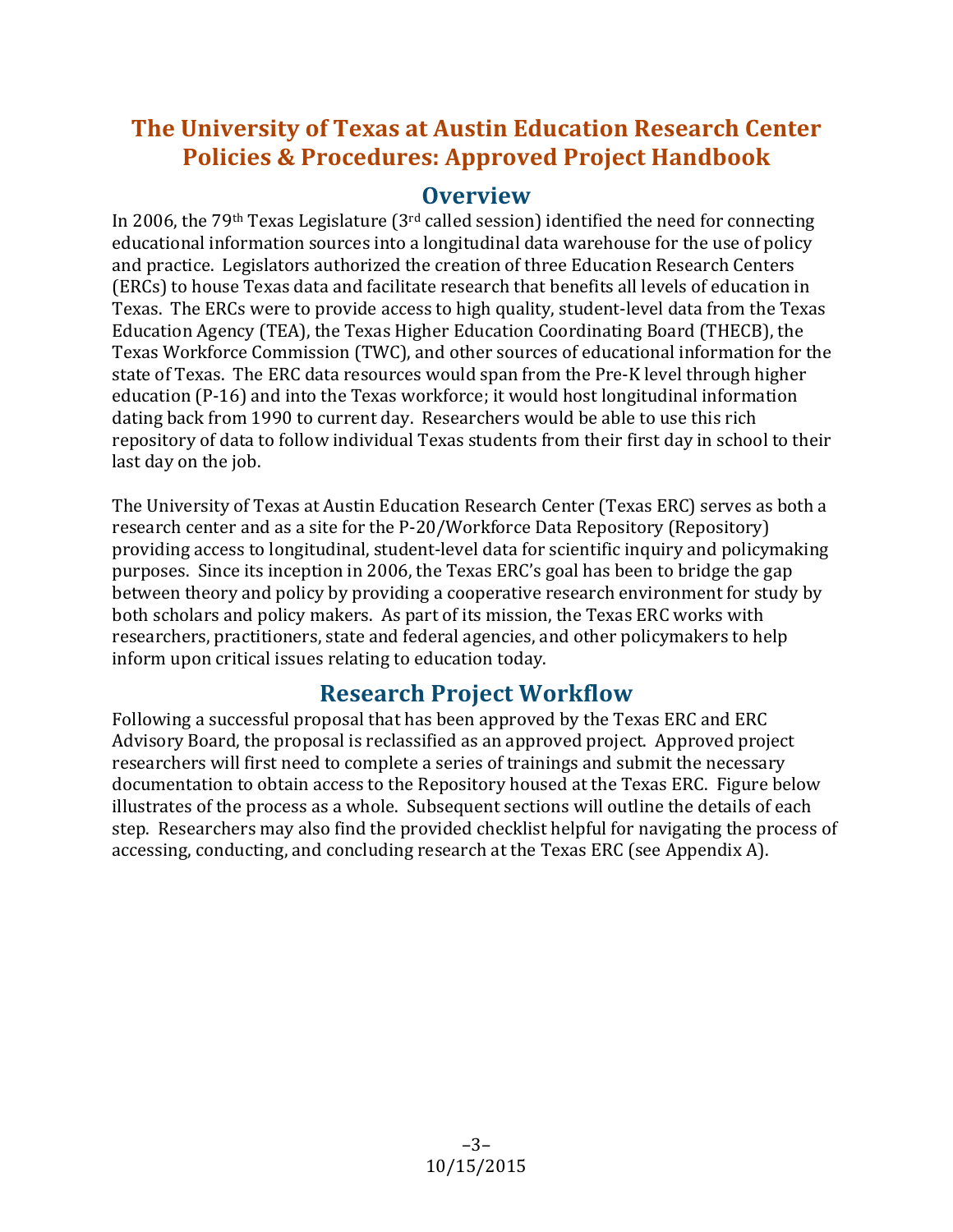#### **Research Project Workflow**



Note: Figure displays the research project workflow in a simplified format for overview purposes only. Refer to the appropriate policies and procedures subsections for more detail on each element of the process.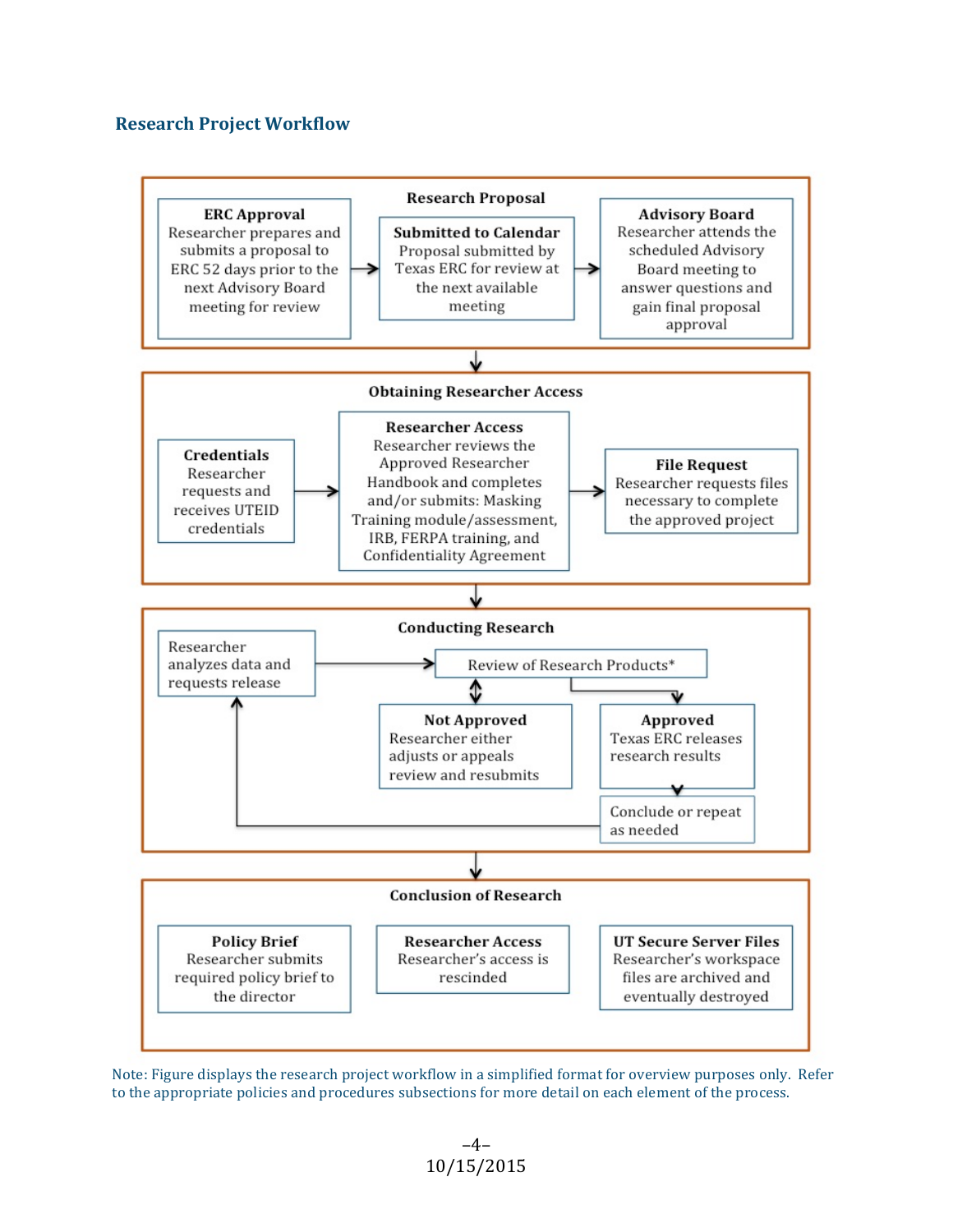## **Terms & Conditions**

The University of Texas at Austin Education Research Center (Texas ERC) houses data files that contain personal information about individuals protected by the Family Educational Rights and Privacy Act of 1974 (FERPA). To protect the confidentiality of this information, the following terms, conditions, and guidelines are in place and required of all authorized researchers at the Texas ERC. Terms and conditions are first covered by the stage of the research process, then by special circumstances.

## **Obtaining Access**

#### **Institutional Review Board, Training, & Confidentiality Agreement Requirements**

- **►** Institutional Review Board (IRB): Researcher(s) must certify on the Confidentiality Agreement that they have obtained IRB approval and provide appropriate evidence to the Director and Database Administrator. In some situations, justification for exclusion from the IRB review process will be accepted. Evidence or justification must be in written form submitted by email to the Director and Database Administrator. If applicable, include the IRB study number and contact information for the overseeing IRB. Researcher(s) may use the form found in Appendix C.
- **► FERPA Training**: Required of all personnel with access to the confidential Texas ERC data, the FERPA training is offered by The University of Texas at Austin (UT Austin) for UT-affiliated researcher(s). If you are affiliated with another university, you may submit proof of training from your home institution. Researcher(s) should provide proof that the FERPA training was completed. A screen shot showing completion should be submitted to the Director and Database Administrator. FERPA training is valid for two-years. If your training expires mid-project, researcher(s) are required to update their training and resubmit proof.
	- **UT-affiliated researcher(s)**, may visit <https://utdirect.utexas.edu/cts/index.WBX>
	- **Non-UT researcher(s) from another institute** of higher education may visit their home institution's office of research.
	- **Non-UT researcher(s) without a higher education affiliation**, may visit <http://apps.missouristate.edu/human/training/ferpatraining/welcome.htm>
- $\triangleright$  **Masking Training** Required of all researchers, the in-house masking training module that covers FERPA compliance as it relates to the Texas ERC, masking guidelines and techniques, and the review process. Upon finishing the training module, researchers will be directed to an online assessment. Once the assessment is completed, the researcher must email the Director and Database Administrator certifying completion of both the training module and online assessment.
- $\triangleright$  **Confidentiality Agreement** Researcher(s) must initial, sign, and submit the Confidentiality Agreement (see Appendix B) to the Director and Database Administrator. This form must be renewed on an annual basis. Your signature on the Confidentiality Agreement acknowledges your receipt and acceptance of the terms and conditions outlined in the *Policies & Procedures: Approved Project Handbook*. Any questions regarding data security and/or the Confidentiality Agreement should be directed to the Director or Database Administrator.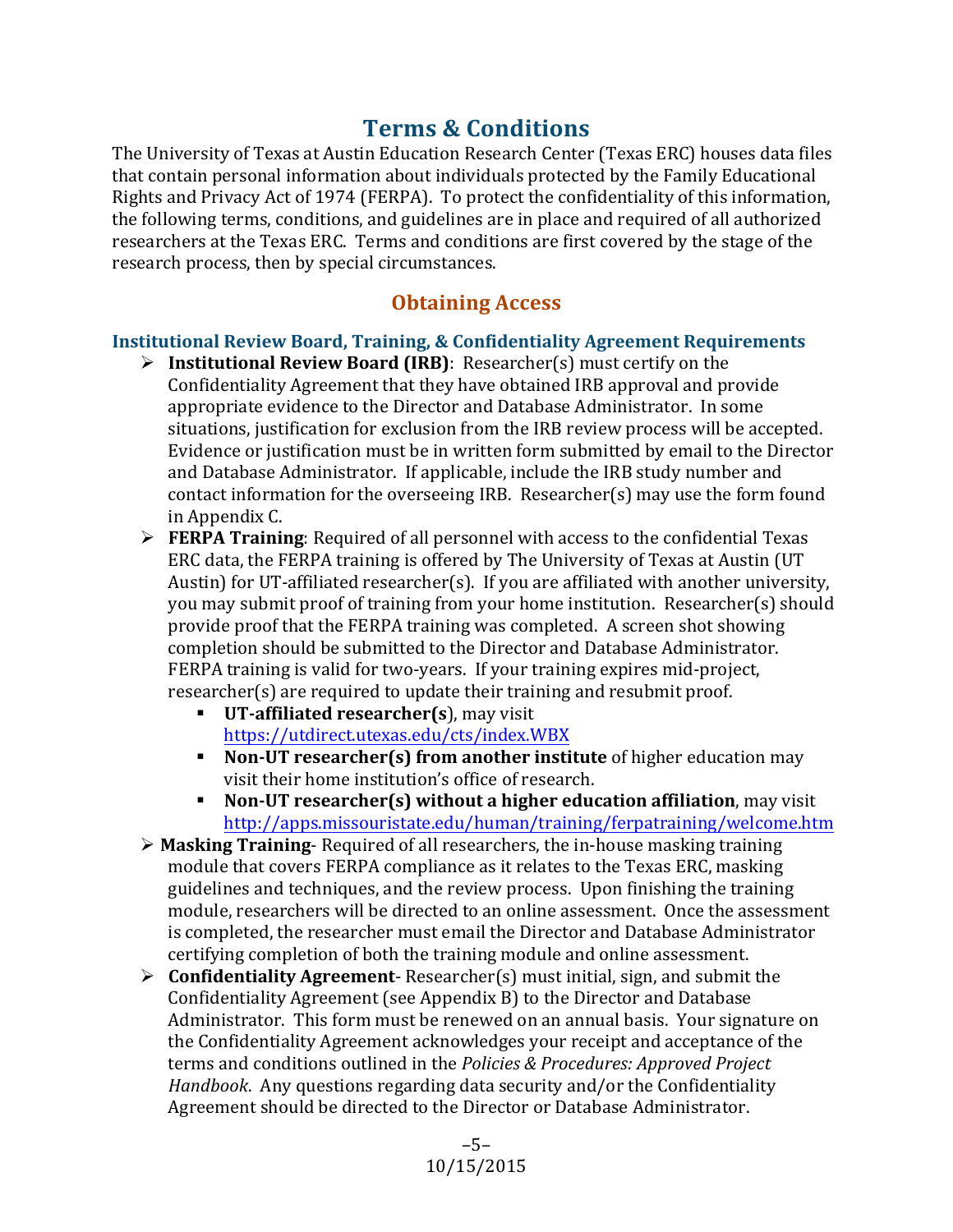#### **Workstations**

In all, there are four access points for researchers to access the Repository data and statistical tools needed for analysis. The four access points are located in different locations across The University of Texas at Austin with one station at Texas State University. Researcher(s) need to coordinate with the Director and Database Administrator to gain access to their preferred location. See *Understanding Your Access & Security* for details pertaining to the location, hours, and security protocols at each location.

#### **Credentials**

The Texas ERC is affiliated with The University of Texas at Austin. Access to the research workstations and the networked Texas ERC secure system environment is managed through the University of Texas at Austin Electronic Identity (UTEID), which provides individuals with a user account and password. This system meets the statutory strength requirements for public agencies in Texas.

- $\triangleright$  **UT-affiliated researcher(s)**, either employees or students, are expected to use their current UT EIDs.
- $\triangleright$  **Non-UT researcher(s)** may apply for a guest UT EID with the Information Technology Services department at The University of Texas at Austin. To get a guest UT EID, visit UTEID Self-Service Tools and select "other groups" to apply.

## **Conducting Research**

Research conducted at the Texas ERC must occur within a secure environment using established data security protocol. The Repository data is accessed through a set of closed networked workstations monitored and maintained by the Texas ERC and The University of Texas at Austin. Access is granted through a secured log-on in a closed system. In order to conduct research at the Texas ERC, researcher(s) must adhere to the established data security and terms of use.

#### **Terms of Workstation Access**

- $\triangleright$  Access to the Repository data at the Texas ERC **must** always be gained through a researcher's own account. Under no circumstance may a researcher log in to the Texas ERC system under another researcher's account or allow another researcher to log in through their account.
- $\triangleright$  Each researcher will be provided with an individual working folder named with your UTEID in the secure server environment.
- $\triangleright$  If there is more than one researcher accessing project work, an approved research project will be provided with a working folder in the secure server that is shared by all researchers working on an approved project.
- $\triangleright$  No portable memory devices thumb drives, jump drives, or any like devices are permitted at the research workstation locations. The **presence of such portable** memory devices at Texas ERC workstations may result in the immediate **revocation of a researcher's approval** to use ERC data resources.
- $\triangleright$  All workstation computers are disconnected from the Internet to ensure that the security of the data is maintained.
- $\triangleright$  Researchers are allowed to bring their own laptop computers to the workstation locations and connect to the Internet. No data may be transferred to a computer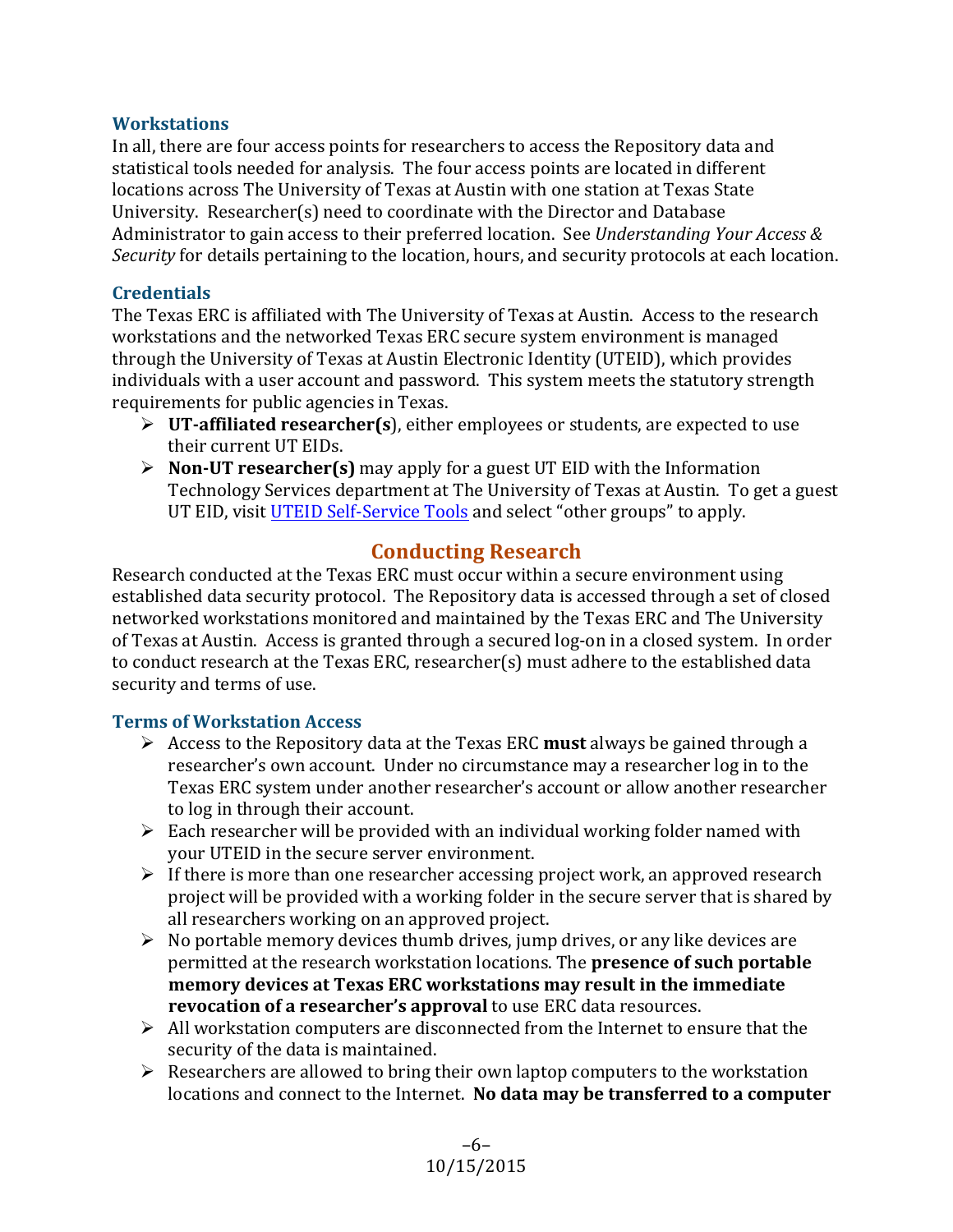**connected to the network.** UT-affiliated researchers can access the UT restricted wireless network (utexas). Non-UT affiliated researchers can access the AT&T wireless network (attwifi) at a daily rate.

- $\triangleright$  The creation of separate Internet networks, such as through mobile tethering or hotspots, is forbidden by both the Texas ERC and The University of Texas at Austin.
- $\triangleright$  The door to a location that houses a research workstation **must** remain closed while a researcher accesses the Texas ERC data to ensure the confidentiality of the data is maintained. However, if the workstation is located in a highly secured area with restricted access (i.e. SZB, TCB) then the door may remain open during normal business hours.
- $\triangleright$  Texas ERC personnel will provide you with information and access to the workstation schedules, such as through access to a Google calendar procedure.

## **Data Usage**

- $\triangleright$  Texas ERC data may be used only for research projects that have been specifically approved by the ERC Advisory Board and for investigative and analysis tasks upon directive given by a Commissioner of Texas Higher Education Coordinating Board. (THECB), Texas Education Agency (TEA), or Texas Workforce Commission (TWC).
- $\triangleright$  Research results must be reported in a manner that does not enable readers to learn or surmise the identity of individual persons (see *Masking Guidelines & Techniques*).
- $\triangleright$  Permission to use Texas ERC data is granted for a fixed amount of time and may be renewed if needed at the discretion of the ERC Advisory Board.
- $\triangleright$  Permission may be revoked at any time. Immediate termination of access will result in cases where there is significant risk of unauthorized disclosure of confidential information or violation of security guidelines.
- $\triangleright$  No Texas ERC data files, individual records, or results may be removed from the Texas ERC in any form, including hand-written or printed copies, without approval from the Director.

## **Research Products**

- $\triangleright$  All research products (statistical output, tables, graphs, papers, PowerPoint presentations, proposals, etc.) that use the Repository data must be compliant with FERPA requirements. It is mandatory that all such data-products be submitted to the Texas ERC for review and confirmation of compliance prior to removal from the Texas ERC. Failure to do so can result in immediate termination of researcher and research project access. Please see *Review of Research Products* for an explanation of the data review and approval process. Additionally, small cell reporting requirements and the suggested strategies for addressing can be found in the *Masking Guidelines & Techniques* section.
- $\triangleright$  According to the Texas Administrative Code authorizing ERCs, all **final** research products produced using the Repository data at the Texas ERC must:
	- Be made available upon request to cooperating agencies including TEA, THECB, and TWC:
		- A single copy of copyright publications must be provided at no cost to the cooperating agencies via the Director of the ERC;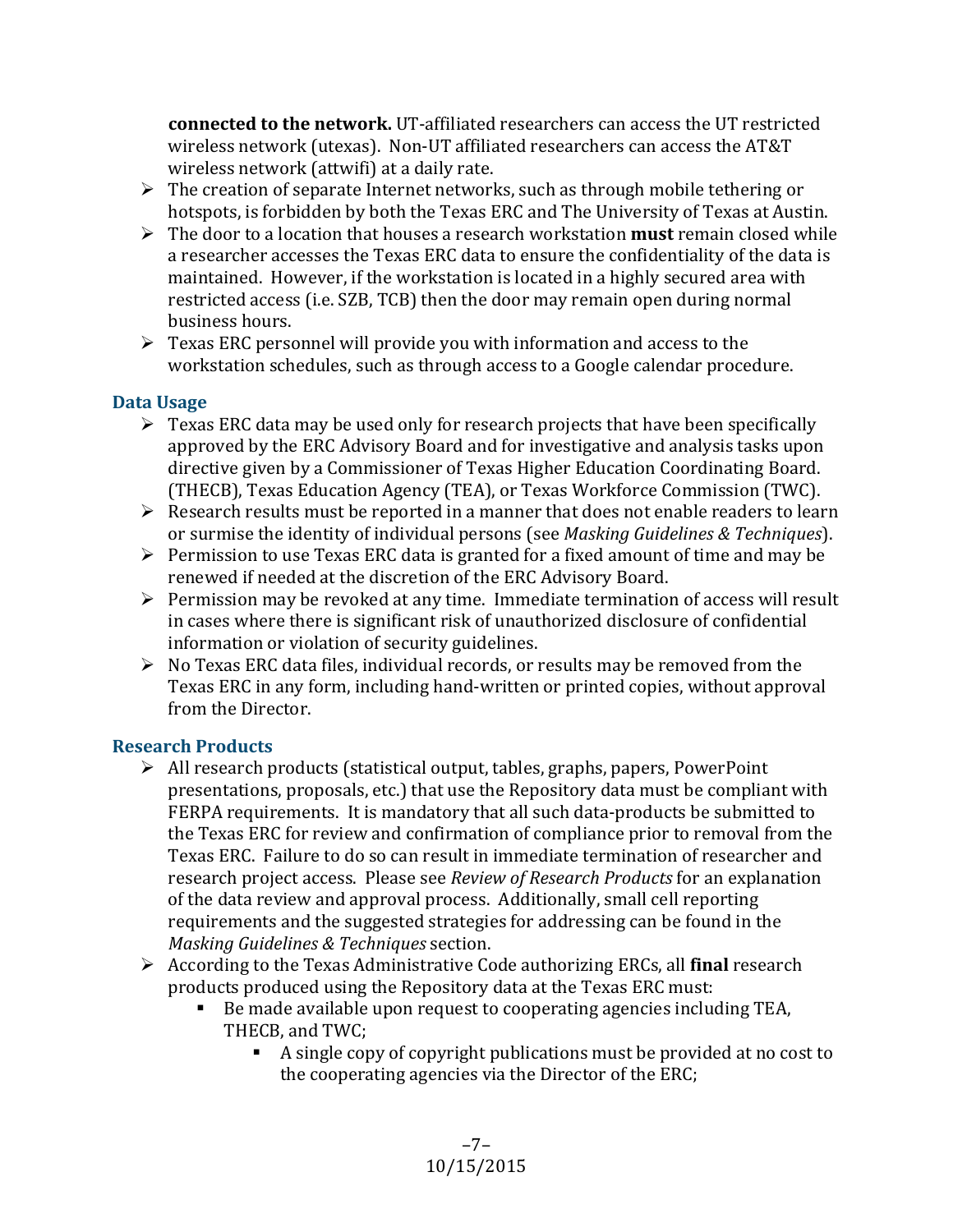- Non-copyright publications must be made available for public distribution at no cost to the ERC or cooperating agencies; and
- $\blacksquare$  Include the disclaimer below: "The conclusions of this research do not necessarily reflect the opinion or official position of the Texas Education Research Center, the Texas Education Agency, the Texas Higher Education Coordinating Board, the Texas Workforce *Commission, or the State of Texas."*

### **Security Issues**

Secure physical and electronic access to the Texas ERC, and its data is paramount to protecting the privacy of individuals and ensuring the continued trusted operation of the Texas ERC. Researchers are required to adhere to the center's security guidelines and procedures and notify the Texas ERC of any observed or suspected security violations. For more information about reporting violations see the *Procedure for Recognizing and Responding to Security Violations*.

### **Information Updates**

Researchers should make every effort to keep the Texas ERC apprised of the research project progress. Good communication with the Texas ERC may help avoid issues related to the timeline. Periodically, the Texas ERC may also ask for information related to your research project. These inquires may relate to data requests, the review process prior to releasing information, or IRB. It is important that you respond in a timely manner to these requests. 

## **Special Circumstances**

## **Supplemental Data**

Supplemental data refers to additional data not included in the Repository. Procedures and mechanisms are available to enable researchers to add supplemental data to the Repository for use by a specific research project. If requested and approved in the proposal each state agency whose data is involved will need to approve each request. The supplemental data will be de-identified prior to uploading to the ERC data Repository.

In cases where student records within these supplemental data must be matched to corresponding Texas ERC student data records, the TEA and the THECB will provide alternative ID mapping services. In some cases, the researcher will be charged a cost for processing and manipulating such data  $(19$  Tex. Admin. Code § 1.18 (d)). Researchers must cover the additional costs. All requests will be processed in the order received.

Ideally, supplemental data requests should be made at the time of the proposal as to allow for a seamless review by the ERC Advisory Board. In the event, the researcher(s) determines that supplemental data is needed they should review the *Project Amendments* section. After the review, the researcher(s) should discuss their needs with the Director and complete the appropriate supplemental data request form (see Appendix E). Requests must be submitted to both the Director and the Database Administrator.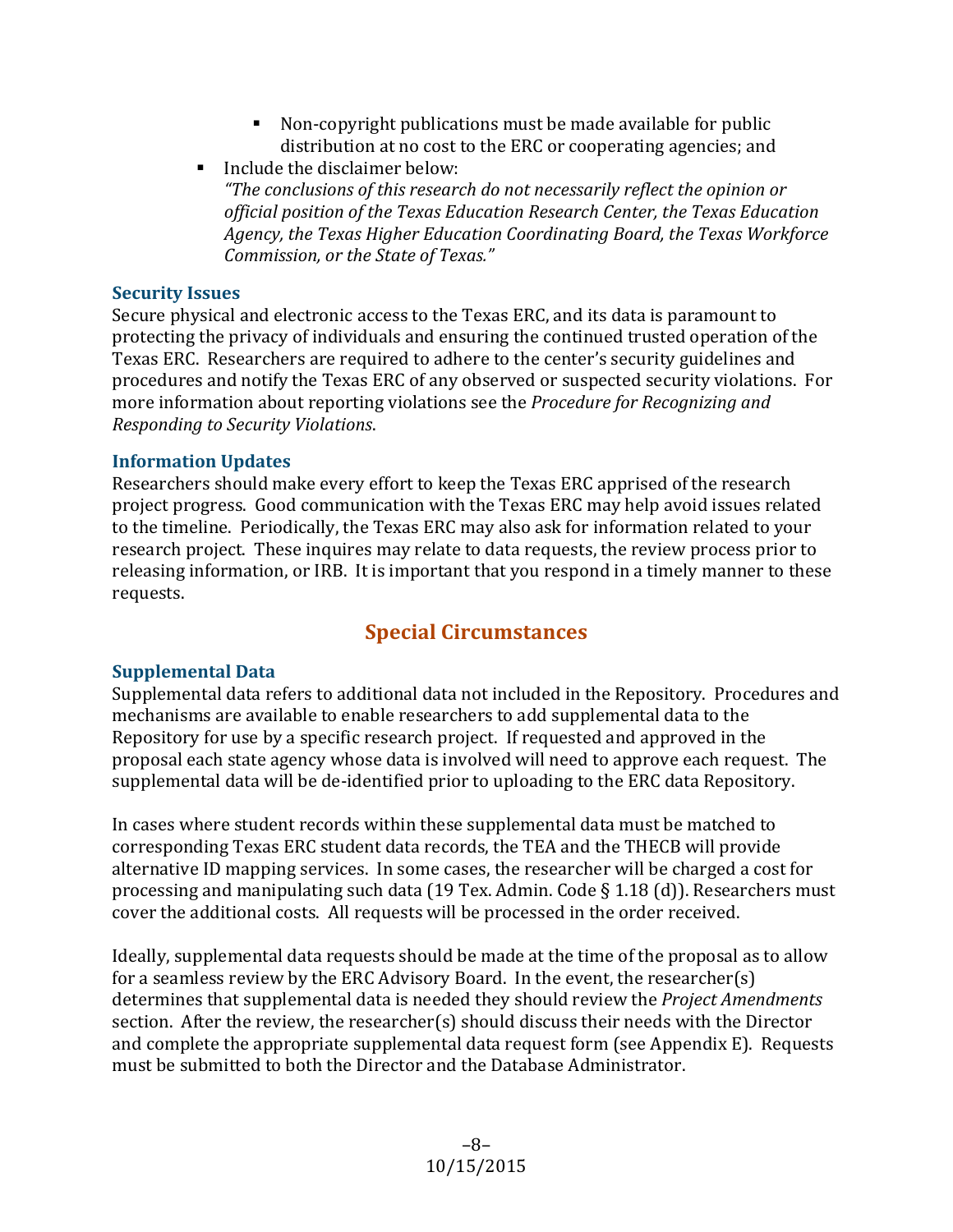It should be noted that to comply with the requirements of the Family Educational Rights and Privacy Act (FERPA), supplemental data files must have a destruction date that corresponds with the end of the dependent research project, plus five years for publication purposes.

## **Research Project Approval Period & Extensions**

The approval period of a basic research project at the Texas ERC is dependent on determinations made by the ERC Advisory Board and the funding of a given research project. Normally, with secured funding at the time of the proposal, initial approval period can be up to 5 years. Extensions can be approved for up to two years. The ERC Advisory Board reserves the authority to make individual decisions based on individual circumstances. 

| <b>Extensions</b>  |                                                                                                                                                                                                                                                                                                                                                                                                                                                                                                                                                                                                                                      |  |
|--------------------|--------------------------------------------------------------------------------------------------------------------------------------------------------------------------------------------------------------------------------------------------------------------------------------------------------------------------------------------------------------------------------------------------------------------------------------------------------------------------------------------------------------------------------------------------------------------------------------------------------------------------------------|--|
| <b>Data Issues</b> | <b>Acceptable</b><br>Data unavailable at the beginning of the project<br>Delay in data availability leaving little time for analysis<br><b>Unacceptable</b><br>Waiting for the release of most recent year's data                                                                                                                                                                                                                                                                                                                                                                                                                    |  |
| <b>Life Issues</b> | Addressed on an individual common sense basis. The researcher should<br>provide documentation defining the issue(s), such as: extreme illness,<br>unforeseen family responsibilities, etc. The researcher should explain<br>how this issue(s) impacted the timely completion of the project and next<br>steps towards completion.                                                                                                                                                                                                                                                                                                    |  |
| <b>Other</b>       | <b>Acceptable</b><br>Delay of grant funding<br>Changing of key team members<br>When original approved research project noted the grant was<br>greater than two years, the research may request and receive an<br>extension for continuing research<br><b>Unacceptable</b><br>Reassignment of work duties and lack of time for research<br>completion<br>Involvement in too many research projects and lack of time for<br>٠<br>research completion<br>Additional time needed to learn computer statistical software<br>Make, Table is usefull including. Issues with the timeline of a measureb musical chemid he addressed with the |  |

Note: Table is not all-inclusive. Issues with the timeline of a research project should be addressed with the Director as soon as possible. See Appendix E for more details.

Each research project has a set completion date established at the time of approval, yet circumstance may arise that require an extension beyond the original timeline. If an extension is deemed necessary, the researcher(s) should complete the Project Extension/Amendment form (see Appendix E) and submit it to the Director and Database Administrator. To assist the researcher(s) and the ERC Advisory Board, the Texas ERC has outlined acceptable and unacceptable reasons for granting extensions to approved projects.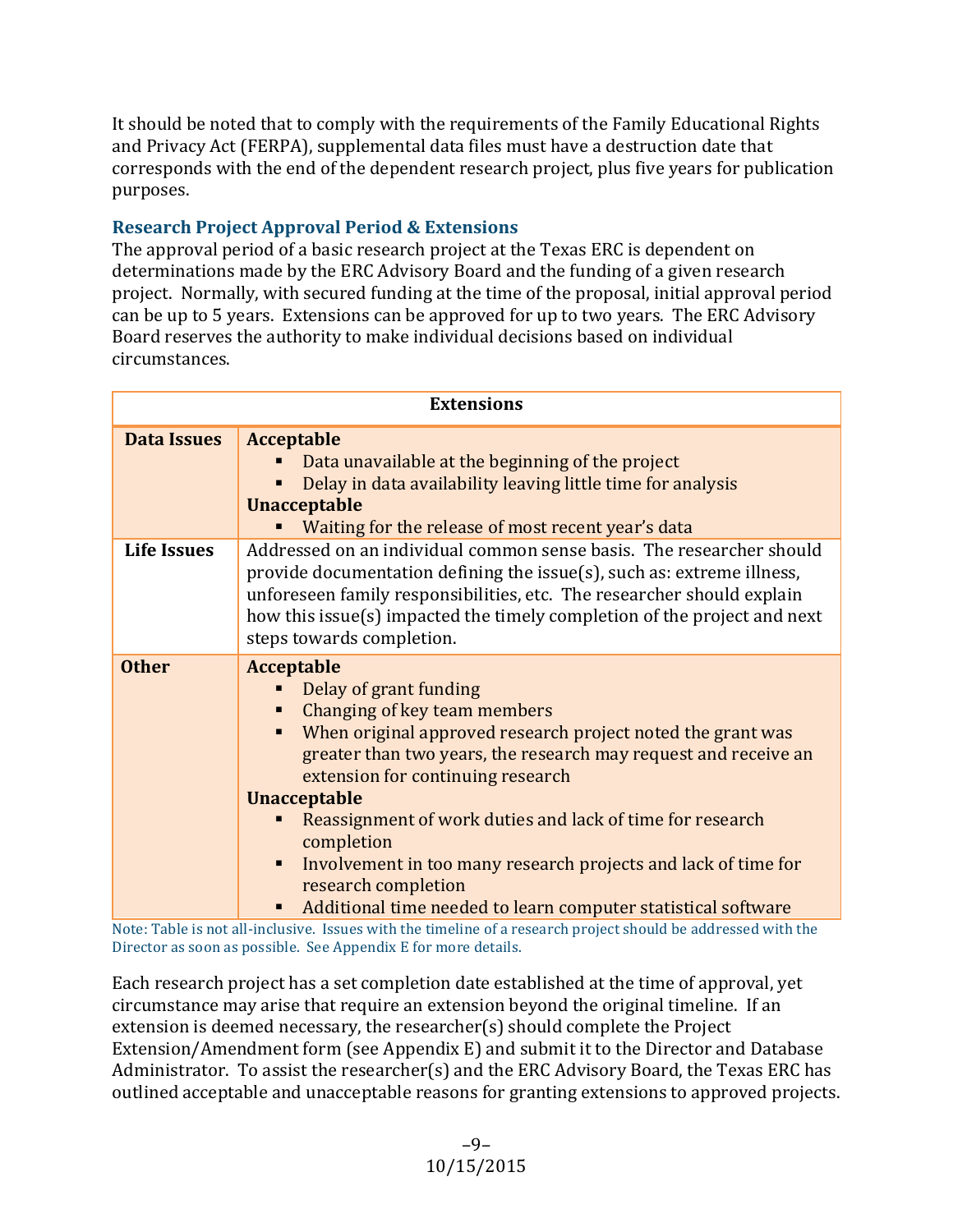The table provided above is not all-inclusive, yet it covers extension rationales addressed in the past. All extension requests must be submitted 52 days prior to the next ERC Advisory Board meeting. Extension requests require approval from the ERC Advisory Board and, if approved, the execution of a new Confidentiality Agreement.

## **Project Amendments**

Requests for changes to the original approved proposal require a formal request and ERC Advisory Board approval. These changes are referred to as project amendments. Similar to the proposal process itself, paperwork must be submitted 52 days prior to the next ERC Advisory Board meeting. Project amendments are rarely used or approved, yet if there is a valid reason to request a proposal amendment instead of submitting a new proposal, an amendment can be submitted to the board for a vote. To submit a project amendment, complete the *Project Extension/Amendment* form (Appendix E).

## **Conclusion of Research**

When the approved project is completed, researcher(s) will need to complete a series of tasks. The first is notification. If the project is completed prior to the approved project period, researcher(s) should notify the Director and Database Administrator in writing, email preferred. Researcher(s) should expect to deliver the required policy brief as well as show evidence of any other dissemination promises outlined in the original proposal. Researcher(s) unfamiliar with the policy brief writing process may choose to use the guidelines provided in Appendix D. These are just suggestions to serve as an aid for the researcher. Other final research products (reports, journal articles, book chapters, etc.) must be made available to the Texas ERC and cooperating agencies. If the publication is under copyright, a single copy must be provided at no cost. If publication is non-copyright, a copy must be made available for public distribution (19 Tex. Admin. Code  $\S$  1.18 (d)). When these conditions are satisfied, the research project will conclude in good standing.

Access to the Texas ERC workstations and secure environment will be rescinded on the approved project end date or an earlier date if the researchers conclude before project expiration date. When access is rescinded, physical access to the workstations will expire along with log on permissions. All researcher folders/workspace files will be archived for a period of five years then destroyed.

## **Understanding Your Access & Data Security**

For data security reasons, key data security details have been excluded from this publically available *Policies & Procedures: Approved Project Handbook* including IP addresses and specific workstation locations. The full version, including all the necessary details for access and scheduling, is available only to approved researchers. Approved researchers can access the full version of the *Understanding Your Access & Data Security* on the Texas ERC website, but the document is encrypted and password protected. Researcher(s) must contact the Database Administrator for the current password.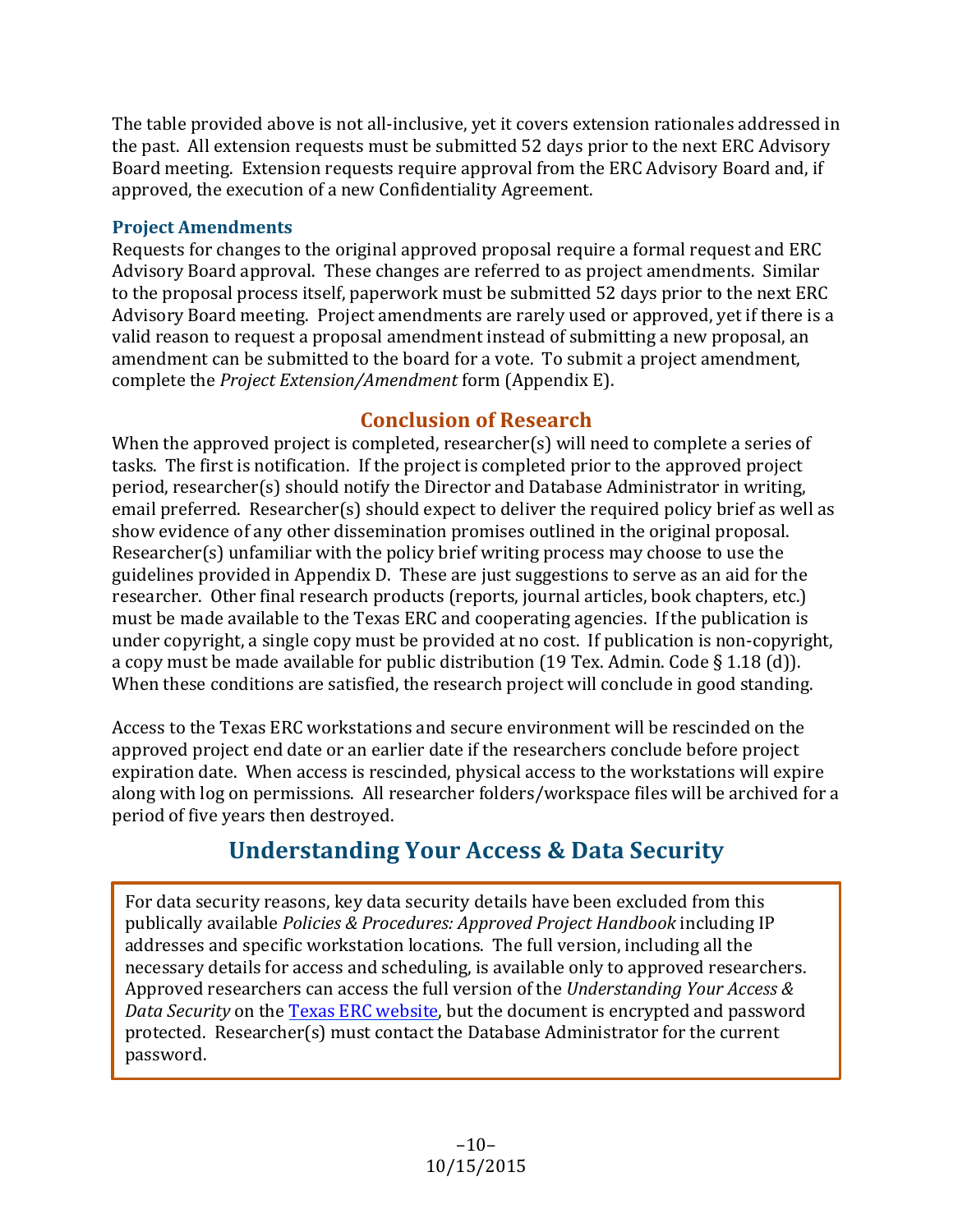Data security is vital to the Texas ERC existence. Part of ensuring a secure environment is informing researcher(s) how the secure network is set up and where, when, and how they may access the Repository data.

The *Texas ERC Access & Secure Environment* figure illustrates the overall server environment. Researcher(s)  $log$  on to a client workstation located in one of four secure access points. Following login, researcher(s) can access the ERC Client and Remote Application Server, which store the statistical applications necessary for analysis and is securely linked to the Database Server. An authorized researcher can save log files, output, and other files to their established researcher folders. Approved projects with more than one researcher will have access to a shared folder accessible to both researchers. While researcher is logged on access is limited to basic computer functions, researcher folders, and the ERC Client. The client workstations do not have access outside of the secured environment such as the Internet. Only a Texas ERC staff member, following the *Review of Research Products* process, may transfer files outside of the server environment. No data or output generated from the Repository by researchers can be directly transferred to the client workstation or out of the Texas ERC secure network. This includes any hand-written replication of non-FERPA compliant information.



### **Texas ERC Access & Server Environment**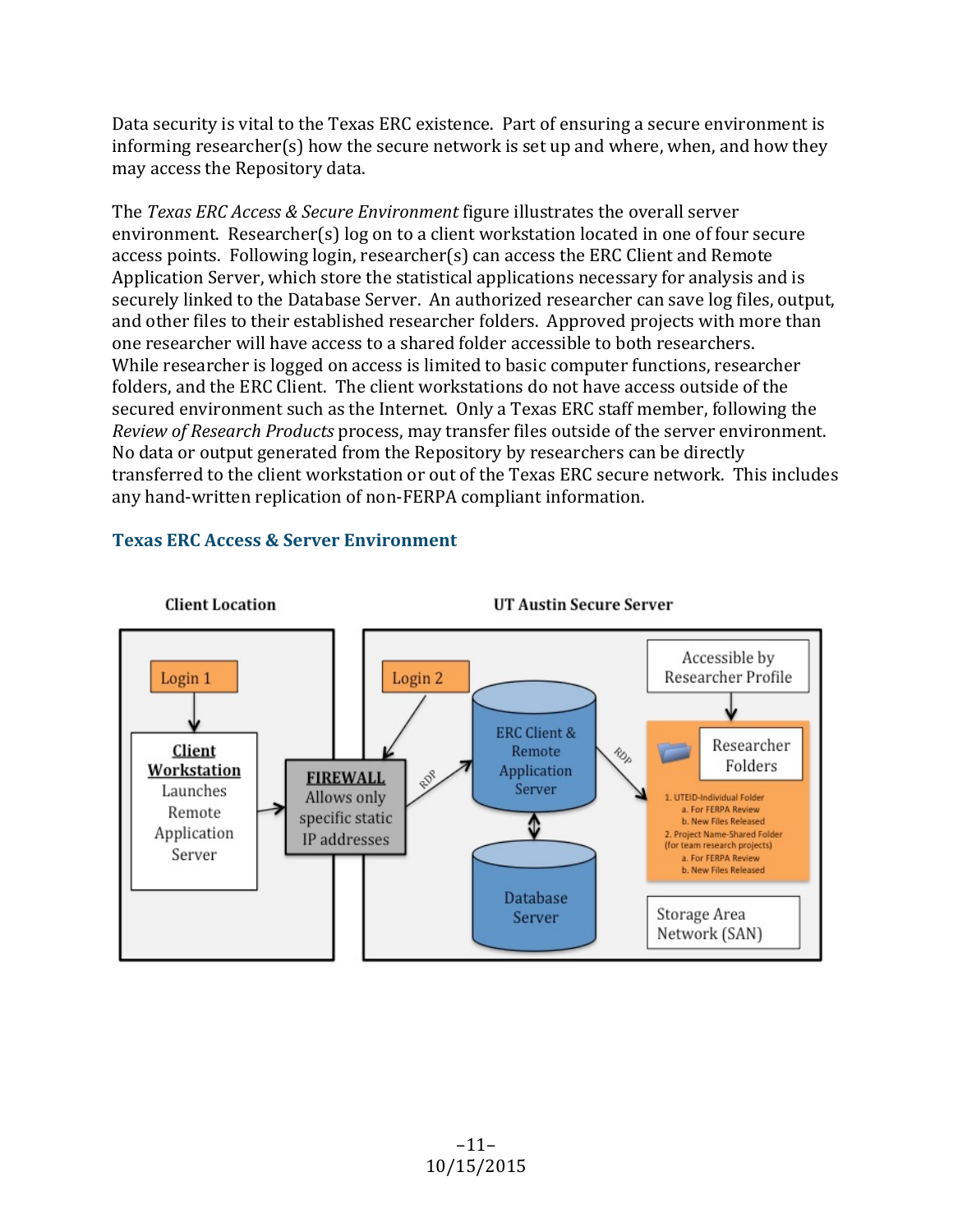## **Logging On to the Texas ERC System**

#### **Where to Log On**

| Location                      | <b>Building</b>                           | # of Stations |
|-------------------------------|-------------------------------------------|---------------|
| <b>UT Austin</b>              | J.J. Pickle Research Center               | 3             |
| J.J. Pickle Research Center   | J. Neils Thompson Commons Building (TCB)  |               |
| <b>UT Austin</b>              | <b>College of Education</b>               | 2             |
| Main Campus                   | George I. Sanchez Building (SZB)          |               |
| <b>UT Austin</b>              | Department of Economics Bernard and Audre | 4             |
| <b>Main Campus</b>            | <b>Rapoport Building (BRB)</b>            |               |
| <b>Texas State University</b> | College of Education (TX State)           |               |
| Main Campus                   |                                           |               |

Note: Specific workstation room numbers can be found in the full version of the *Understanding Your Access & Data Security* document. The document is located on the Texas ERC website, but the password to open the document must be obtained from the Database Administrator.

In signing the Confidentiality Agreement, each researcher will need to indicate which workstation access point will be used for the project. In addition, each researcher will establish a unique six-digit access code for entry into the workstation rooms. Workstation room numbers are available in the full version of the Understanding Your Access & Data Security document. The document is located on the Texas ERC website, but researchers must obtain a password to open the document from the Database Administrator.

Below is a list detailing location-specific access details:

- $\triangleright$  The **SZB** is located on the main campus of The University of Texas at Austin. The building is open Monday-Friday 5:45am to  $11:00$ pm, Saturday 6:30am to 6:00pm, and Sunday 10:00am-7:00pm. If using this site, please pay attention to any university-specific events and/or closures.
- $\triangleright$  The **BRB** is located on the main campus of The University of Texas at Austin. This workstation is open anytime the building is open, typically weekdays, 6:00am-10:00pm. After hours, during university holidays, or on weekends, the building can be accessed using the proximity card reader. Researchers who are set up to the workstations in the BRB building will need to work with the Database Administrator to obtain proximity card access. If using this site, please pay attention to any university-specific events and/or closures.
- $\triangleright$  The TCB workstations are located in secure access hallway shared with the Texas Advanced Computer Center (TACC) at the J.J. Pickle Researcher Center. The hallway access is secured with a proximity card reader. Researchers who are set up to use the TCB workstations will need to work with the Database Administrator to obtain proximity card access.
- $\triangleright$  The **TX State** is located on the main campus of Texas State University. This workstation is in an office and is accessible any time the building itself is open. If using this site, please pay attention to any university-specific events and/or closures.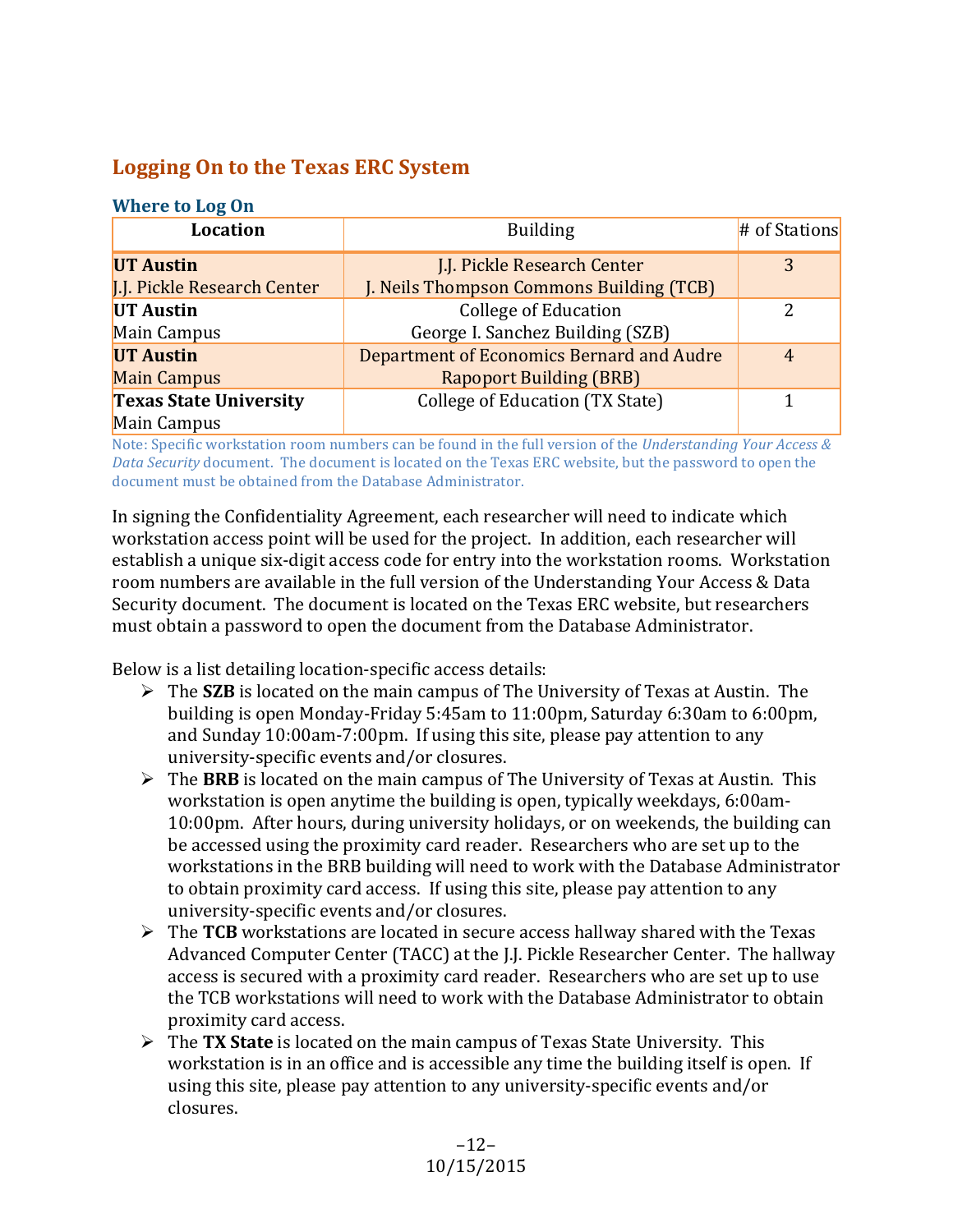For questions regarding individual access or workstation access, please contact the Database Administrator. Specific building access questions can be directed to UT Facilities at (512) 232-3980 during normal business hours or (512) 471-2020 after hours or on weekends. 

### **Scheduling Access**

There are four Google ERC Client calendars available for researchers to make others aware of the time they plan to use an ERC Client. For initial access to the ERC Client calendar, send your preferred email to a Texas ERC Staff member to add to the Google calendar for access. The calendar names are **SZB ERC Calendar**, **BRB ERC Calendar, TCB ERC Calendar, and TX State ERC Calendar.** 

The ERC Clients are labeled with their Static IP addresses on the monitor. To report a problem with one of the Clients, or if you would like to schedule a specific client, indicate the last digits of the IP address. For full IP addresses by location, please see the full version of the *Understanding Your Access & Data Security* on the Texas ERC website. You will need a password, available from the Database Administrator, to open the document.

Throughout your ERC work session, it is safe to confirm or answer affirmatively all prompts and warnings about expired certificates, identity authentication, and other security issues. When you have completed a research session, please remember to close the applications you are running and **log out** of the client workstation. The log out must be performed before the system will log you out. Even if you remain idle for a time, you are not totally logged off. If you fail to completely log off, it may prevent another user from logging on.

## **Step-by-Step Access of Data & Statistical Applications**

To access the Texas ERC's Repository data and statistical applications:

- 1. Log into the Client workstation's desktop using your UT EID and password.
- 2. After login, select the **Remote Apps** shortcut icon.
- 3. You will see all the applications that you have been approved to use.
- 4. To launch, simply click on the application. The first time, there may be a warning:

Do you trust the publisher of this RemoteApp program?

| Publisher:       | vres-db-p01.austin.utexas.edu |
|------------------|-------------------------------|
| Type:            | RemoteApp program             |
| Remote Computer: | vres-db-p01.austin.utexas.edu |
| Gateway Server:  | erc.austin.utexas.edu         |

You can check the box for "**Don't ask me again for remote connections from this publisher"** and select **Connect**.

5. The first time there may be an additional prompts for credentials, please make sure to enter your username as AUSTIN\your official UT EID and password and **check** the box to remember your credentials.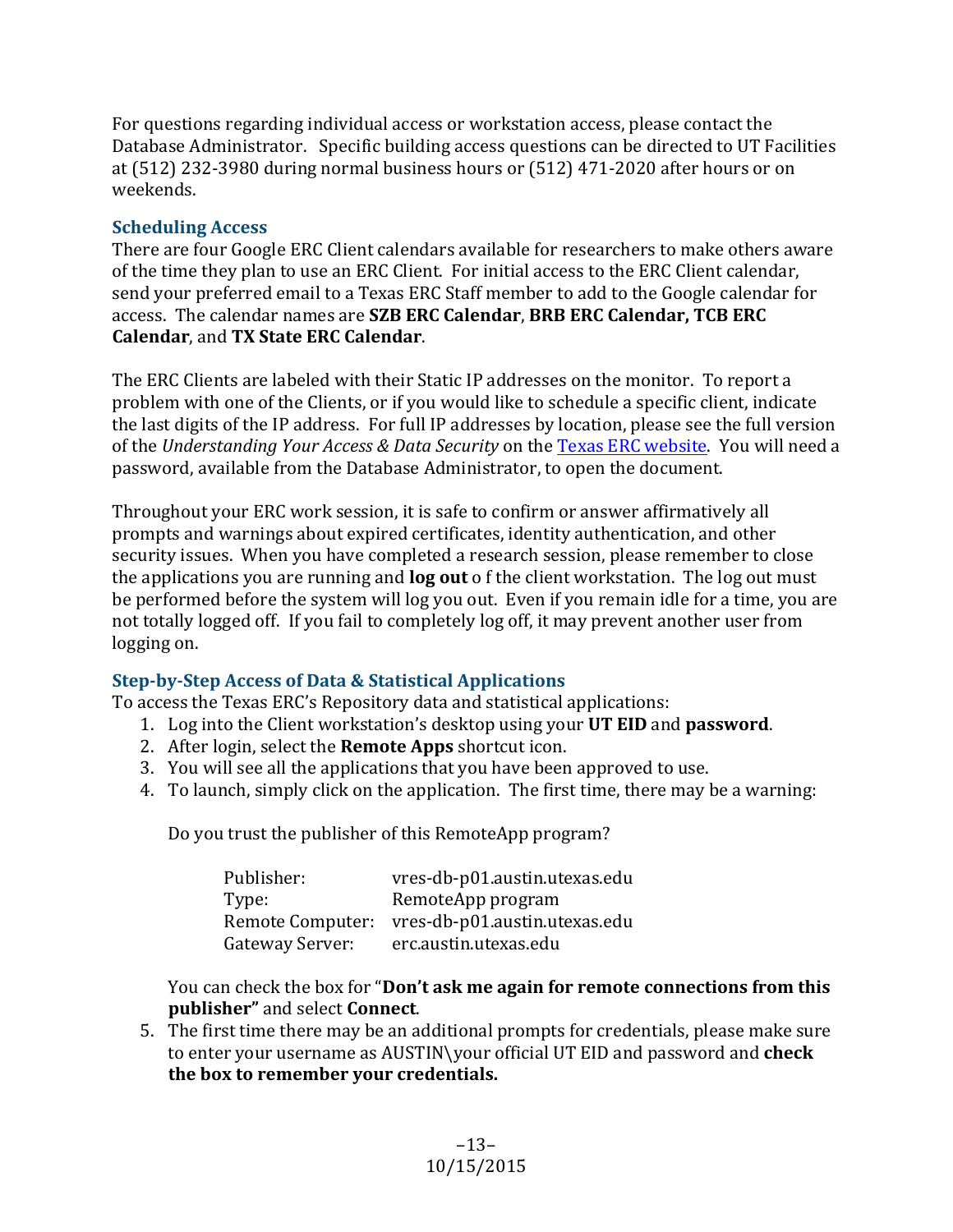- 6. When you are presented with the Acceptable Use Message, please read and click OK to continue.
- 7. When you open the **Explorer** Application, you will see the **E drive** containing all of the folders in the ERC database. When given access to the ERC, a folder will be created for you in the **E** drive that has the same name as your UT EID. If the approved project has multiple researchers, researchers will also see shared folder named after the project. No other researcher folders in the **E drive** are accessible to researchers with the exception of manuals and layout file folders (See Appendix [).
- 8. If you are a solo researcher, you will have access to a folder labeled with your UTEID. If you conducting research with a co-researcher, then you will also have a shared folder under the name of your project. Each folder will contain two subfolders: **New Files Released** and **For FERPA Review**.
	- a. **New Files Released** contains all the specific data files separated by source (TEA, TWC, THECB, etc.), approved for your project. If you proposal contained a supplemental data request form for publically available data, it will be found in this folder.
	- b. **For FERPA Review** is where you will place all output that you would like to have reviewed and removed from the secure Texas ERC servers and sent to you electronically. All output files generated from the ERC data must be reviewed and approved, see the Review of Research Products process. Please be mindful of the amount and size of the files submitted for review. The amount of time needed for review will depend on the number of requests at the time and the length and number of files.
- 9. The ERC staff request that researchers practice computer etiquette and be mindful that you are using a shared computer environment. This means that taking up excess amount of space or memory can negatively affect fellow researchers.
- 10. The ERC has very strict restrictions, so certain functionality is disabled. You will not be able to get to the Internet.
- 11. Remember to log off when you complete your session.

## **Timeouts and Periods of Inactivity**

If you execute a long-running procedure that requires no user interaction, you will be automatically logged out of the ERC Client. However, your procedure will continue to run and be accessible when you re-logon. Here again researchers need to be mindful that you are using a shared computer environment. Questions about this process should be directed to the Database Administrator.

## **Data Inventory & Data Documentation**

The format and content of the Repository data at the Texas ERC are based on the format and content of the information that comes from Texas Education Agency, Texas Higher Education Coordination Board, and Texas Workforce Commission. A detailed inventory of the file names, available years, and basic descriptions is listed as the *Texas ERC Data Inventory* on the Texas ERC website. In addition, TEA, THECB, and TWC agencies maintain documentation on their own websites that describe the data provided by their respective organization.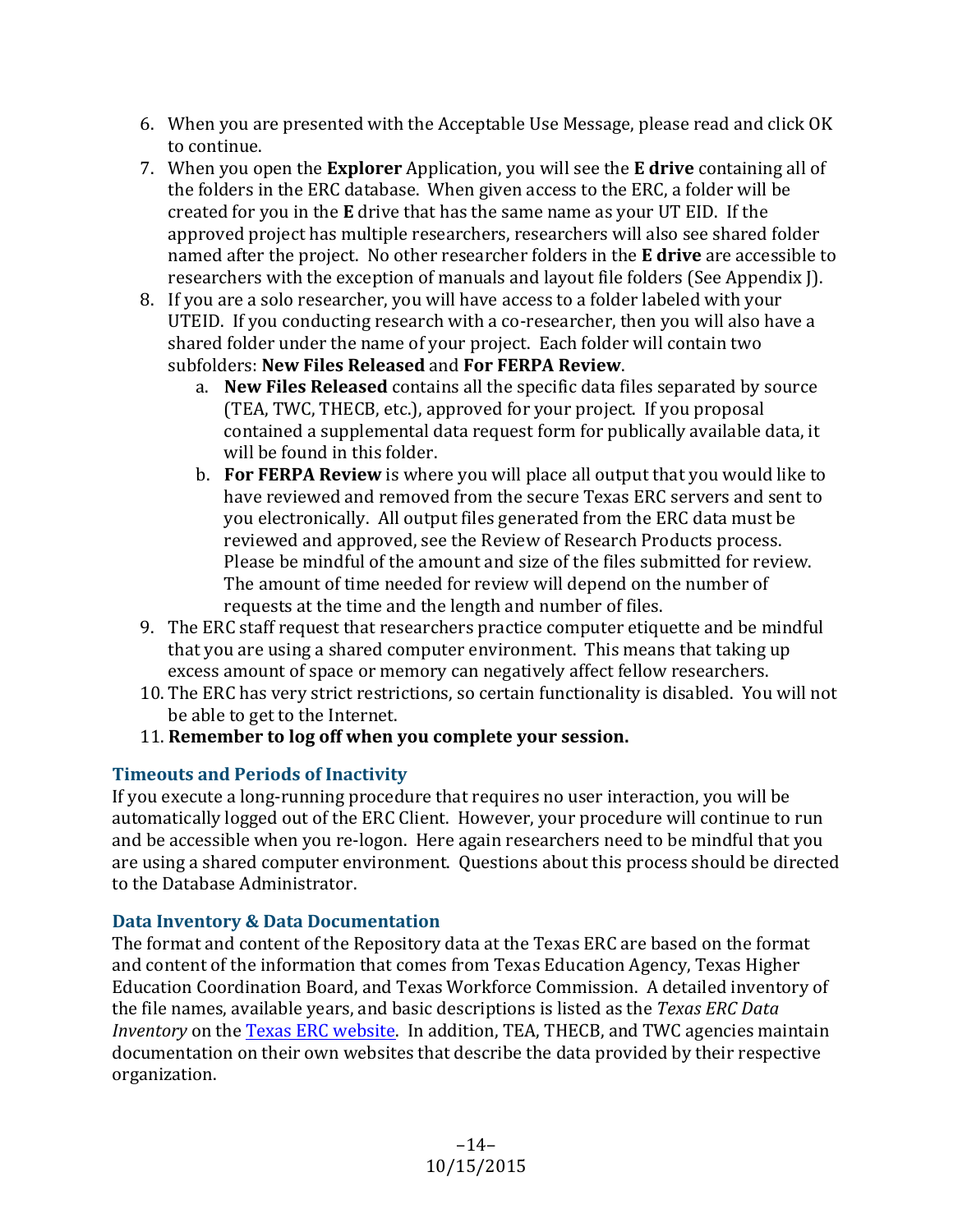- $\triangleright$  TEA Public Education Information Management System (PEIMS) data, <http://ritter.tea.state.tx.us/peims/standards/wedspre>
- $\triangleright$  TEA TAAS and TAKS assessment data and the State Board of Education data, Testing/Accountability section, http://www.tea.state.tx.us under the "Testing/Accountability" link
- Ø STAAR explanations, <http:/tea.texas.gov/student.assessment/staar>
- $\triangleright$  STAAR testing results, http://ritter.tea.state.tx.us/perfreport/tapr  $\triangleright$  THECB reports and FADS data, [http://www.txhighereddata.org/index.cfm?objectID=3874B639-B8B5-1533-](http://www.txhighereddata.org/index.cfm?objectID=3874B639-B8B5-1533-24CEAC194113B058)
	- [24CEAC194113B058](http://www.txhighereddata.org/index.cfm?objectID=3874B639-B8B5-1533-24CEAC194113B058)
- $\triangleright$  TWC wage report data, www.twc.state.tx.us.

For an explanation of how to use the substitute IDs to map student records across data sets, see Appendix G *Matching Process.*

#### **Saving Your Work**

When given access to the Texas ERC, a folder will be created for you in the E drive that has the same name as your UT EID. If the approved project has multiple researchers, you will likely see a shared folder named after the project. Other Texas ERC researcher folders in the E drive are not accessible with the exception of manuals and layout file folders (See Appendix J).

#### **Statistics Programs**

The Texas ERC provides the most commonly used statistical applications. If researchers request an older or newer version of the provided statistical applications or another software, it may necessitate an additional cost to cover the licensing and IT labor costs. Any special requests should be directed to the Director and Database Administrator. Such

requests are handled in the order that they are received. The statistical applications available for researchers at the Texas ERC are listed in the adjacent table.

| <b>Statistical Applications &amp;</b><br><b>Available Versions</b> |
|--------------------------------------------------------------------|
| $SAS-9.4$                                                          |
| STATA-13                                                           |
| $SPSS-22$                                                          |
| HLM-6.08                                                           |
| Python-2.7                                                         |
| <b>IDLE</b> (Python GUI)                                           |
| MySQL-5.6                                                          |
| $R = 2.12.1, 2.14.2, 2.12.1, 2.15.0, 3.13$                         |

## **Data Files**

Researchers need to request the specific files, years of files, and format (Text, SAS, SPSS, STATA) they will need for each approved project. The request must match your approved proposal. A Texas ERC staff member will move the requested files to your private folder and/or the project share folder in a subfolder named **New Files Released**. If any special requests (i.e. specific statistics programs/versions or supplemental data) were made, these files or programs will also be located in the New Files Released folder.

The best approach to investigating the files you will need is described in the *Data Inventory & Data Documentation* section. Repository data sets are provided to researchers in the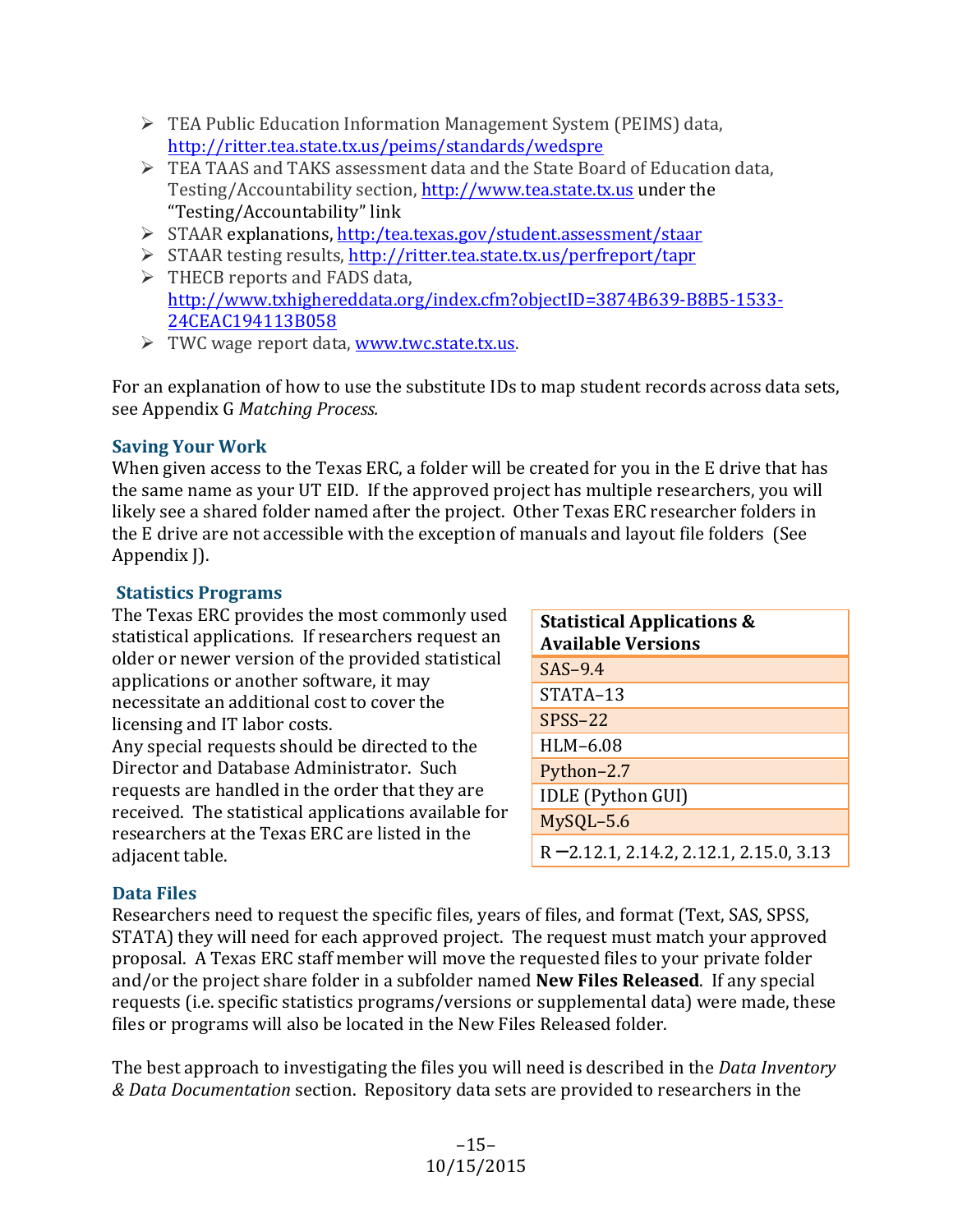same structure and timeframe breakdown as the original data files are received from the source agencies. For an up to date list of data included in the Repository, see the Texas ERC *Data Inventory* and *Calendar for Data* on the Texas ERC website data tab.

#### **Getting Help**

The Texas ERC workstations are generally available 24 hours a day, 7 days a week depending on location hours and building access. Technical support is available during regular business hours, Monday-Friday, 8:00am to 5:00pm. If emergency support during the evening or on weekends, you may contact the Database Administrator via text. Please contact the Database Administrator with any technology issues before contacting the **IT Help Desk.** The IT Help Desk will charge an hourly rate to the Texas ERC for their assistance and is only to be used when issues cannot be solved in-house. This charge may be billed to the researcher.

| Who to Ask & Contact Information                                                                                          |                                                                                                                                                                                                                              |                                                                                                                                                                               |
|---------------------------------------------------------------------------------------------------------------------------|------------------------------------------------------------------------------------------------------------------------------------------------------------------------------------------------------------------------------|-------------------------------------------------------------------------------------------------------------------------------------------------------------------------------|
| <b>Texas ERC Director</b><br><b>Celeste Alexander, PhD</b><br>celeste.alexander@<br>austin.utexas.edu<br>$(512)$ 471-4528 | <b>Database Administrator</b><br><b>Cindy Corn</b><br>cindy.corn@austin.<br>utexas.edu<br>$(512)$ 471-4739<br><b>Emergency support</b><br>text (512) 921-0986                                                                | <b>IT Help Desk*</b><br>mssrequests@utlists.utex<br>as.edu<br>$(512)$ 475-9400<br><i><b>*Contact Database</b></i><br><b>Administrator before</b><br>calling the IT Help Desk. |
| <b>Areas of Assistance</b>                                                                                                |                                                                                                                                                                                                                              |                                                                                                                                                                               |
| <b>Director</b>                                                                                                           | <b>Database Administrator</b>                                                                                                                                                                                                | <b>ITS Help Desk</b>                                                                                                                                                          |
| Application usage<br>Data availability<br>Formats & context<br>Special requests                                           | Application usage<br>ш<br>Data availability<br>٠<br>Formats & context<br>٠<br>Special requests<br>٠<br>Set-up or management of<br>٠<br>user account<br>Server environment<br>Client workstations<br>٠<br>access & scheduling | Network, server,<br>п<br>and/or application<br>issues.<br>Note: The IT Help<br>Desk charges an<br>hourly rate, which<br>may be billed to the<br>researcher.                   |

## **Procedure for Recognizing & Responding to Security Violations**

Physical security violations at the Texas ERC may include any of the following:

- $\triangleright$  Access to the secure environment by an unauthorized person;
- $\triangleright$  Removal of unapproved confidential material via any method (e.g. print, electronic data transfer, internal hard drive removal, transfer to portable memory devices such as USB flash memory devices, etc.);
- $\triangleright$  Loss or theft of any card, key, or device that would permit access to the secure environment; or
- $\triangleright$  Modification to and/or destruction of read-only Texas ERC data sets and files.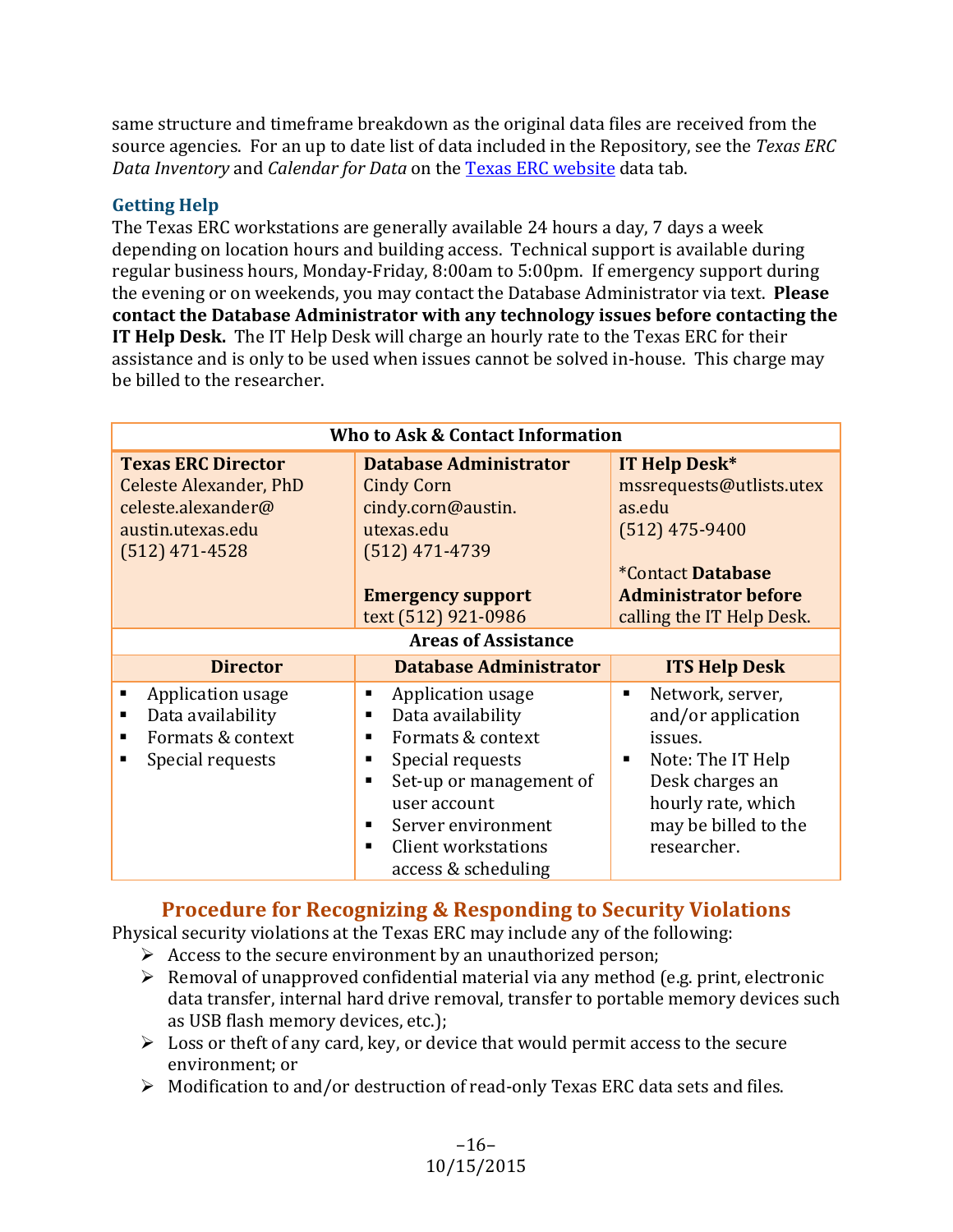In the event that a suspected security violation in progress is detected, action should be taken to avert the violation only if it is safe to do so. If any risk is perceived, the appropriate security officials should be notified immediately. Texas ERC staff and researchers **must not** attempt to intervene in a potentially dangerous situation, such as a burglary of the facility.

- $\triangleright$  At The University of Texas at Austin, University Police should be the initial point of contact (Emergency situations call 911, UTPD mainline 512-471-4441) for notification of dangerous security violations in progress. All such events should then be reported to the Director. If the Director is not available, another responsible ERC staff member (e.g. Database Administrator) should be notified.
- $\triangleright$  If it is safe to do so, a staff member or researcher can attempt to assess and, if necessary, intervene in the suspected violation. Examples of appropriate interventions include:
	- Politely challenging any unknown person, especially individuals who do not appear to have properly gained access to the facility or are not wearing an appropriate visitor badge.
	- Advising or reminding researchers or staff members of security guidelines if they appear to be engaging in behaviors that may lead to a violation, such as inserting a thumb drive into a research workstation's USB outlet.

The observer should make notification of all real or suspected security violations to the Director or Database Administrator of the Texas ERC **as soon as possible**. If it is ascertained that a significant violation of security procedures has occurred or the confidentiality of controlled data has been jeopardized, the incident will be reported by the Texas ERC to both the University's Chief Information Security Officer, the THECB, and the ERC Advisory Board. 

## **Family Educational Rights and Privacy Act (FERPA)**

## **Purpose & Rationale**

The federal law known as the Family Educational Rights and Privacy Act of 1974 (20 U.S.C. § 1232g; 34 C.F.R. § 99), commonly referred to as FERPA, protects the release of and access to educational records. Educational records include those maintained by an educational institution, agency, or party acting on behalf of the agency or institution that are directly related to a student  $(34 \text{ C.F.R.} \S 99.3)$ . The law applies to all educational records generated by schools that receive funds under the applicable programs of the United States Department of Education. FERPA further defines who shall be granted access, what information is considered personally identifiable, and criteria for what is considered a legitimate educational interest allowing for access (see 34 C.F.R. § 99.3; 99.30; 99.31). The data housed in the Repository contains educational records and personal information about students, educators, and employees in Texas that is considered confidential and protected by FERPA regulations.

The Texas ERC aims to balance compliance with FERPA with our mission. The Texas ERC's mission is to bridge the gap between theory and policy by providing a cooperative research environment for study by both scholars and policy makers. Within our goal, the Texas ERC

> –17– 10/15/2015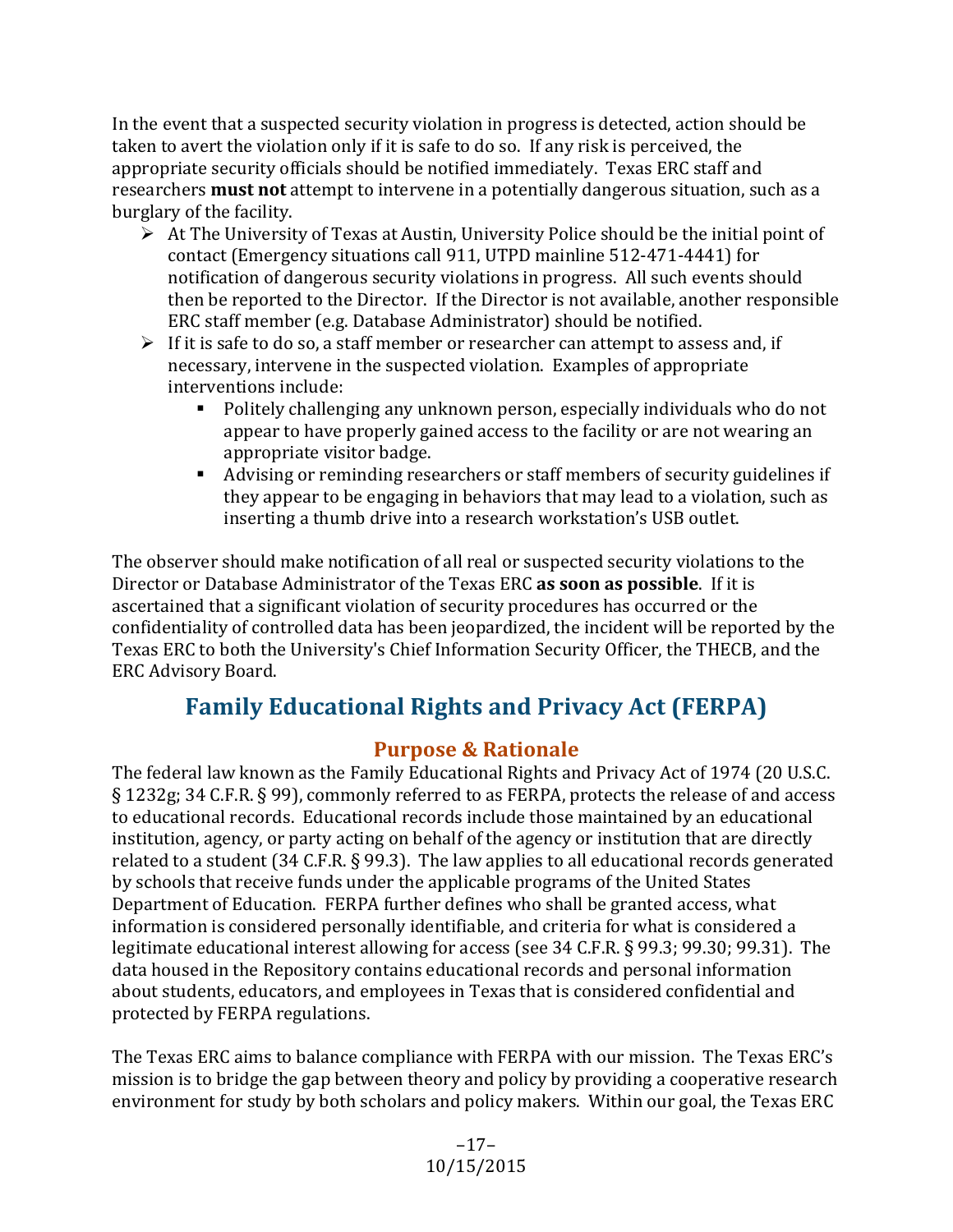works with researchers, practitioners, state and federal agencies, and other policymakers to help inform upon today's critical issues in education. Access to longitudinal, studentlevel data for scientific inquiry and policymaking purposes, however, must come with procedures to ensure the protection of the individuals behind the data. The review of research product guidelines set forth are one aspect of the overall procedures undertaken to fulfill the obligation to protect individuals under FERPA while simultaneously providing access and support to authorized researchers.

## **Review of Research Products**

To maintain compliance with FERPA, The ERC Advisory Board requires designated ERC staff members to review all research products derived from the Repository. Research product is a broad term, but for the purposes of the Texas ERC it includes any written outcome or display resulting from the confidential data. This includes, but is not limited to, output from statistical software, tables, or graphs. Consider any electronic file or written artifact intended to, or which potentially could be, viewed by anyone not currently approved to access the Repository as a research product. All research products must be reviewed prior to release to the researcher(s).

The review process serves as a safeguard to prevent the inadvertent release of any personally identifiable information (PII). The review provides a secondary check of the researcher(s) efforts to mask and appropriately report research results in a manner that protects PII. The following section covers the process and procedures related to protecting confidential Texas ERC data. Additionally, it includes a discussion on what qualifies at PII, commonly used variables, common issues that arise during the review process, and suggestions for simplifying the review process for researcher(s).

## **Personally Identifiable Information (PII)**

Under FERPA, PII is comprised of both personal identifiers and indirect identifiers (National Center for Educational Statistics [NCES], 2010a; 34 C.F.R. § 99.3). Personal identifiers include information like the student's name of Social Security Number. The data in the Texas ERC Repository is devoid of Social Security Numbers and names, and a state generated identification number links the information. Indirect identifiers include any "other information that, alone or in combination, is linked or linkable to a specific student that would allow for a reasonable person in the school community, who does not have personal knowledge of the relevant circumstances, to identify the student with reasonable certainty" (NCES, 2010a, p.2). Examples of indirect identifiers include race/ethnicity, program specific enrollment, grade level, or course enrollment (NCES, 2010a). The Texas ERC review process aims to ensure that researcher(s) have followed the established masking guidelines (see *Masking Guidelines and Techniques*) to appropriately protect PII.

## **Commonly Used Variables**

The Texas ERC serves as a repository of data spanning numerous datasets with countless variables. While not all the variables within the dataset are considered PII, in conjunction with other information as related to educational performance records, they can act as indirect PII that needs masked to protect the individual. Due to the vast number of variables, it is impossible to list all the possible combinations of variable that might qualify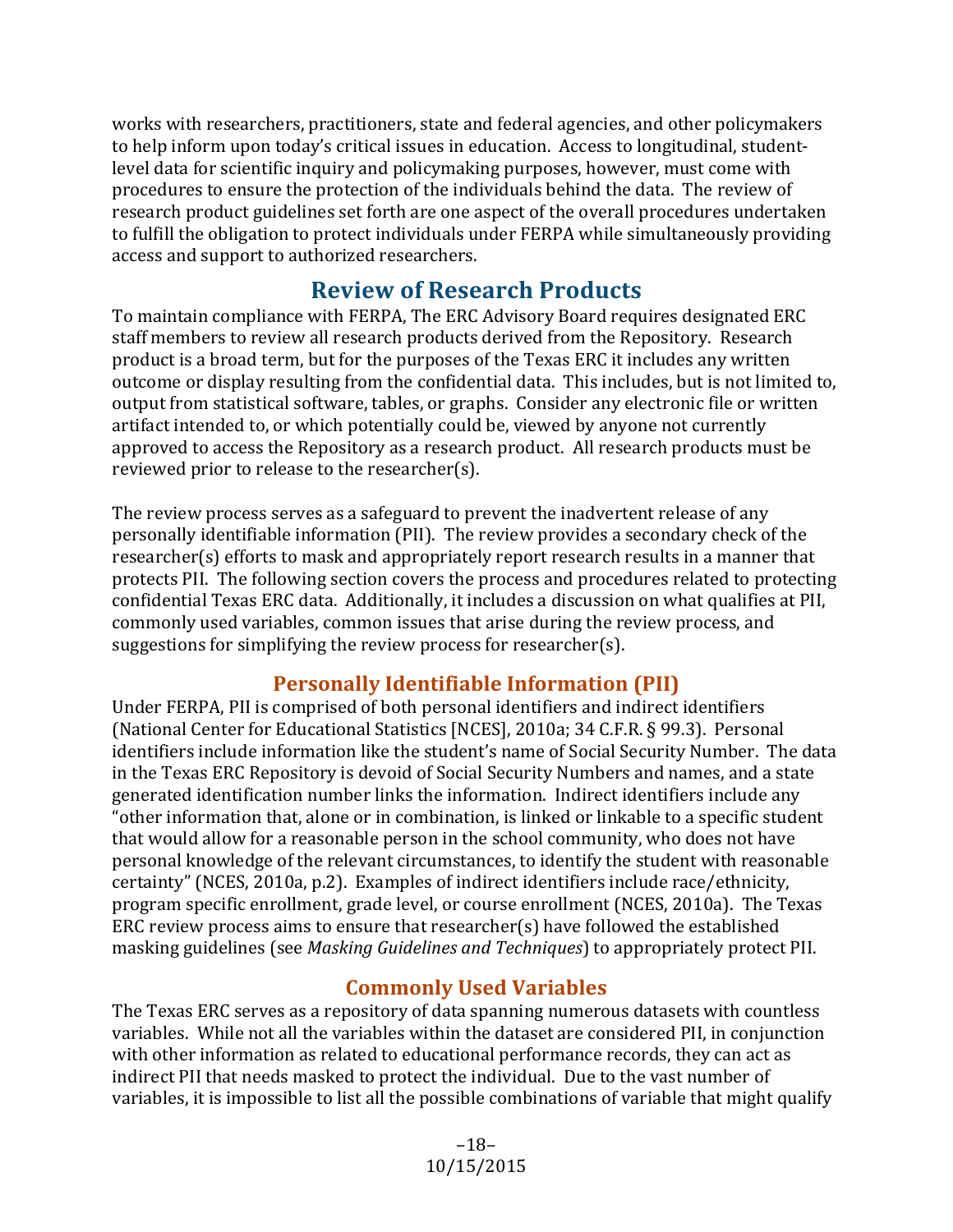as PII. Moreover, requirements for masking research products may depend on the research design or the method of displaying results.

The Texas ERC does, however, see many commonly used variables that may produce results that fall under the protections of FERPA. This typically is caused by disaggregation (broken down, splitting up, or isolating) the data enough to create small groups (cells) that can reflect individual performance. Please note that these variables may not alone qualify as PII. It is when they are combined, especially with performance indicators, that it might be possible to link the data to a specific student. Below is an initial, not all-inclusive, list of commonly used variables that *may* constitute PII:

- **► Performance Based Indicators:** STAAR, TAKS, SAT/ACT scores, Texas Success Initiative (TSI), exit exams, cumulative pass rates, college readiness
- **►** Specialized or Sensitive Programs: special education, gifted & talented, English Language Learner (ELL)/Limited English Proficiency (LEP), International Baccalaureate (IB), Developmental Education/Disability Services, Advanced Placement (AP) enrollment, college/dual credit courses
- **►** Student Demographics: race/ethnicity, age, immigrant status, gender, at-risk indicator, homeless status, foster care status
- **► Completion:** dropout, graduation, time to completion, high school degree plan
- **► Other:** attendance, school transfers, teacher value-added scores, student discipline

## **Review of Research Products**

Conducting research using the secure computer systems at the Texas ERC to analyze confidential data will, from time to time, require the removal of **output** and **results** from the secure environment for inclusion in write-ups, reports, articles, or other research products that are primarily authored in the context of the researcher's non-secure computing environment. An authorized staff member, prior to release from the secure computing environment, must review research products. The process for review is to ensure that released research products do not contain confidential student information, as defined by FERPA. For more information on the particulars of FERPA compliance, see the *Masking Guidelines & Techniques* section. 

## **Step-by-Step Review of Research Products Process**

1. The researcher must formally request the output or results by sending an email from their e-mail account to the Director and Database Administrator.

## **The e-mail must include:**

- a. Folder where the file $(s)$  are located.
- b. Name of the file(s) to be reviewed.
- c. Summary of what the file(s) contain (e.g. These are regression results.). The outcome variables are individual student test scores. The independent variables are individual student demographics.
- d. In addition, please define variables that have been derived or renamed that may not be discernible to the reviewer. For example:
	- $i.$  Pcpr = percent campus pass rate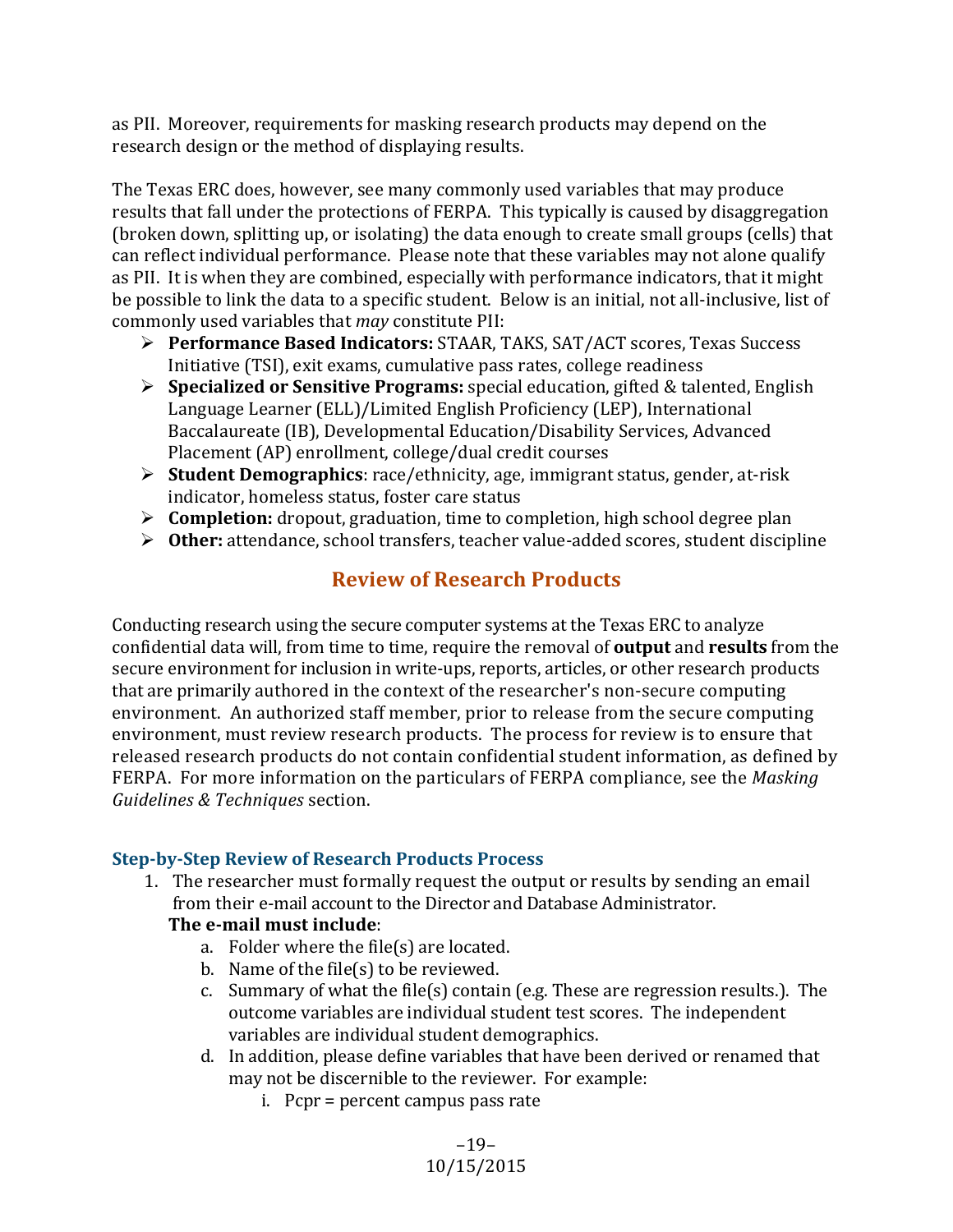- ii. T10 = top 10 percent
- iii.  $T25 = \text{top } 25$  percent
- e. The researcher must certify in the email that "the *output or results contains* no individually identifiable data, and no information derived from data *concerning a group of fewer than five individuals"*.
- 2. The Director or authorized designee will review the requested files for the evidence of any information controlled under the provisions of FERPA, and to ensure that it appears consistent with the researcher's certification of compliance as required above.
	- a. If the reviewer is satisfied that the item appears consistent with the researcher's representation, the reviewer may transmit the files to the researcher by e-mail or any other means.
	- b. If the reviewer has any cause to suspect that the item does not conform to the requestor's certification of FERPA compliance, still has questions regarding definitions, or any other questions, the reviewer will request further evidence of such from the researcher.
	- c. If, after further review, the reviewer is satisfied that the article is consistent with the researcher's certification, the item may be released to the researcher.
	- d. If the reviewer cannot satisfy himself or herself that the item is consistent with the researcher's certification of compliance, or the researcher cannot or will not provide the required certification, the reviewer must refuse to release the item from the secure system.
	- e. The researcher may appeal the reviewer's decision to the Director or ERC primary-investigator. The Texas ERC's decision on the matter is final.
	- f. Each item requested for review is to be recorded in the Released Item Review Log, together with the ultimate disposition. A copy of any items released will also be retained in the directory location designated for that purpose.

## **Review Reminders**

The Texas ERC would like to also stress the following reminders:

- $\triangleright$  It is the researcher's responsibility to make sure all work is FERPA compliant.
- $\triangleright$  The Texas ERC staff reviewer will not perform the masking for the researcher.
- $\triangleright$  The clarity of the file names, descriptors, and variable definitions is directly related to the speed and ability of the reviewer to release the products.
- $\triangleright$  The reviewer uses the criteria described in *Masking Guidelines & Techniques* to evaluate the research product.
- $\triangleright$  Remember, if files are not compliant when first submitted, there will be a delay in the release.
- $\triangleright$  Each request for review is logged, together with all activity related to review of the item and the final decision made.
- $\triangleright$  Under normal circumstances, research product reviews are **completed in seven to ten working days**. Please be mindful of the amount of files submitted for review. The amount of time needed for review will depend on the number of requests at the time and the length and number of files. If a researcher requires more immediate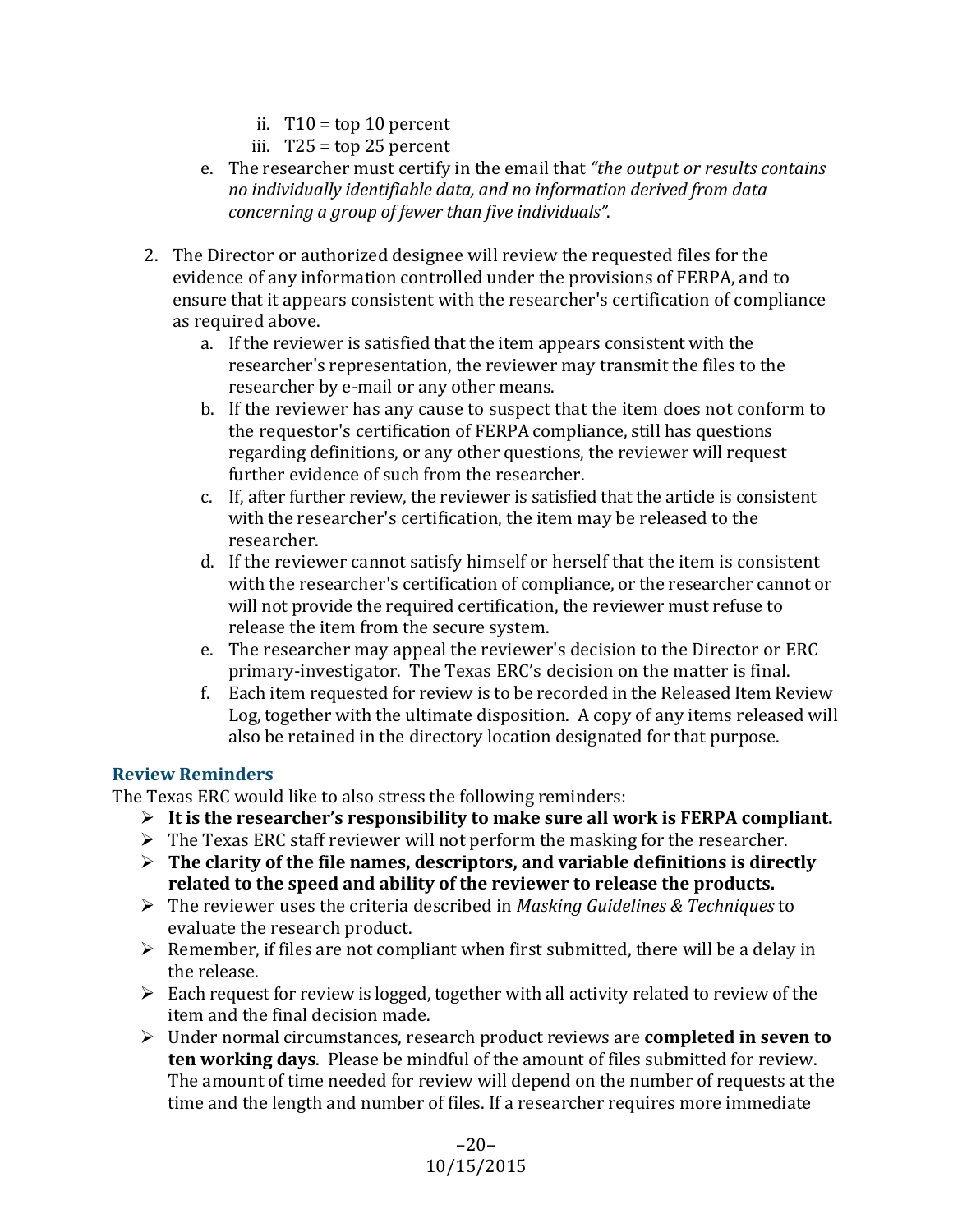action, he can attempt to negotiate this directly with the Texas ERC. Please note that **larger documents might need more** than ten days for review and in such cases, the researcher should contact the Texas ERC for a more accurate estimate.

## **Common Issues**

The research products vary greatly across the many ongoing research projects at the Texas ERC. In spite of this variability, Texas ERC staff members have identified common issues encountered during the review process.

## **Unclear Variables or Output**

Considering the sheer number of variables and the creation of new variables during the research process (collapsing groups, new categorical variables, or indices), reviewers may not be able to determine if the variables included require masking for FERPA compliance. This requires additional information from the researcher(s).

Researcher(s) should ensure:

- $\triangleright$  Variables/output are clearly labeled
- $\triangleright$  Each variable/output includes a definition
- $\triangleright$  Derived or created variables are identified

The easiest method for labeling and defining variables is to use Microsoft Excel. When exporting output from a statistical software package or creating new output, but sure to include the descriptors. Tables, graphics, and other displays may be done in the same manner.

## **Graphics**

The statistical packages available at the Texas ERC provide many wonderful options for the visual display of information. The outputs of graphics, however, are often overlooked by researcher(s) when reviewing for PII. The same guidelines (see Masking Guidelines  $&$ Techniques) apply to visual displays such as graphs or charts. If the graph illustrates aggregated data about a subgroup with fewer than five persons, it must be appropriately masked. 

## **Degree of Detail**

The depth and richness of the dataset available in the Texas ERC database affords research opportunities from the individual to institutional level. This ability is invaluable for several lines of inquiry in education. These same fine-grained abilities of the dataset, however, may necessitate a greater degree of masking. The Texas ERC encourages researcher(s) to consider the following question when determining subgroup/categorical groupings, variable sections, reporting, and other methodological decisions:

> $\triangleright$  Considering your research purpose, what degree of detail is required to answer your research questions?

For instance, consider a research project focused on high school IB program enrollment and time to completion in higher education. Is it necessary to report the outcomes for all racial/ethnic subgroups, which will require more masking or would it be more beneficial to

> –21– 10/15/2015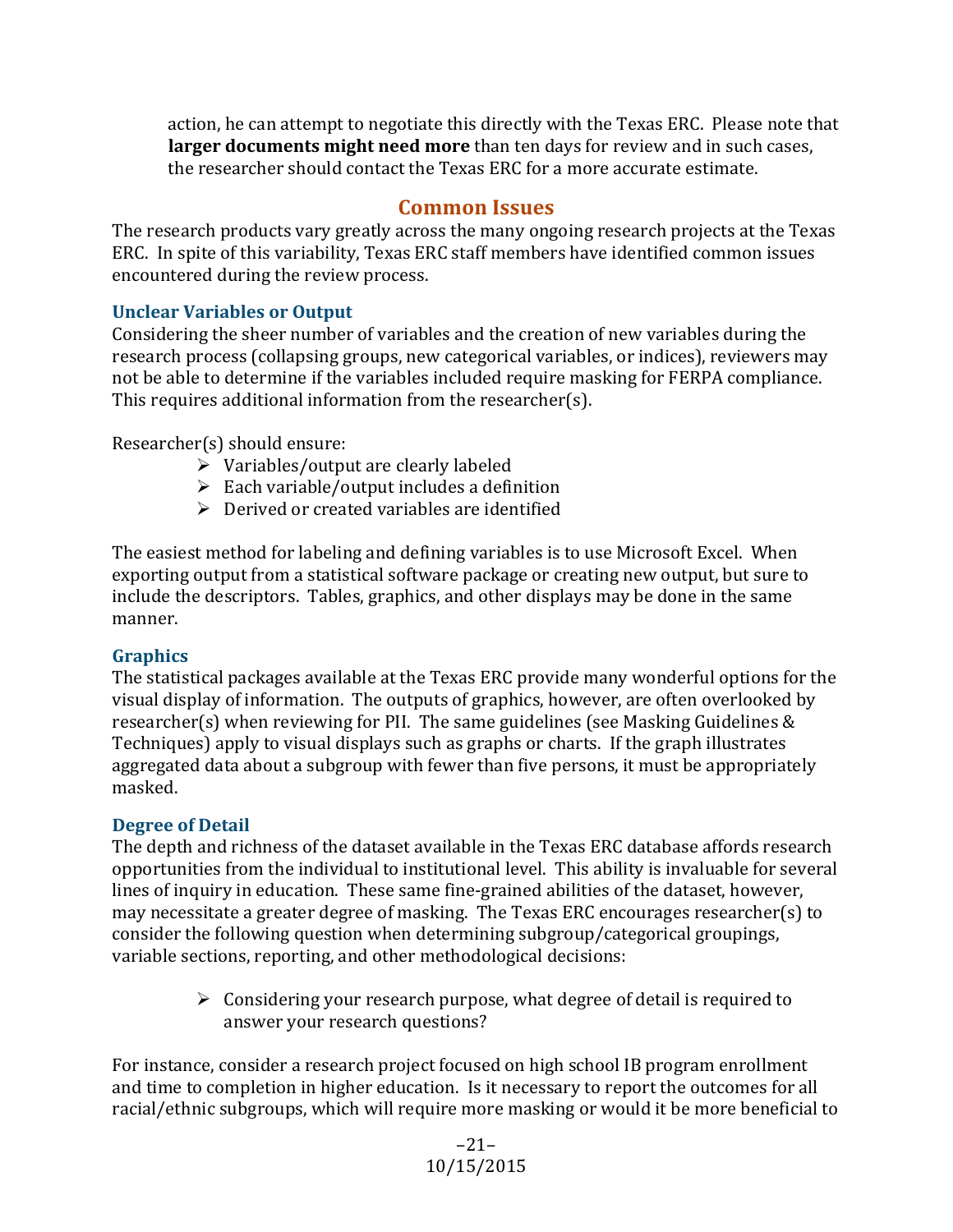report the outcome for all IB, which would require less masking? The answer is up to the researcher(s), but the decision may impact the amount of time required to complete the review process.

## **Masking Guidelines & Techniques**

Masking is a general term used to describe methods that limit or hide original values in a data set. Data suppression, recoding, blurring, perturbation, and selective reporting are all forms of masking (NCES, 2010b; NCES, 2011; Privacy Technical Assistance Center [PTAC], 2012). In the case of the Texas ERC, masking refers to the purposeful exclusion or removal of information prior to public release to protect individuals under FERPA.

A common situation where masking is needed is within small cells (see pp. 4-5). According to the U.S. Department of Education (2014), FERPA mentions but does not specifically designate a small cell count standard. Rather, states must define minimums within their respective State Accountability Plans approved by the federal government (U.S. Department of Education, 2014) and required by the Elementary and Secondary Education Act. The state of Texas has defined the minimum reporting requirement as fewer than five students ("Texas State Accountability Plan", 2010, p. 43; also see Texas Education Agency, 2014a). Further, the state of Texas requires the consideration of cells with a count fewer than five in its memorandum of understanding (MOU) with ERCs in Texas:

"All research results must not disclose personally identifiable information. Data must exclude any data cell or subgroup that *may permit identification* [emphasis added]. Small data cells will be considered any cell containing between one and four individuals inclusive. Information may not be disclosed where small data cells can be determined through subtraction or other simple mathematical manipulations or subsequent cross-tabulation of the same data with other variables. Institutions may use any of the common methods for masking including: a) masking the small cell and the next larger cell on the row and column so the size of the small cell cannot be determined; b) masking the small cell and displaying the total for both the row and column as a range of at least ten; or c) any methodology approved by the Texas Higher Education Coordinating Board and the Advisory Board."

The Texas ERC has elected to fulfill the requirements of the MOU through option "c" by outlining our masking guidelines. The Texas ERC has subsequently sought approval from the ERC Advisory Board for the required masking guidelines below. Masking guidelines and techniques are based on the practices of the Texas Education Agency and the Texas Higher Education Coordinating Board, and the guidance of the U.S. Department of Education's Privacy Technical Assistance Center (PTAC).

Remember, the protection of individual information is nuanced. The best practice is for researcher(s) to ask outlined by FERPA:

 $\triangleright$  Can a reasonable person in a school community use the information presented, alone or in combination with other publically available information, to identify an individual?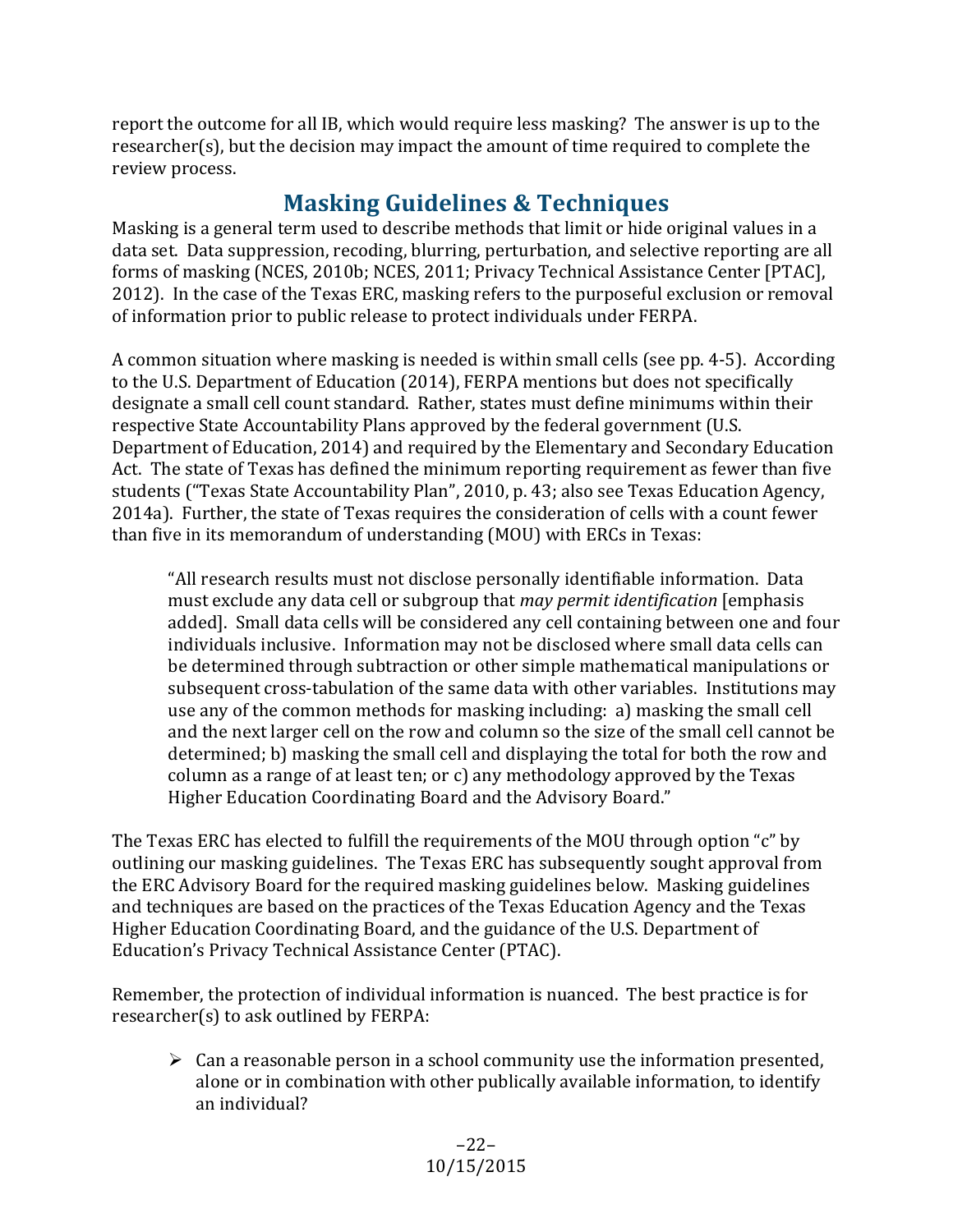If the answer is maybe or yes, then you must proceed with masking the data. Data that needs to be masked varies across projects, but the Commonly Used Variables subsection (p.4) provides examples.

## **Required Masking**

The subsequent three masking guidelines provide the basis of the required masking for Texas ERC. For exemplars with rationale, see Appendix I.

### **Small Cells**

Any cell representing fewer than five individuals presents a small cell reporting issue that must be addressed with masking. Researcher(s) may have subgroups over five individuals, but individual cells fail to reach the minimum of five with subgroups are further broken down by outcomes or other measures of interest. Whether reporting subgroups or categorizations of subgroups, any cell with fewer than five must be masked if it *may permit identification*. 

## **Small Cell Masking Guide**

| Condition                                                                         | <b>Solution</b>  |                    |               |
|-----------------------------------------------------------------------------------|------------------|--------------------|---------------|
|                                                                                   | <b>Numerator</b> | <b>Denominator</b> | Percent       |
| If denominator is <5 including 0                                                  | Mask $(*)$       | Mask $(*)$         | Mask $(*)$    |
| If percent is 100% or rounds to<br>100%                                           | Mask $(*)$       | Mask $(*)$         | Top Code %    |
| If percent is $0\%$ or rounds to $0\%$                                            | Mask $(*)$       | Mask $(*)$         | Bottom Code % |
| If the difference between the<br>numerator and the denominator is<br>fewer than 3 | Mask $(*)$       | Mask $(*)$         | $\frac{0}{0}$ |
| If the numerator is $<$ 5 including 0                                             | Mask $(*)$       | Mask $(*)$         | $\%$          |

Note: Based on Texas Education Agency Performance-Based Monitoring (2014b), but modified to include top and bottom coding requirements.

If reporting a percent, and the percent either is or rounds to  $0\%$  or  $100\%$ , then you must top and bottom code. The guideline for top and bottom coding depends on the size of the group you are reporting, and it a form of blurring. The table below provides the conditions, solutions, and exemplars of top-and bottom-coding practices.

## **Top and Bottom Coding Guide**

| <b>Size Range</b> | Solution                 | <b>Top Code</b> | <b>Bottom Code</b> |
|-------------------|--------------------------|-----------------|--------------------|
| N < 10            | Mask $(*)$               | Mask $(*)$      | Mask $(*)$         |
| 10 < N < 15       | Change percent by<br>10% | ≥90%            | $\leq 10\%$        |
| 15 < N > 20       | Change by 7\%            | $>93\%$         | ≤7%                |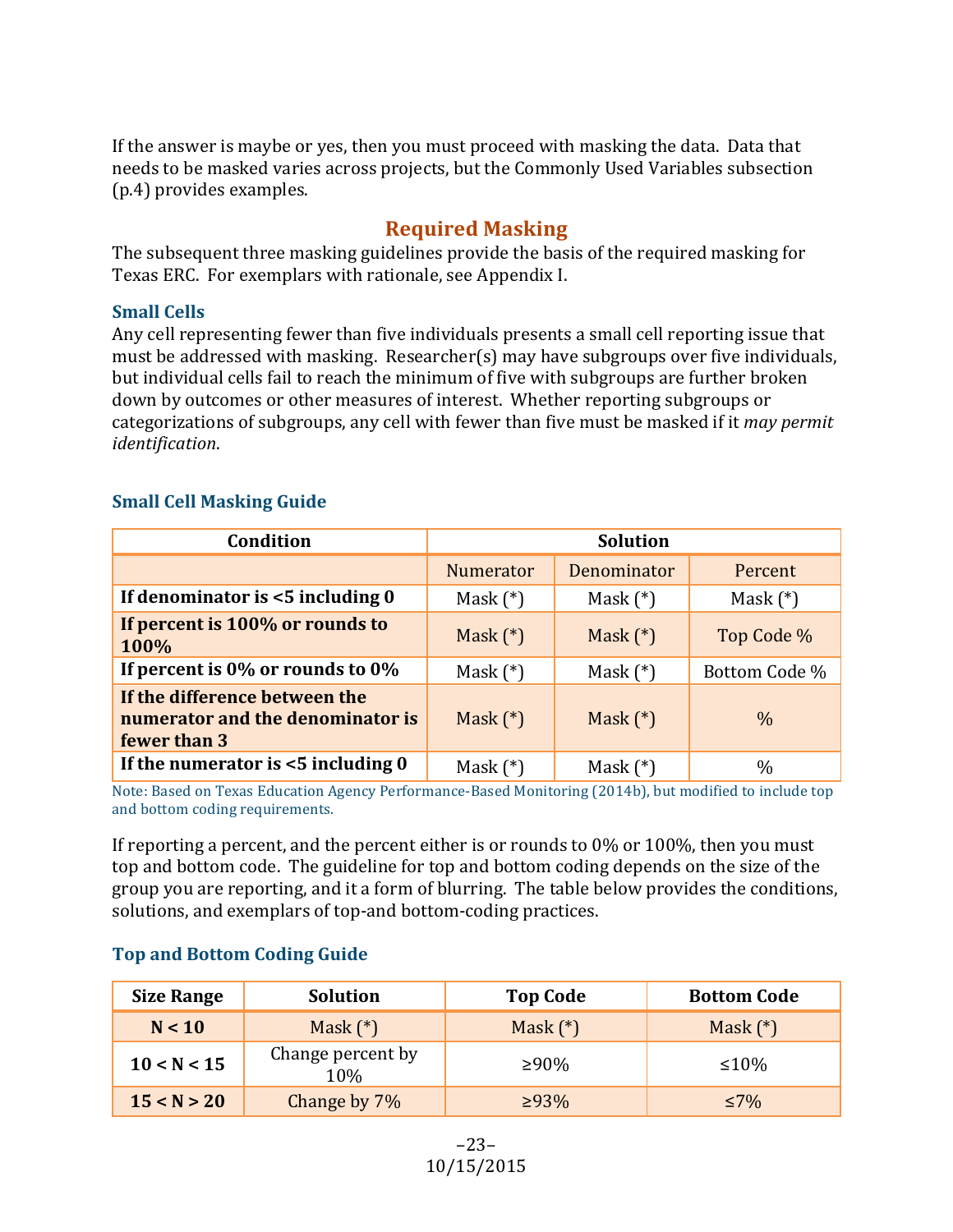| 20 < N > 30  | Change by $4\%$ | ≥96%        | ≤4%        |
|--------------|-----------------|-------------|------------|
| 30 < N > 50  | Change by 3%    | $\geq 97\%$ | $\leq 3\%$ |
| 50 < N > 300 | Change by 2\%   | ≥98%        | $\leq$ 2%  |
| N > 300      | Change by $1\%$ | $>99\%$     | $\leq 1\%$ |

Note: Based on guidance from PTAC described in the NCES  $(2011)$  regarding group size.

For instance, if the test passing rate is 100% with N=275, then the researcher(s) would report the passing rate as >98%. While a passing rate of  $100\%$  with N=25, would be reported as >96%. This masking technique generally masks the percent to the difference between  $+/-$  one individual's score.

#### **Complementary Cell Suppression**

Researcher(s) should be mindful of complementary cells following the masking of small cells. The National Center for Education Statistics (2010b) warned that by combining suppressed information with information in complementary cells, the "reported information can then be used to recover the suppressed data through a series of calculations" (p.9). If a *reasonable person* can reverse calculate the mask cells as a product of total count and/or percentages reported for each subgroup or category, then the researcher(s) must take additional measures to protect small cells.

Complementary cell suppression, also known as second least subgroup suppression, is the technique of identifying the next smallest subgroup or categorization to the cell with fewer than five individuals and masking it. The use of complementary suppression protects against the recovery of the suppressed cell information. Texas ERC requires complementary cell suppression of small cell information if there is a chance for that the masked cell information can be recovered.

Texas ERC urges researchers $(s)$  to consider:

 $\triangleright$  Through the use of proportions, counts, and simple mathematic calculations, can a reasonable person recover masked information?

If the answer is maybe or yes, then complementary cell suppression must occur.

#### **Reporting Performance Based Indicators or Outcomes**

Performance based indicators, like student assessment scores, need additional precautions. Due to the reporting format of the Texas Education Agency publically available information, percentages for performance based indicators must be whole numbers. Round to the whole number for performance based indicators is also recommended by PTAC (see NCES 2011).

#### **Common Issues**

Frequently, the process of masking information for FERPA compliance includes steps beyond suppression. The situations and suggestions provided below represent common issues that arise for researchers.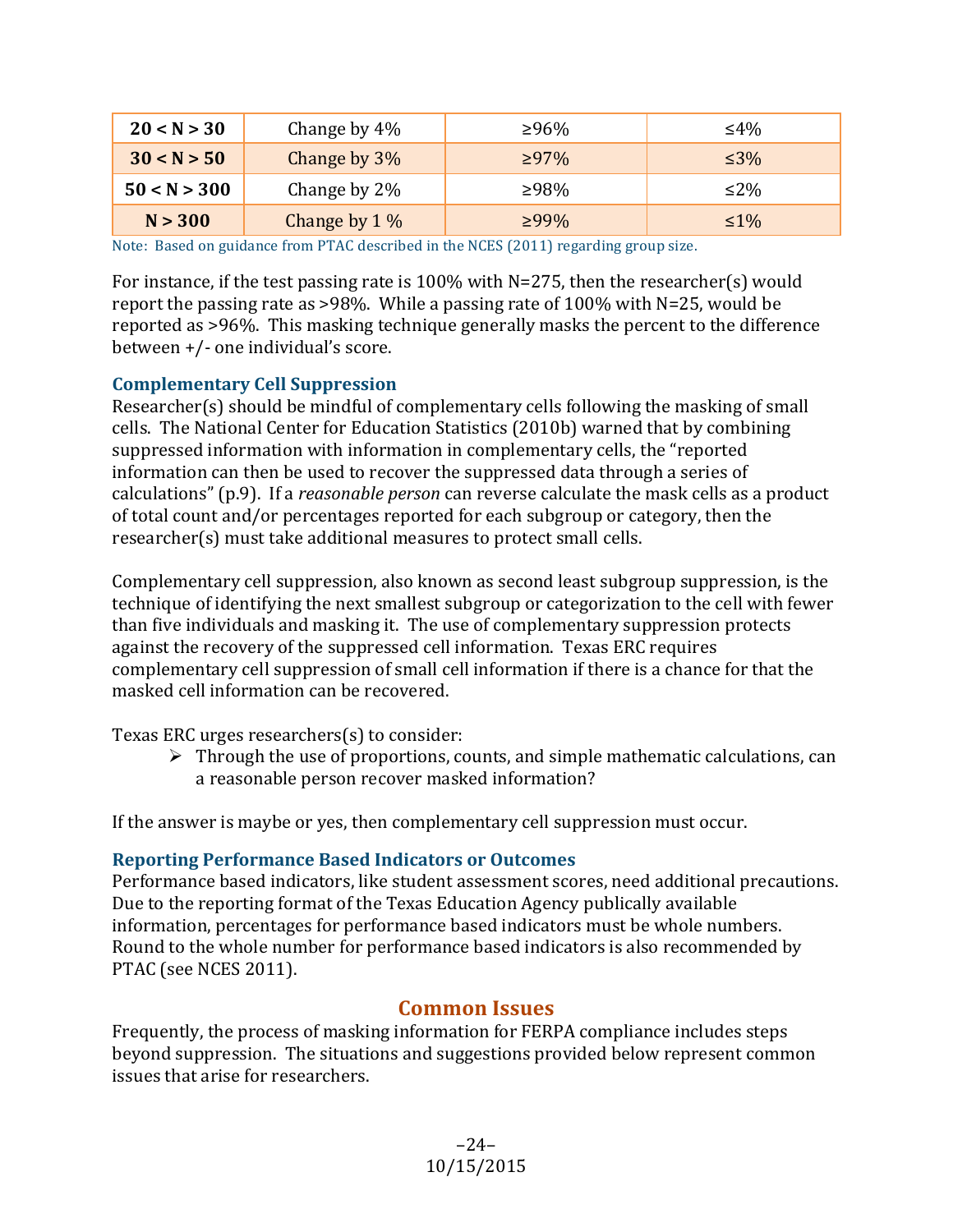## **Profile & Context**

During the writing process of a research product, providing context is necessary to justify the approach, explain the results, and address the discussion component of the study. Researcher(s) may perfectly mask data according to the Texas ERC guidelines, but undermine their efforts in the writing process.

To avoid compromising the masking efforts of results, researcher(s) should consider the following: 

- $\triangleright$  In-depth profiles of schools, districts, regions, or states can provide a road map for use of secondary data sources to unmask the reported data. Be mindful of the profiles given in the write-up.
- $\triangleright$  Descriptions of a population/sample, in narrative or table form, may unmask results information. Researcher(s) should compare results and descriptives to ensure the combination of the materials does not lead to unintended disclosure of individuals.
- $\triangleright$  Ensure that the information provided in an end product (see Glossary) comes only from reviewed research products.
- $\triangleright$  In some cases, detailed descriptions of masking techniques can comprise masking efforts.

## **Secondary Publications**

The existence of secondary publications, available through Texas Education Agency, Texas Higher Education Coordinating Board, and other entities reporting data that are found in the Texas ERC Repository, may require additional considerations. The impact of secondary publications depends principally on the purpose and targeted population of a given study. The researcher(s) output from this study may be specific enough that when combined with annual public reporting could allow a reasonable person to identify individuals. In such a situation, additional precautions for FERPA compliance must be taken. These techniques may include range reporting for counts or the use of counts from a related, but different time period (e.g., fall enrollment counts and spring assessment by rate). Texas ERC must approve any such contextual reporting of counts.

#### **Format**

Another common issue is the format of the information. Consistency is key. Researcher(s) should determine a given format for reporting and stay with the same basic format for their research products. The lack of consistency may lead to the ability for a reasonable person to apply reverse calculations or simple mathematical formulas to recover masked data. An example of this issue may be reporting across different related subgroups or researcher created classifications. 

The review of research products typically occurs in several stages. While the Texas ERC makes every effort to track the approved research products for each project, the responsibility for FERPA compliance falls on the researcher(s). The more consistent the format over the various stages of review, the easier it will be to ensure FERPA compliance.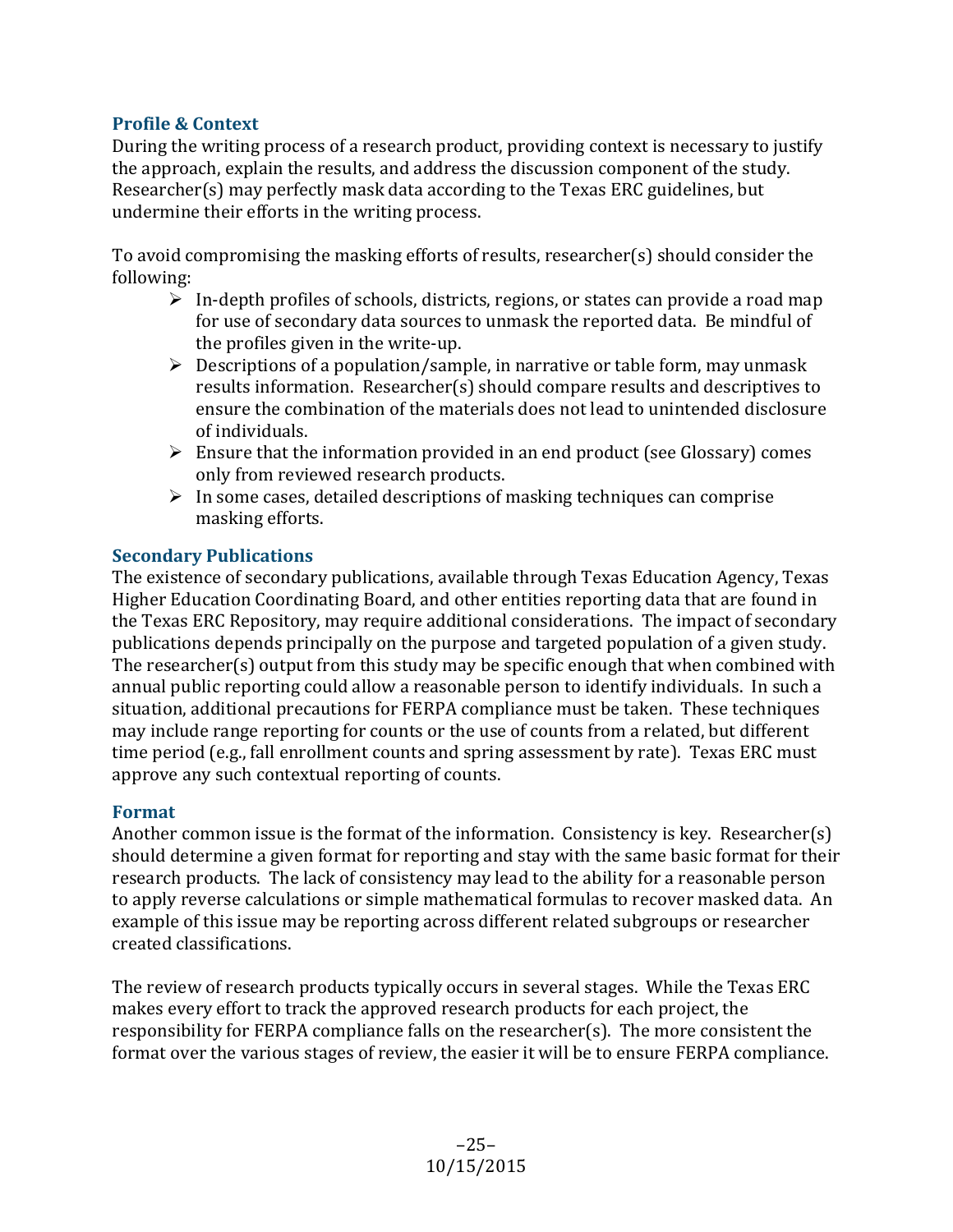Another helpful suggestion is the inclusion of a short description of how and where you masked data for the reviewer. This can be done when submitting the formal request for review. For instance a brief descriptor may read:

"Excel file  $(8thgrade_GT_STAAR)$ : File contains counts of grade  $8$  students classified as gifted and talented by STAAR performance levels within a specific, unnamed, district. Two cells, A17 & A49, represented fewer than five individuals. Those cells were masked. Additionally, corresponding cells of B17 and B51 were masked according to guidelines for complementary cell suppression. No totals rounded to are were zero or 100%. All other percentages were rounded to the nearest whole number since STAAR is a performance based indicator."

## **Output**

The statistical outputs must also be reviewed for possible disclosure of PII. Namely, the following types of output have shown to be problematic:

- $\triangleright$  Crosstabs
- $\triangleright$  Population marginal means
- $\triangleright$  Fixed effects
- $\blacktriangleright$  Least squared means
- $\triangleright$  Some regression outputs (e.g., logistic regression)

## **Other Masking Techniques**

The Texas ERC also wants to acknowledge that there are several other techniques used to avoid the disclosure of information. Moreover, there may be a unique situation in which the guidelines listed above fail to meet the needs of the researcher(s) and/or  $FERPA$ compliance. In such a rare situation, where the above mentioned guidelines are inadequate, Texas ERC reserves the right to require or suggest researcher(s) to take additional precautions through the application of other masking techniques. These techniques may include the blurring of data (e.g., aggregation, rounding, truncation, top/bottom coding), additional suppression (e.g., collapsing across outcome subgroups), and perturbation (e.g., introduction of noise, data swapping, creation of synthetic data). These additional masking techniques, if necessary in an exceptional case, will follow the guidelines produced by PTAC, Federal Commission on Statistical Methodology, and National Center for Education Statistics.

The Texas ERC aims for a seamless review process that allows researcher(s) to conduct analyses while protecting the confidentiality of individuals within a dataset. In an exceptional situation, Texas ERC will work with researcher(s) to find the best possible solution to meet both researcher and FERPA compliance.

## **Contact Information**

If you have any questions, concerns, or issues with any Texas ERC policies or procedures, please contact the Director or Principal Investigators. Additional information and all forms can be found on the Texas ERC website.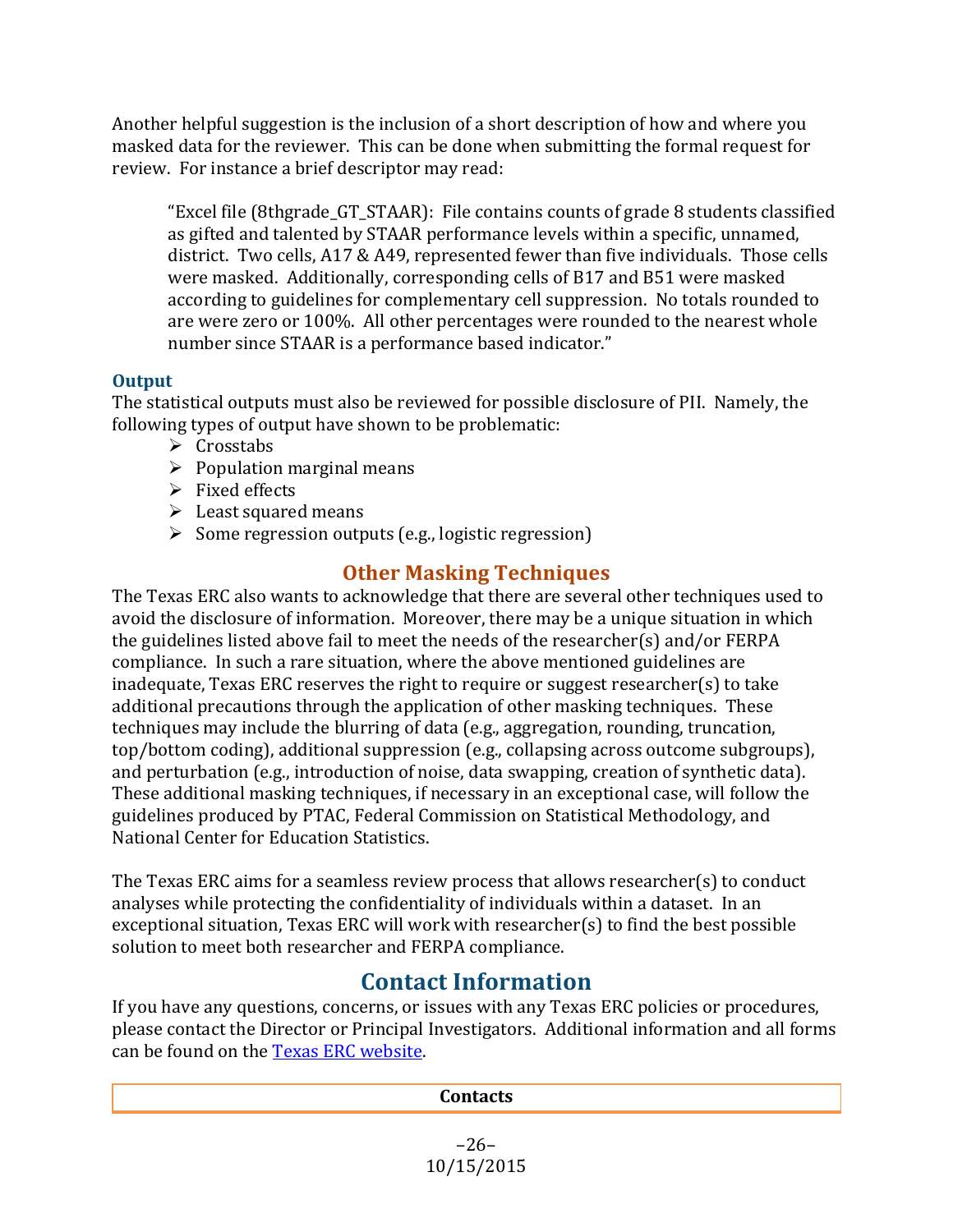| <b>Texas ERC Director</b>           | <b>Texas ERC Principal Investigator</b> |
|-------------------------------------|-----------------------------------------|
| Celeste Alexander, PhD              | Pedro Reyes, PhD                        |
| celeste.alexander@austin.utexas.edu | preyes@utsystem.edu                     |
| $(512)$ 471-4528                    | $(512)$ 499-4240                        |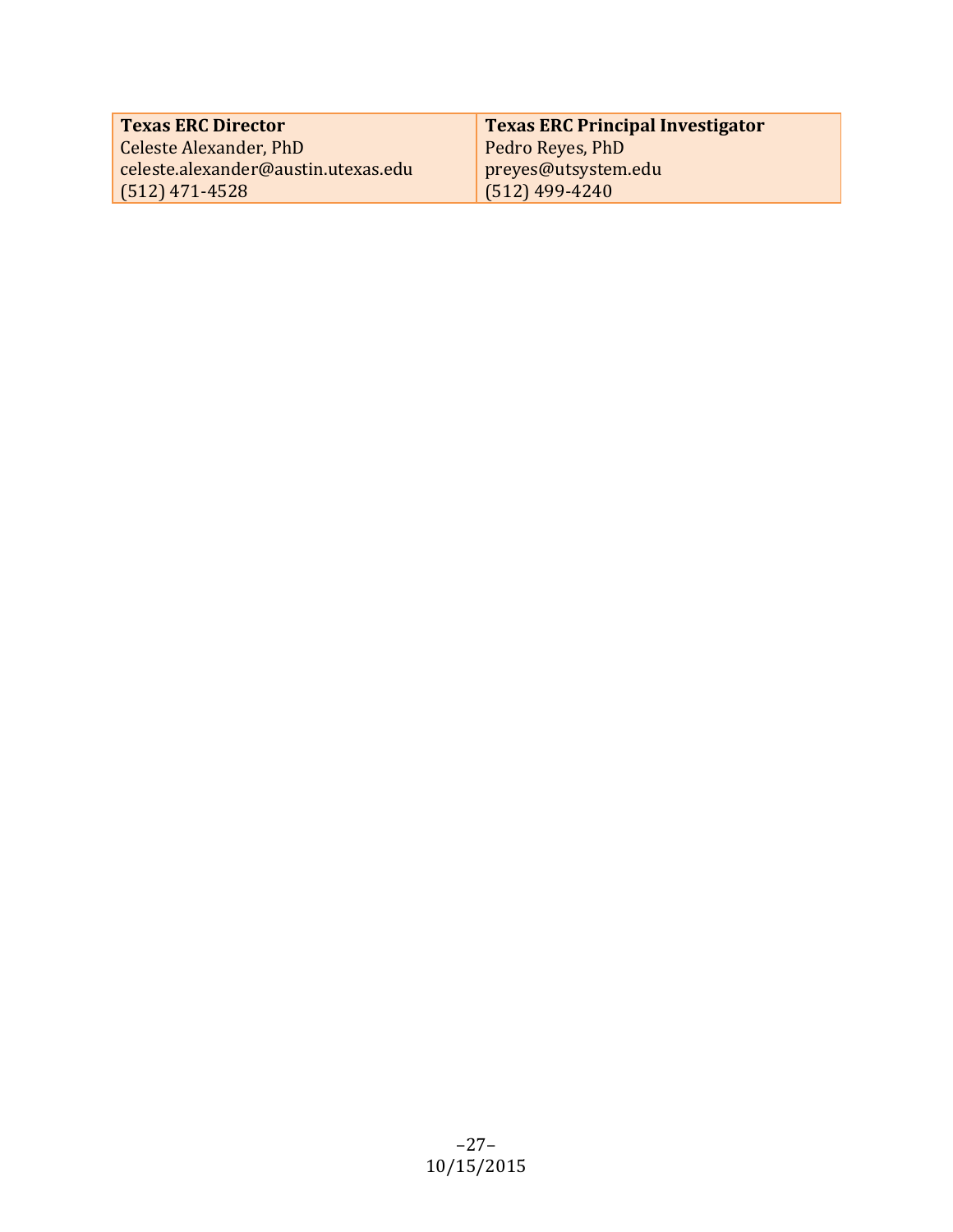## **Glossary**

- $\triangleright$  **Approved Project** A research project utilizing the ERC data, to be conducted under the auspices of the ERC and for which approval has been granted by the ERC Advisory Board.
- **►** Authorized Representative– The State of Texas' designated ERCs (The University of Texas at Austin and The University of Texas at Dallas Education Research Centers) are considered authorized representatives of the state as defined by Family Educational Rights and Privacy Act of 1974 (FERPA).
- $\triangleright$  **Complementary Suppression** A masking technique used to further protect individuals represented in masked cells. Requires the suppression or masking of the second least subgroup or category to prevent recovery of suppressed information. Also know as Second Least Subgroup suppression.
- $\triangleright$  **Educational Record** Any record that is directly related to a student and is maintained by an education agency, institution, or by a party action for the agency or institution. FERPA further provides exclusions under this definition (see 34  $C.F.R. § 99.3$ ).
- **►** End Product- Any written outcome or display developed from a reviewed and approved research product. This may include the following: a) abstracts, manuscripts, reviews for publication;  $(b)$  research proposals;  $(c)$  abstracts, manuscripts, and reviews for submission for funding;  $(d)$  posters for display;  $(e)$ write-ups for a website;  $(f)$  dissertations;  $(g)$  term papers;  $(h)$  handouts;  $(i)$ presentations;  $(i)$  book chapters; and  $(k)$  policy briefs.
- **► ERC Authorized Researcher-** An ERC Authorized Researcher is considered an **Agent** of the ERC. An **Agent** is a person who is authorized to access the ERC data to conduct work as part of an approved project at a designated ERC access location. An **Agent** or ERC Authorized Researcher must either be a primary investigator designated for an approved project or be assigned to conduct work on behalf of an approved project by one or more of its primary investigators of record. An **Agent** or ERC Authorized Researcher must have a current, signed confidentiality agreement on file with the Texas ERC.
- **► Masking–** Refers to the purposeful exclusion or removal of information prior to public release to protect individuals under FERPA.
- **►** Personally Identifiable Information (PII)– Information that can be used to distinguish an individual directly or indirectly through linkages with other information. Many of the direct PII, such as student name and Social Security Number are removed, yet PII remains rich in the Texas ERC Repository. Information alone, or in combination with other reported information, can be linked back to a specific student.
- **► Research Products-** Any written outcome or display derived from the Repository. Including but is not limited to, any research output  $(e.g., print-outs of log files,$ statistical output, tables, or graphs) intended to, or potentially could be, viewed by anyone not currently approved to use the Repository.
- **Small Cell Reporting–** Referring to suppression of subgroups or categories represented in a given cell with fewer than five individuals. Several masking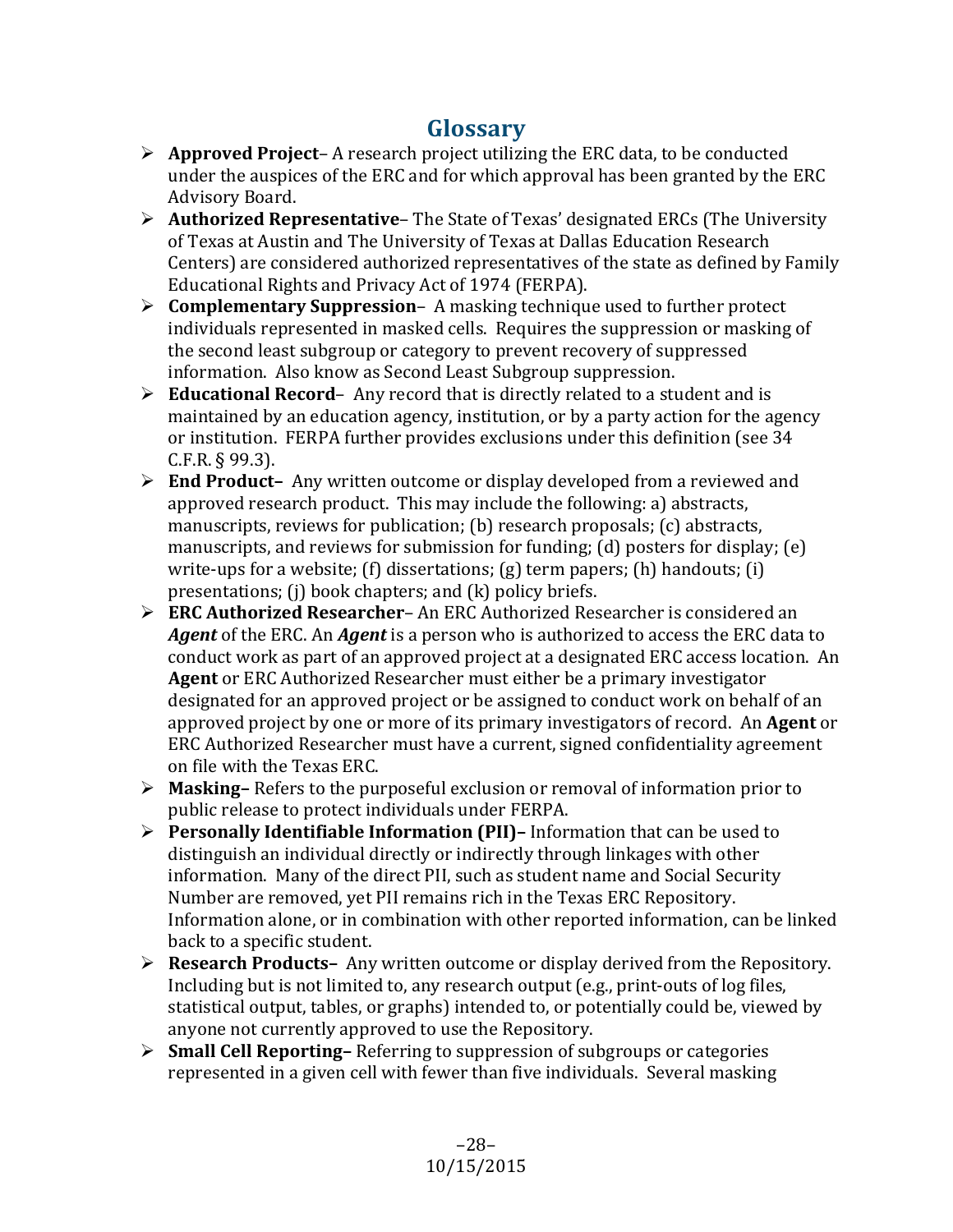techniques are used to address small cell reporting (see Complementary Suppression).

- **►** Student- An ERC Authorized Researcher who is currently seeking a college degree. Used in reference to the fee schedule. Also used to describe educational records.
- $\triangleright$  Within System An institution that is a member of the same Texas university system as the Educational Research Center's institution (e.g. The University of Texas at San Antonio).

## **References**

19 Tex. Admin. Code § 1.18

Code of Federal Regulations, 34 C.F.R. § 99.

Family Educational Rights and Privacy Act of 1974, 20 U.S.C. § 1232g.

- National Center for Education Statistics. (2010a). *Data stewardship: Managing personally identifiable information in electronic student education records.* (Issue Brief 2, NCES 2011-602). U.S. Department of Education, Institute of Education Sciences. Retrieved from http://nces.ed.gov/pubs2011/2011602.pdf
- National Center for Education Statistics. (2010b). *Statistical methods for protecting* personally *identifiable information in aggregate reporting.* (Issue Brief 3, NCES 2011-603). U.S. Department of Education, Institute of Education Sciences. Retrieved from http://ptac.ed.gov/sites/default/files/FAQs\_disclosure\_avoidance.pdfhttp://nces.e d.gov/pubs2011/2011603.pdf
- Privacy Technical Assistance Center. (2012). *Frequently asked questions–Disclosure*  Avoidance. U.S. Department of Education. Retrieved from http://ptac.ed.gov/sites/default/files/FAQs\_disclosure\_avoidance.pdf
- Seastrom, M., Rodriguez, B., & Szuba, T. (2011, April). *SLDS technical brief #3: Statistical methods for protecting personally identifiable information in aggregate reporting.* Presented at the American Education Research Association, New Orleans, LA.
- Texas Education Agency. (2014a). Accountability manual. Texas Education Agency. Retrieved from http://ritter.tea.state.tx.us/perfreport/account/2014/manual/
- Texas Education Agency. (2014b). *Performance-based monitoring analysis system: Masking rules*. Texas Education Agency. Retrieved from http://tea.texas.gov/Student Testing and Accountability/Monitoring and Interven tions/Performancebased Monitoring Analysis System (PBMAS)/PBMAS Masking Rules/
- Texas State Accountability Plan. (2010). U.S. Department of Education. Retrieved from http://www2.ed.gov/admins/lead/account/stateplans03/txcsa.pdf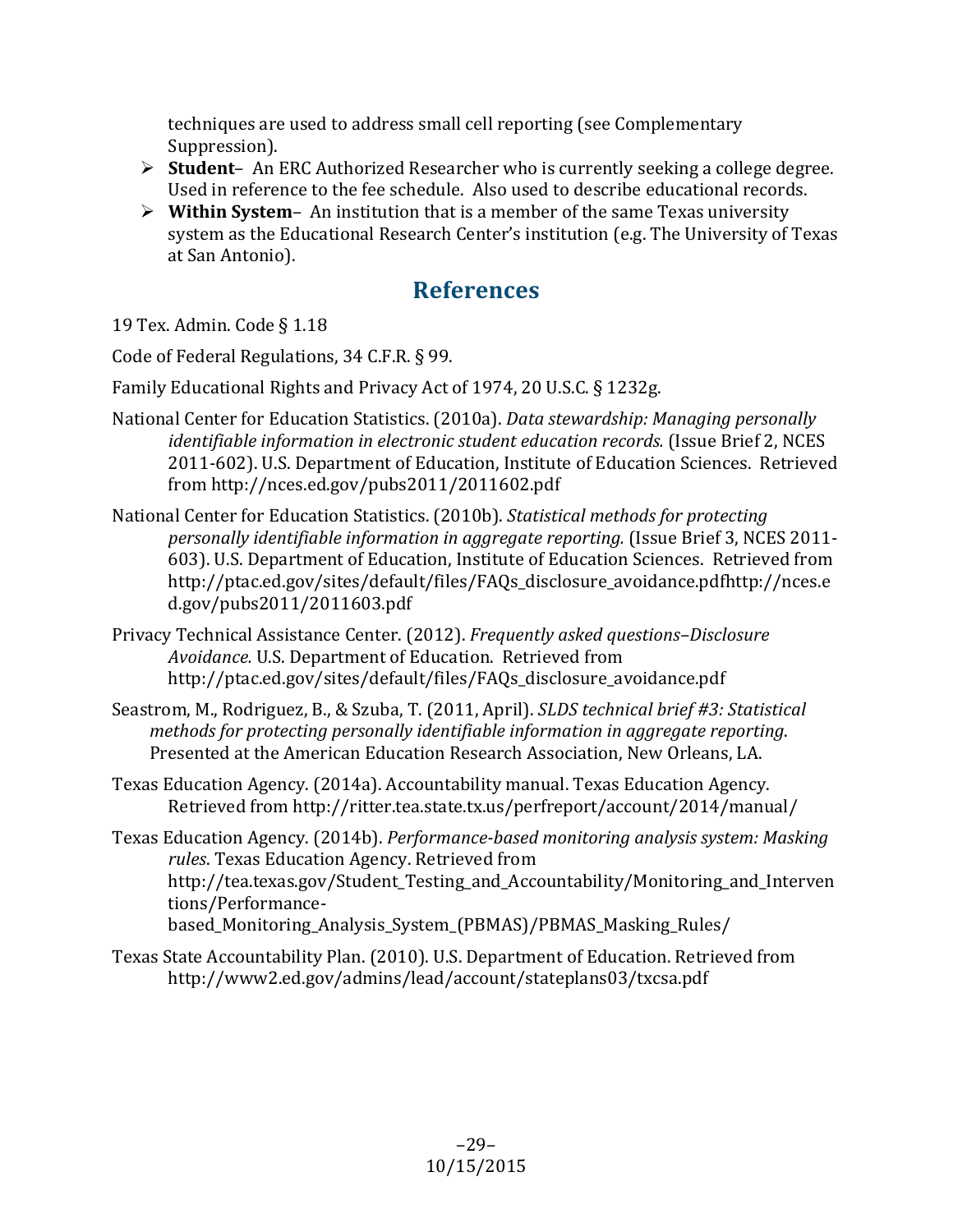## **Appendix A**

## **Researcher Checklist**

| Requirement                     |                                                               | <b>Format/Details</b>                                                                                                                                                                                                                                                                                                                                                                                                                                                                                                                                                                                 | Contact            |
|---------------------------------|---------------------------------------------------------------|-------------------------------------------------------------------------------------------------------------------------------------------------------------------------------------------------------------------------------------------------------------------------------------------------------------------------------------------------------------------------------------------------------------------------------------------------------------------------------------------------------------------------------------------------------------------------------------------------------|--------------------|
| <b>Proposal Process</b>         | <b>Full Proposal</b><br>&<br>Reader's Guide<br>Attend the ERC | Review proposal guides, see Policies and Procedures:<br>п<br>General Information, Appendix A<br>Review the Texas ERC fee schedule, see Policies and<br>п<br>Procedures: General Information, Appendix B<br>Review the available Texas ERC Data Inventory,<br>٠<br>http://www.utaustinerc.org, Data tab<br>Complete the Reader's Guide and full proposal and<br>submit to the Director 52 days prior to the next<br><b>ERC Advisory Board meeting</b><br>If needed, attach the supplemental data request<br>п<br>form to the proposal, see Policies and Procedures:<br>General Information, Appendix C | Director           |
|                                 | <b>Advisory Board</b><br>Meeting                              | Director will approve proposal then schedule it for<br>п<br>review on the ERC Advisory Board's calendar<br><b>Attend Advisory Board Meeting</b><br>п                                                                                                                                                                                                                                                                                                                                                                                                                                                  |                    |
|                                 | <b>ERC Advisory</b><br><b>Board</b><br>Approval               | ERC Advisory Board reviews and approves,<br>٠<br>approves with amendments, requests a resubmit, or<br>denies the proposal                                                                                                                                                                                                                                                                                                                                                                                                                                                                             |                    |
|                                 | Credentials/UT<br>EID                                         | If not part of the UT System, see UT EID Self-Service<br>п<br>Tools to set up your credentials for access                                                                                                                                                                                                                                                                                                                                                                                                                                                                                             | Director<br>&      |
|                                 | <b>IRB Approval</b>                                           | Submit evidence of IRB approval or justification for<br>Ξ<br>exemption by email to the Director & Database<br>Administrator, see Policies & Procedures: Approved<br>Project Handbook, Appendix C                                                                                                                                                                                                                                                                                                                                                                                                      | Database<br>Admin. |
|                                 | <b>FERPA</b><br>Training                                      | Complete and send a screen shot of FERPA training<br>п<br>by email to the Director & Database Administrator                                                                                                                                                                                                                                                                                                                                                                                                                                                                                           |                    |
| Access<br>Ō0<br><b>Obtainin</b> | <b>Masking</b><br>Training<br>Module                          | Complete Masking Training Module & Assessment<br>٠<br>Certify completion of the Texas ERC Masking<br>Training Module & online assessment to the<br>Director & Database Administrator by email                                                                                                                                                                                                                                                                                                                                                                                                         |                    |
|                                 | Confidentiality<br>Agreement                                  | Review, complete, and submit the Confidentiality<br>٠<br>Agreement to the Database Administrator and<br>Director, see Policies & Procedures: Approved Project<br>Handbook, Appendix B<br>Confidentiality Agreement also serves as the way<br>you request a preferred workstation location, set a<br>keypad access code, and provides information for<br>the workspace scheduling calendar, see Policies &                                                                                                                                                                                             |                    |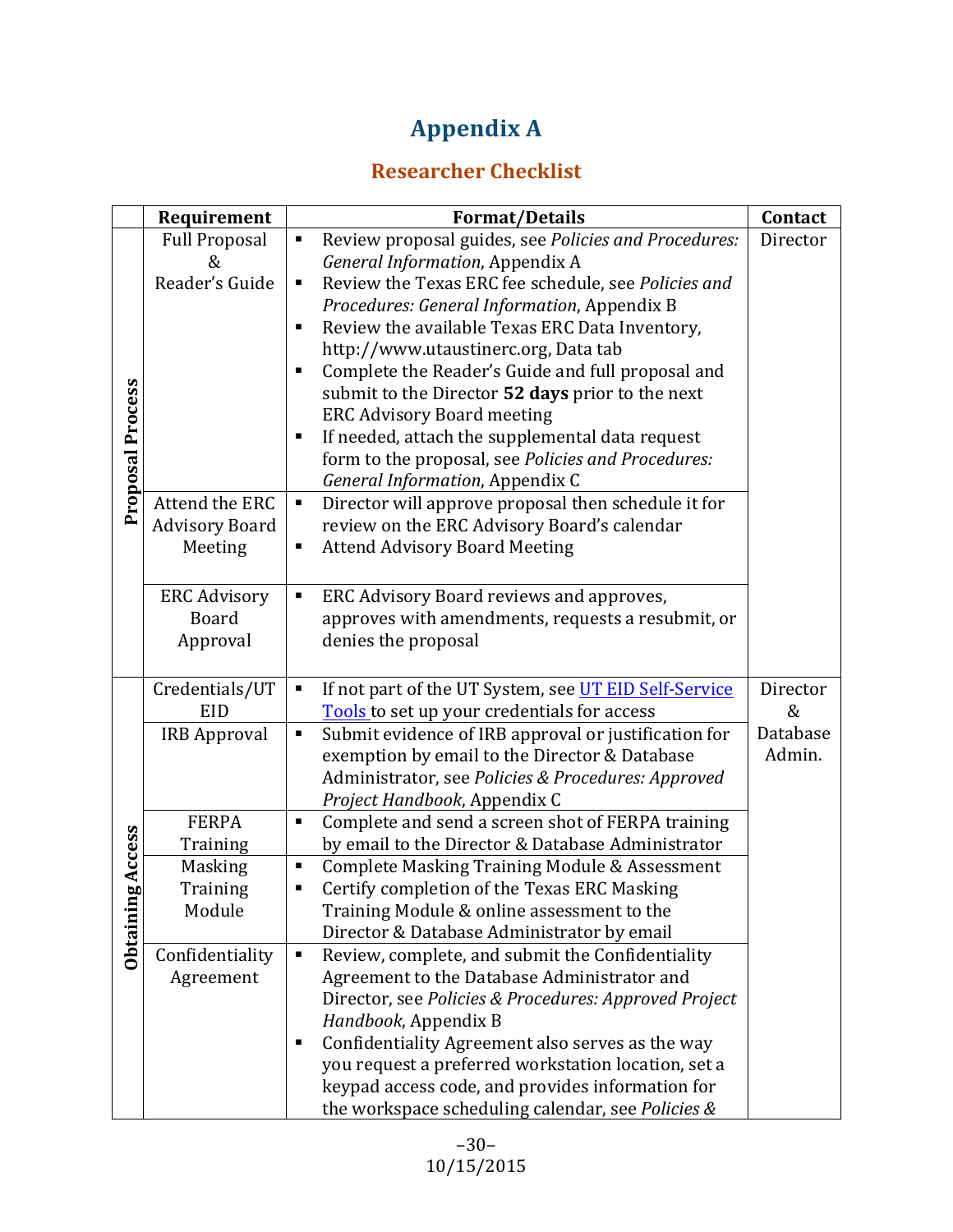|                                 |                                         | Procedures: Approved Project Handbook,                               |               |
|---------------------------------|-----------------------------------------|----------------------------------------------------------------------|---------------|
|                                 |                                         | Understanding your Access & Data Security                            |               |
|                                 | <b>File Request</b>                     | Formally request data outlined and approved in<br>$\blacksquare$     |               |
|                                 |                                         | your proposal, include the preferred format (e.g.                    |               |
|                                 |                                         | SPSS, STATA, SAS, text)                                              |               |
|                                 | Confidentiality                         | Renew annually and submit by email to the Director<br>$\blacksquare$ | Director      |
|                                 | Agreement                               | & Database Administrator                                             | &             |
|                                 |                                         |                                                                      | Database      |
|                                 |                                         |                                                                      | Admin.        |
|                                 | <b>FERPA</b>                            | If your training expires mid-project, proof must be<br>٠             | Director      |
|                                 | Training                                | resubmitted. Note: Valid for two years                               | &             |
|                                 |                                         |                                                                      | Database      |
|                                 |                                         |                                                                      | Admin.        |
|                                 | <b>Masking</b>                          | Review the Policies & Procedures: Approved Project<br>٠              | Director      |
|                                 |                                         | Handbook, Masking Guidelines & Techniques for                        |               |
|                                 |                                         | details on how to properly mask your data for                        |               |
|                                 |                                         | FERPA compliance                                                     |               |
|                                 | Review of                               | Review the Policies & Procedures: Approved Project<br>Ξ              |               |
|                                 | Research                                | Handbook, Review of Research Products for details                    |               |
|                                 | Products                                | on how the process works                                             |               |
|                                 |                                         | Submit research products for review to the Director,<br>П            |               |
|                                 |                                         | up to 7 days to review and release if properly                       |               |
| <b>Conducting Research</b>      |                                         | masked                                                               |               |
|                                 | Information                             | Submit periodic updates to the Director reporting<br>٠               |               |
|                                 | Updates                                 | the progress and any external publications derived                   |               |
|                                 |                                         | from the Repository data                                             |               |
|                                 | Project                                 | If needed, submit to the Director 52 days prior to<br>п              |               |
|                                 | <b>Extension or</b>                     | the next ERC Advisory Board meeting, see Policies &                  |               |
|                                 | Amendment                               | Procedures: Approved Project Handbook, Appendix E                    |               |
|                                 |                                         | If approved, a new Confidentiality Agreement is<br>п                 |               |
|                                 |                                         | needed.                                                              |               |
|                                 | Dissemination                           | Policy Brief-Submit a policy or practice brief                       | Director      |
|                                 | Strategy                                | highlighting the findings of your study for review by                |               |
|                                 |                                         | the ERC Advisory Board, Director, and possible                       |               |
|                                 |                                         | posting on the website                                               |               |
|                                 |                                         | Complete any other dissemination promises<br>п                       |               |
|                                 |                                         | outlined in the proposal and submit copies of                        |               |
| <b>Conclusion of R Research</b> |                                         | publications<br>$\blacksquare$                                       |               |
|                                 | Researcher<br><b>Access &amp; Files</b> | Notify the Director & Database Administrator of the                  | Director<br>& |
|                                 |                                         | conclusion of your research                                          |               |
|                                 |                                         | Access is rescinded<br>п                                             | Database      |
|                                 |                                         | Researcher folders/workspace files will be archived<br>п             | Admin.        |
|                                 |                                         | and destroyed five years after completion                            |               |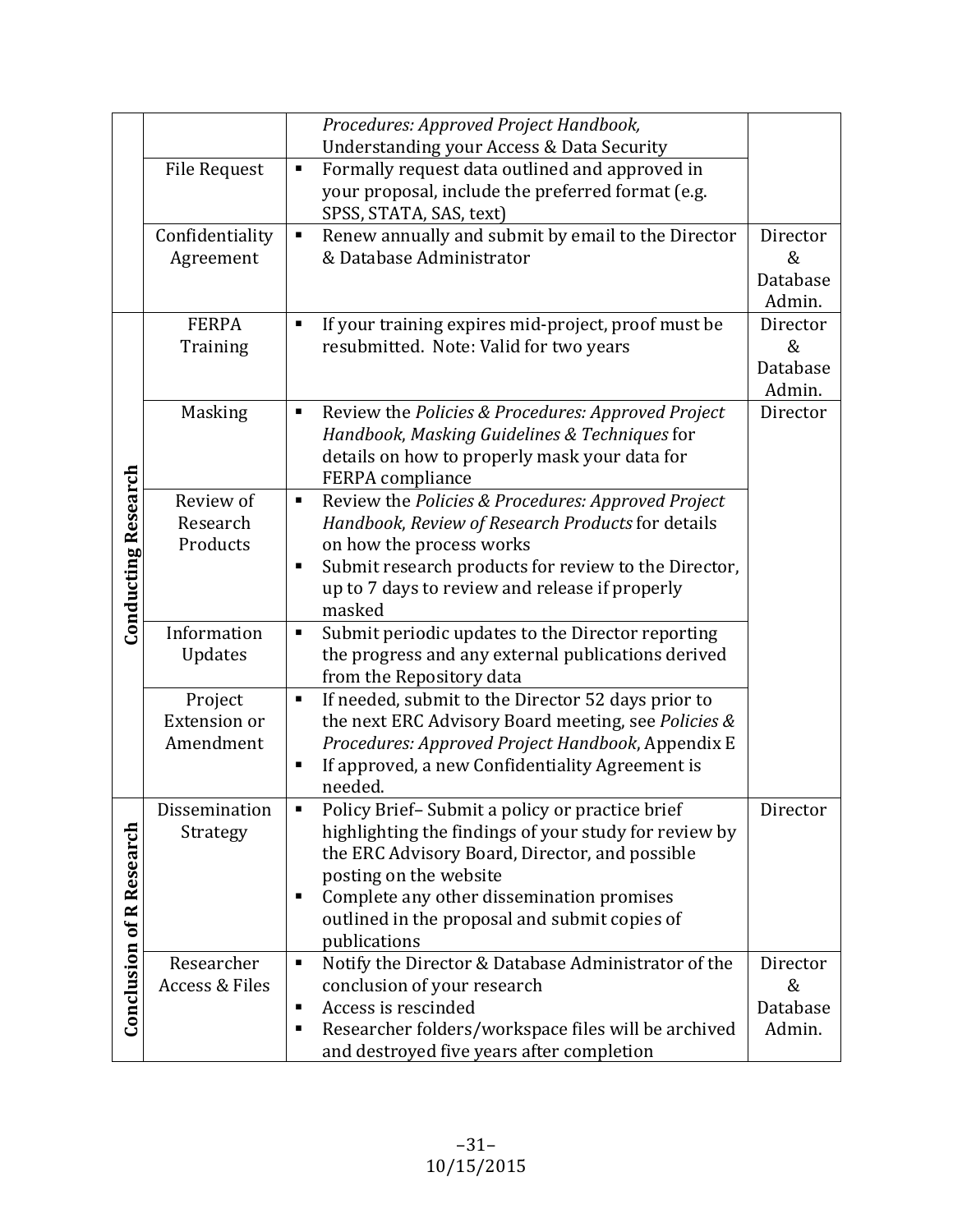## **Appendix B**

## **Confidentiality Agreement**

between

The University of Texas at Austin Education Research Center and

\_\_\_\_\_\_\_\_\_\_\_\_\_\_\_\_\_\_\_\_\_\_\_\_\_\_\_\_\_\_\_\_\_\_\_\_\_\_\_\_\_\_\_\_\_\_\_\_\_\_\_\_\_\_\_\_\_\_\_\_\_\_\_\_\_\_\_\_\_\_\_\_\_\_\_\_\_\_\_\_\_\_\_\_\_\_\_\_\_\_\_\_\_\_\_\_\_\_\_\_\_\_\_\_

\_\_\_\_\_\_\_\_\_\_\_\_\_\_\_\_\_\_\_\_\_\_\_\_\_\_\_\_\_\_\_\_\_\_\_\_\_\_\_\_\_\_\_\_\_\_\_\_\_\_\_\_\_\_\_\_\_\_\_\_\_\_\_\_\_\_\_\_\_\_\_\_ \_\_\_\_\_\_\_\_\_\_\_\_\_\_\_\_\_\_\_\_\_\_\_\_\_

#### **Research Project Title**

#### **Researcher Name UT EID**

Project Approved on this Date: \_\_\_\_\_\_\_\_\_\_\_\_ Agreement Completed on this Date: \_\_\_\_\_\_\_\_\_\_\_\_

A copy of the approved proposal will be kept on file at The University of Texas at Austin Texas ERC & the Texas Higher Education Coordinating Board (THECB).

As an "agent" of The University of Texas at Austin Texas ERC, you have access to confidential data. With your initials and signature below, you acknowledge and agree:

| <b>Initial</b> | <b>Terms and Conditions</b>                                                         |
|----------------|-------------------------------------------------------------------------------------|
|                | 1. that you have received a copy (or accessed online at www.utaustinerc.org) of     |
|                | both the Policies & Procedures (General Information and Approved Project            |
|                | Handbook) of the Texas Education Research Center;                                   |
|                | 2. to abide by the terms of the Texas Education Research Center's policies and its  |
|                | subordinate processes and procedures;                                               |
|                | 3. that you have completed formal FERPA training through either The University      |
|                | of Texas at Austin or another qualified institution;                                |
|                | 4. that you have completed the mandatory Masking Guidelines & Techniques            |
|                | Training Module and online assessment;                                              |
|                | 5. to obtained the necessary human subject internal review board (IRB) approval     |
|                | (if required) by your institution or organization before accessing the              |
|                | Repository data at the Texas ERC and supplied documentation;                        |
|                | 6. to access and use the Repository data at the Texas ERC only for authorized       |
|                | research;                                                                           |
|                | that you will use the confidential data for only the purpose(s) of the study;<br>7. |
|                | 8. not to attempt to identify individuals or publicly release confidential data;    |
|                | that you understand that you must only access the Repository data at the<br>9.      |
|                | Texas ERC through your own credentials. Under no circumstance may a                 |
|                | researcher log into the Texas ERC under another researcher's account or allow       |
|                | another researcher to log in through their account;                                 |
|                | 10. Researchers must provide the Texas ERC with regular updates regarding the       |
|                | progress, changes, and extensions to the research hypotheses and personnel          |
|                | changes for their research projects.                                                |
|                | 11. to ensure that all research conducted and all generated research products       |
|                | (papers, abstracts, PowerPoint presentations, publications, etc.) using the         |
|                | Repository are complaint with the Family Educational Rights and Privacy Act         |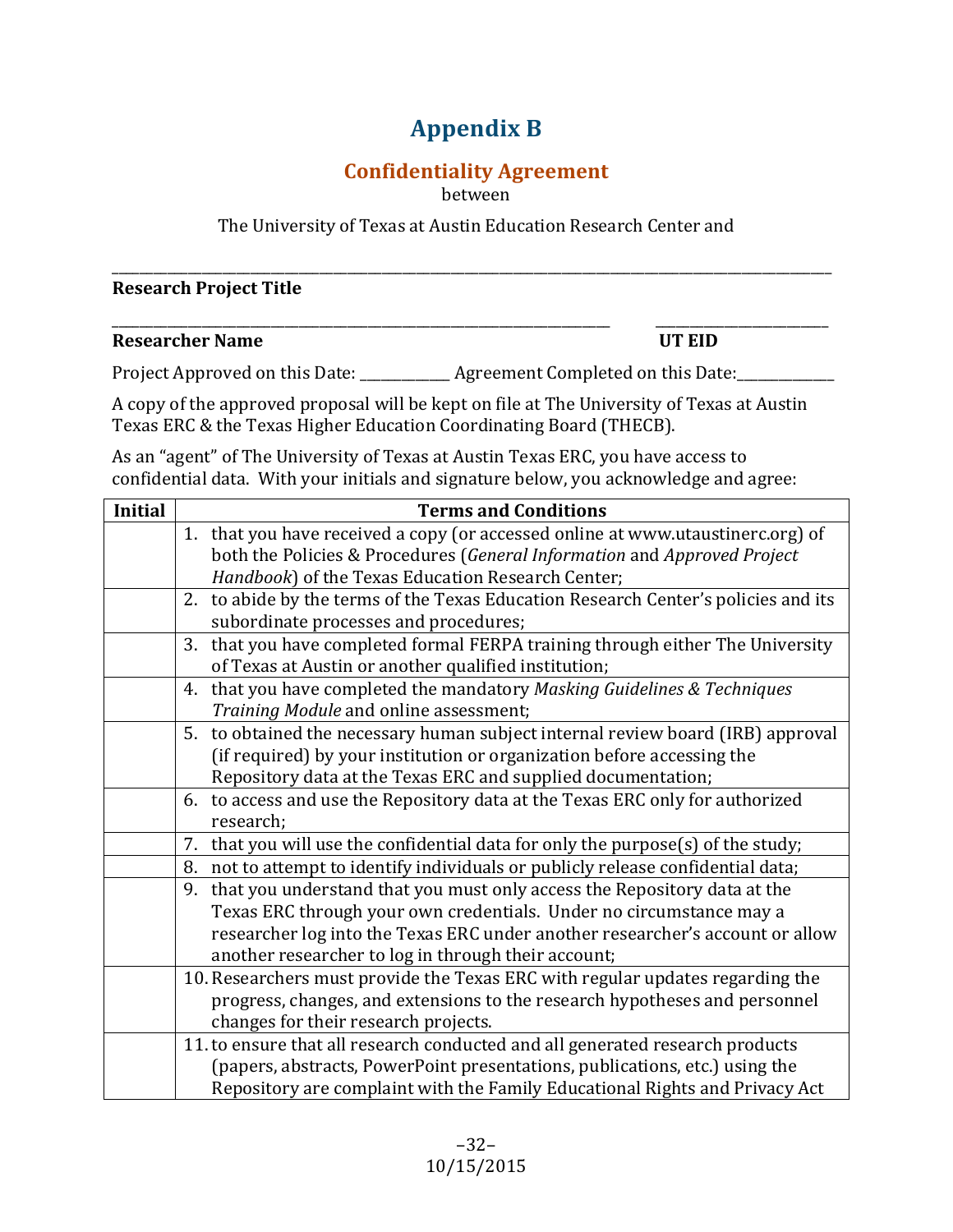| (FERPA), which explicitly means no information will be released that could<br>identify individuals;                                                                                                                                                                         |
|-----------------------------------------------------------------------------------------------------------------------------------------------------------------------------------------------------------------------------------------------------------------------------|
| 12. to never remove unapproved confidential information from the physical or<br>electronic workspace of the Texas ERC;                                                                                                                                                      |
| 13. to ensure that all research output using the Repository data are compliant the<br>Texas ERC Masking Guidelines & Techniques;                                                                                                                                            |
| 14. to never remove or publically release results or output that has not been<br>approved for release from the physical or electronic workspace of the Texas<br>ERC;                                                                                                        |
| 15. to request the Texas ERC review and approve all research products generated<br>using confidential Repository data prior to any public release;                                                                                                                          |
| 16. to report, as soon as possible, any known or suspected breach of<br>confidentiality, including the removal or inappropriate sharing of data, to the<br>Director or Database Administrator of the Texas ERC;                                                             |
| 17. that access to the Texas ERC can be suspended based on any violation of this<br>contract or risk of unauthorized disclosure of confidential information;                                                                                                                |
| 18. to grant permission for the manual and electronic collection and retention of<br>security-related information, including photographic or videotape images, of<br>your attempts to access the facility and/or workstations; and                                          |
| 19. that you understand that the data files you create for this project will be<br>destroyed five years following the completion of the project, unless specific<br>permission is granted for an extension by the ERC Advisory Board or another<br>applicable state agency. |

The estimated date of data destruction defined as:

(date approved  $+2$  active years  $+5$  inactive years) is:

 Date

Signature:

Researcher **Date** Signature: \_

Dr. Celeste Alexander, UT Austin ERC Director Date

Requested Client Access Points:

\_\_\_\_\_Access at **J.J. Pickle Research Campus, J. Neils Thompson Commons Building (TCB) Access at College of Education, George I. Sanchez Building (SZB)** 

**\_\_\_\_Access at Department of Economics, Bernard and Audre Rapoport Building (BRB)** \_\_\_\_\_Access at **Texas State (TxState)**

| Preferred Email:                    |             |              |            | (for email)                   |
|-------------------------------------|-------------|--------------|------------|-------------------------------|
| Google Compatible Email:            |             |              |            | (for scheduling calendar)     |
|                                     |             |              |            | (for non-critical situations) |
| Cell Phone Number:                  |             |              |            | (for critical situations)     |
| Preferred 6 digit door code:        |             |              |            | (for keypad)                  |
| Preferred file format (circle one): | <b>SPSS</b> | <b>STATA</b> | <b>SAS</b> | <b>TEXT</b>                   |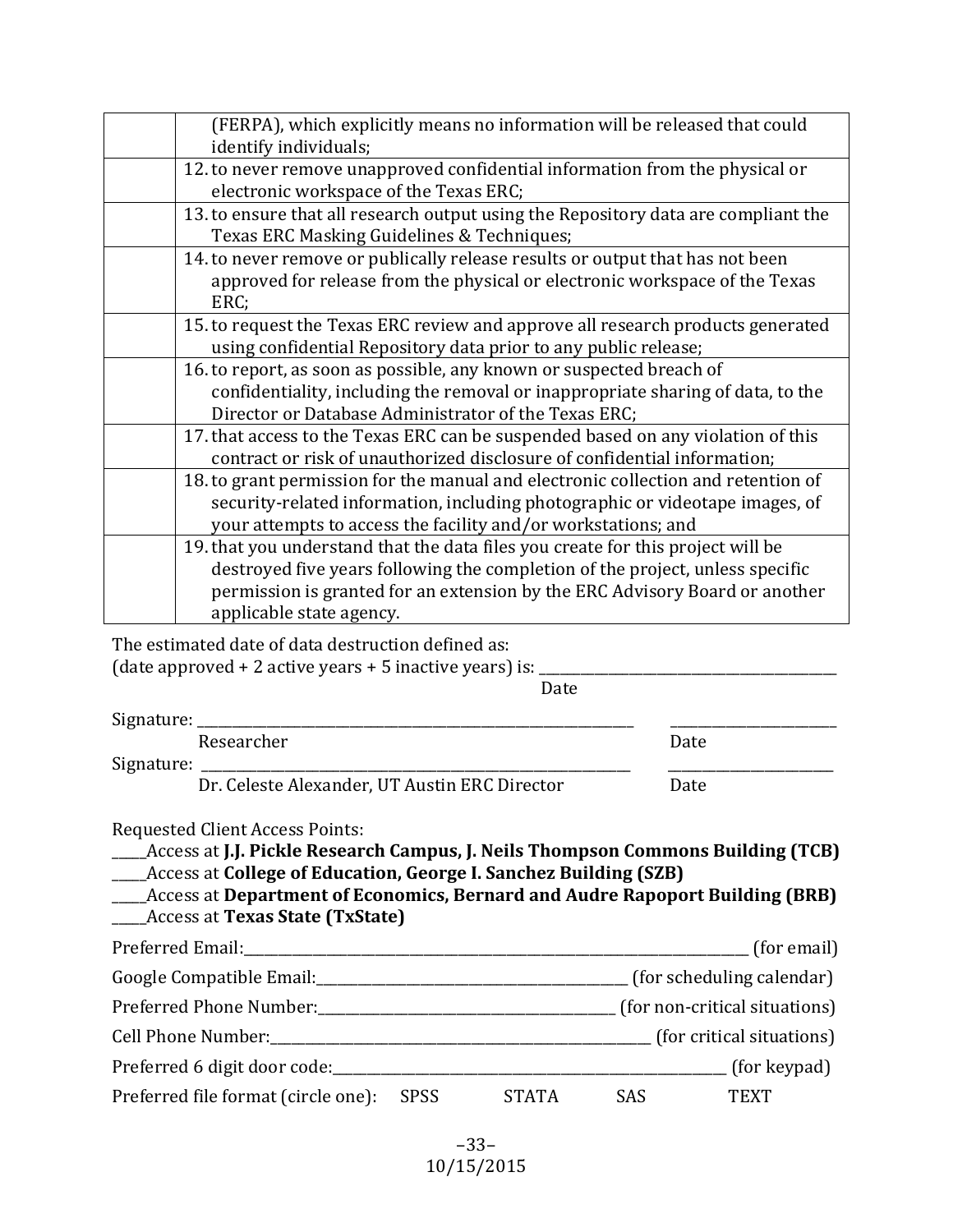## **Appendix C**

## **Institutional Review Board Certification**

|                                | <b>Certification of</b> IRB approval $\Box$ IRB exclusion |  |  |  |  |  |
|--------------------------------|-----------------------------------------------------------|--|--|--|--|--|
|                                |                                                           |  |  |  |  |  |
| <b>Principal Researcher</b>    |                                                           |  |  |  |  |  |
|                                |                                                           |  |  |  |  |  |
| <b>Co-Researcher</b>           |                                                           |  |  |  |  |  |
|                                |                                                           |  |  |  |  |  |
|                                |                                                           |  |  |  |  |  |
| <b>IRB Contact Information</b> |                                                           |  |  |  |  |  |
| Institution                    |                                                           |  |  |  |  |  |
| Address                        |                                                           |  |  |  |  |  |
|                                |                                                           |  |  |  |  |  |
| Phone                          |                                                           |  |  |  |  |  |

If certifying an IRB exclusion, please use the space below and attach any necessary evidence to justify the waiver. Upon request, information may be presented to the ERC Advisory Board.

This form and any supporting documentation, if needed, should be submitted to the Director and Database Administrator.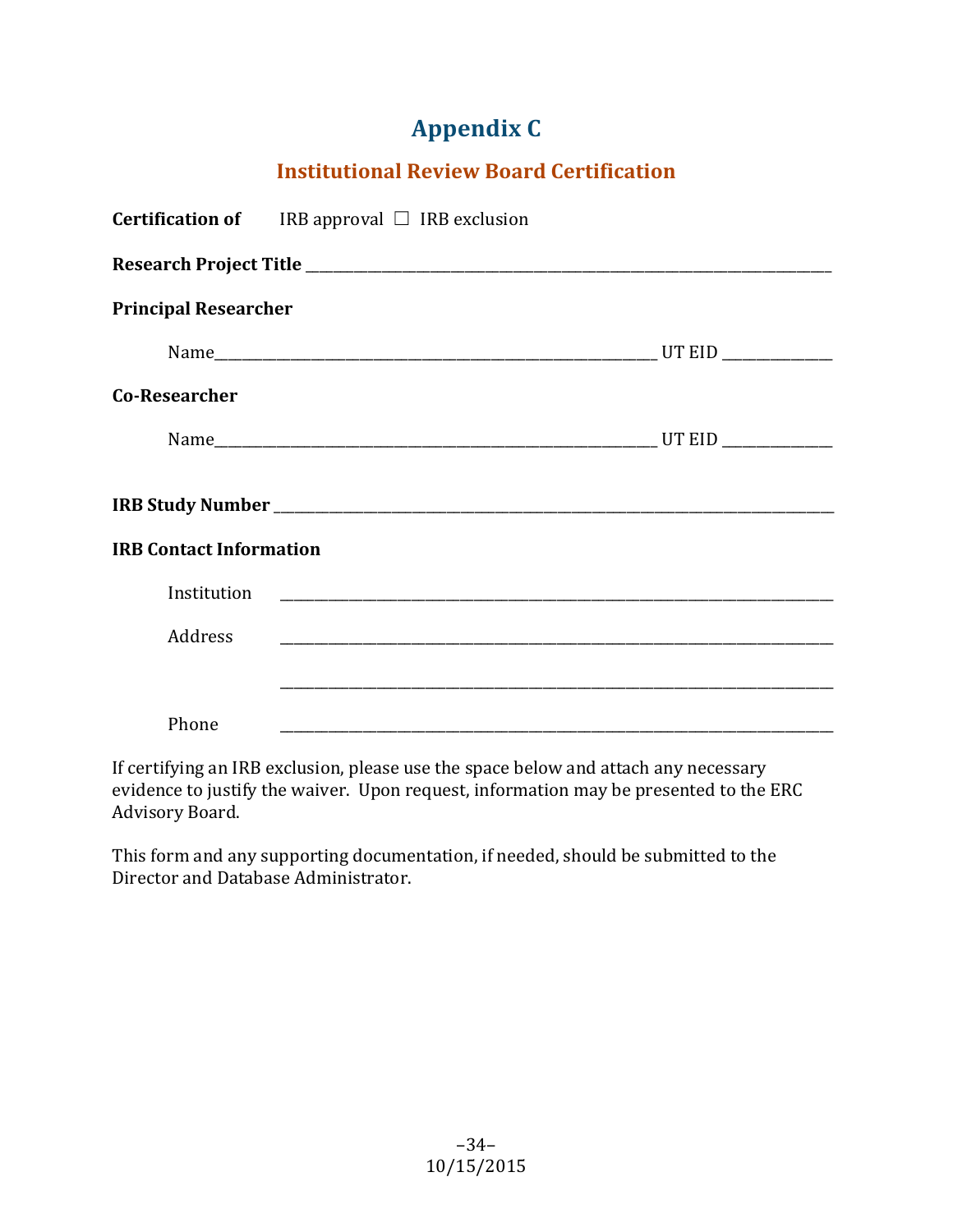## **Appendix D**

## **Policy Brief Suggestions**

### **What is it?**

 $\triangleright$  A short narrative or summary of what is known about a particular problem or issue. In the context research at the Texas ERC, it revolves around how the findings of your research can inform and benefit the State of Texas.

## **Structure (4-6 pages)**

- $\triangleright$  **Executive Summary–An** overview covering the problem, purpose, and key findings of your project.
- Ø **Study Overview**
	- **Context and Importance of the Problem-**Includes an overview of the problem, prior research, and a clear statement of importance.
	- **Statement of Research–**Concisely and clearly describe the research questions, approach, and participant groups.
- $\triangleright$  **Key Findings**–Highlight the major findings of the study in a manner that is easy to consume as a reader.
- **► Policy Recommendations-Details the shortcomings of a current policy or** highlights how the findings of your research can be applied to the current system.
- Ø **References/Appendix–**References are typically included in endnote format. Appendices in policy briefs are discouraged, but if necessary included at the end.

#### **Suggestions**

- $\triangleright$  Include disclaimer language from the data usage terms and conditions section: *"The conclusions of this research do not necessarily reflect the opinion or official position of the Texas Education Research Center, the Texas Education Agency, the Texas Higher Education Coordinating Board, the Texas Workforce Commission, or the State of Texas."*
- $\triangleright$  Use the third-person
- $\triangleright$  Use tables, graphs, and other organizers to illustrate the research and findings
- $\triangleright$  Focus all aspects of the policy brief needed to inform the purpose
- $\triangleright$  Write your brief with the people of Texas as your audience (avoid jargon, explain terms, be mindful of methodological explanations that can be confusing)
- $\triangleright$  Stress the importance of your findings as it relates to the Texas context
- $\triangleright$  Researcher(s) can reference the full research write up in-text

## **Examples**

The Texas ERC in no way endorses or supports the conclusions presented in these exemplars, but these Texas-based research and policy institutes provide examples of policy briefs for your review.

- **►** Child & Family Research Partnership, The University of Texas at Austin http://childandfamilyresearch.org/publications/family-instability/
- **► Center for Public Policy Priorities**, http://forabettertexas.org
- **►** Ray Marshall Center for the Study of Human Resources, The University of Texas at Austin, https://raymarshallcenter.org/publications/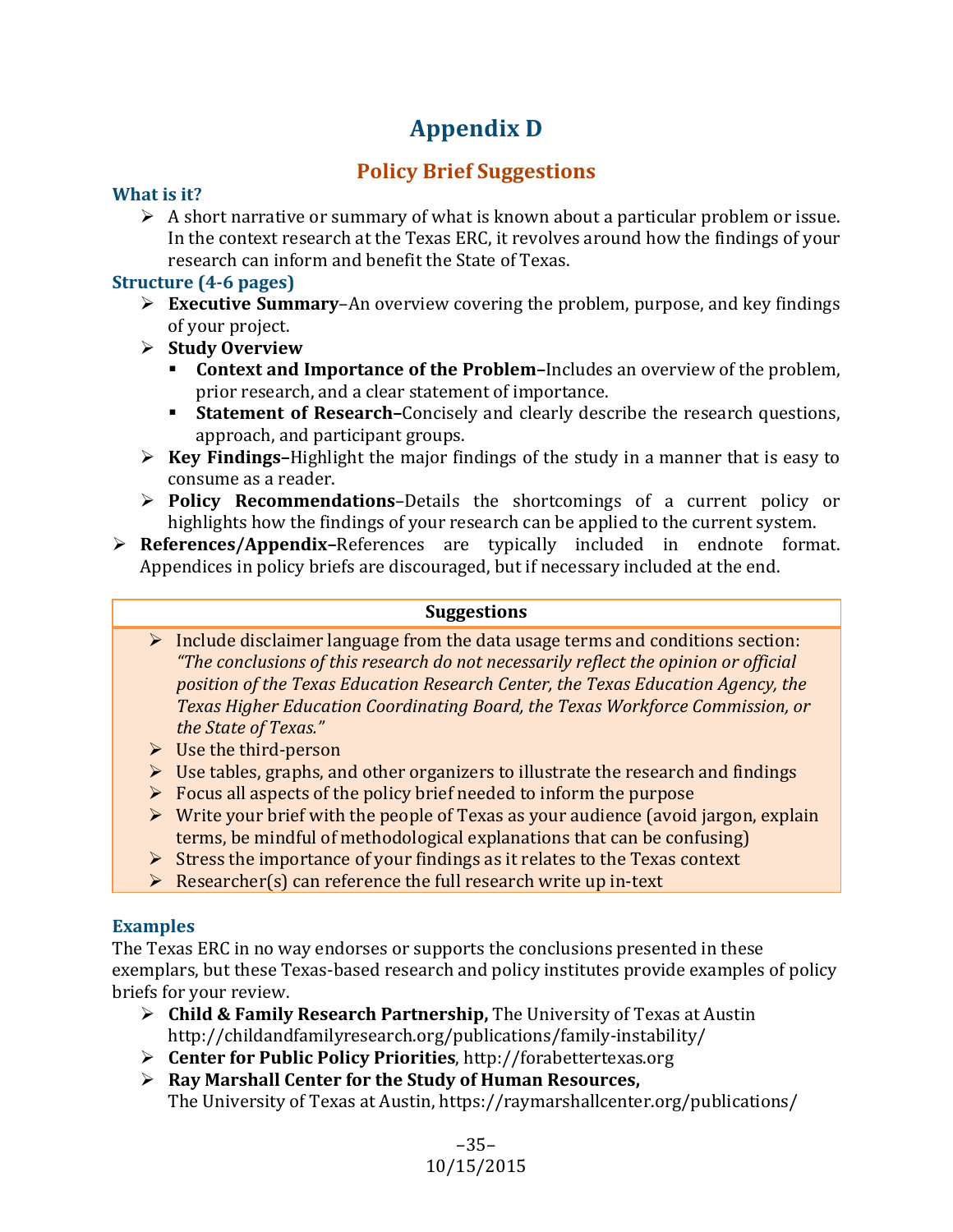## **Appendix E**

## **Project Extension/Amendment Request Form**

|                             | <b>Request for</b> extension $\Box$ change both |  |                                 |  |  |  |  |
|-----------------------------|-------------------------------------------------|--|---------------------------------|--|--|--|--|
|                             |                                                 |  |                                 |  |  |  |  |
| <b>Principal Researcher</b> |                                                 |  |                                 |  |  |  |  |
|                             |                                                 |  |                                 |  |  |  |  |
| <b>Co-Researcher</b>        |                                                 |  |                                 |  |  |  |  |
|                             |                                                 |  |                                 |  |  |  |  |
|                             |                                                 |  |                                 |  |  |  |  |
|                             |                                                 |  | Requested End Date ____________ |  |  |  |  |

#### **Considerations**

- $\triangleright$  Researcher(s) cannot resubmit the same proposal to the ERC Advisory Board as a new project in lieu of an extension form. The new submission must include significant modifications indicating that it is not a reiteration of an expired project.
- $\triangleright$  Substantial change requests will require the researcher(s) to resubmit a new proposal to the ERC Advisory Board.
- $\triangleright$  Extensions are granted based on the rationale of the request, initial approval period, and secured funding status of the project.
- Ø Researcher(s) should review the *Approved Project Handbook* for details on extensions and project amendments prior to completing this request.

#### *Answer the prompts below in a numbered format. Attach this request form along with any* supplementary documentation and submit it to the Director and copy the **Database Administrator.** The information provided will be used to determine if the *request shall be granted.*

- 1. What project activities have been completed? What has been achieved?
- 2. What project activities have not been completed? What has not been achieved?
- 3. What is the reason that the extension is needed? Provide the reason for the delay and any supporting documents to substantiate your circumstance. If the reason is related to the data availability include: a) what data was originally requested;  $b$ ) what data has already been used; and c) what types/years are still needed and why.
- 4. Is there a change in the research questions and/or methodology accompanying the project extension? If so, be specific, comparing the original project to the revised project. Are there proposed changes in researchers?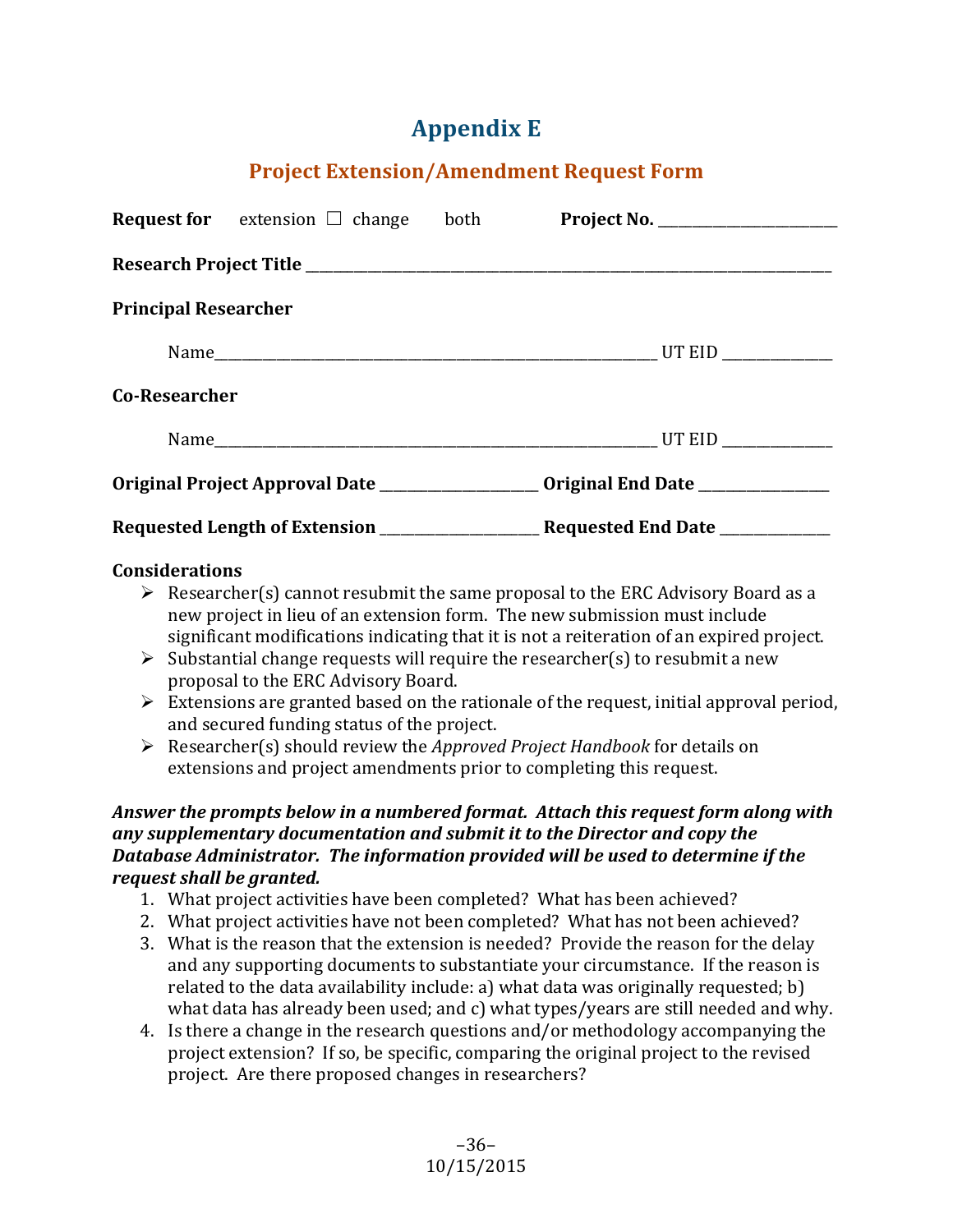## **Appendix F**

## **Supplemental Data Request Forms**

The forms below are those used by the Texas Education Agency (TEA) and other cooperating agencies. As a reminder, these forms should accompany your proposal to the ERC Advisory Board. Requests for supplemental data will not be accepted by the respective agency without the project approval of the ERC Advisory Board. All requests will be processed through the Director. Please also copy the Database Administrator on your request. Electronic versions of these forms are available on the **Texas ERC website.**

### **ERC Request for Supplemental External Data-To TEA**

#### **Texas Education Agency Procedures For Processing Supplemental Data For Use By Education Research Centers With Advisory Board-Approved Projects**

**Supplemental data requiring processing.** TEA must process any supplemental student or staff data that are to be matched to individual K-12 student or staff records in the ERC database. This supplemental data processing request form applies only to individual-level data. Data not at the individual level (e.g., school level, district level) do not need TEA processing.

**Supplemental data acquired by a researcher.** Supplemental data that is owned by a researcher must be destroyed by the researcher prior to its placement in an ERC by THECB. TEA will process the supplemental data and provide the deidentified dataset along with the original dataset to THECB; THECB will provide the supplemental dataset to the ERC once the researcher has certified the original dataset has been destroyed; and, at the conclusion of the research project, THECB will return the original dataset to the researcher. Supplemental data owned by a researcher must be sent directly to TEA via the secure file sharing program, Accellion. Prior to transmitting data to TEA, the researcher must submit the Supplemental Data Processing Request Form (attached) to Nina Taylor and have obtained permission to submit data. TEA will not accept data unless prior permission has been obtained from the agency. Contact Nina Taylor at (512) 475-2085.

**Supplemental data maintained by an entity other than the researcher.** Supplemental data owned by an external source such as a school district must be sent directly to TEA by the external owner, not the researcher, via the secure file sharing program, Accellion. Prior to transmitting data to TEA, the researcher must submit the Supplemental Data Processing Request Form (attached) to Nina Taylor and have obtained permission for the external owner to submit data. TEA will not accept data unless prior permission has been obtained from the agency. Contact Nina Taylor at (512) 475-2085.

**Quality of matches between supplemental data and TEA data.** Note that successful matching of supplemental data to TEA data is dependent on the quality of identification fields (e.g., first name, last name) in the supplemental dataset. TEA will not clean or modify supplemental data to increase successful matches.

**Timeline for processing supplemental data.** Requests are processed in the order received. THECB will notify the researcher when the supplemental data are available.

**How to begin the supplemental data request process.** Submit the attached form to Nina Taylor at **Nina.Taylor@tea.state.tx.us** or call her for instructions at (512) 475-2085.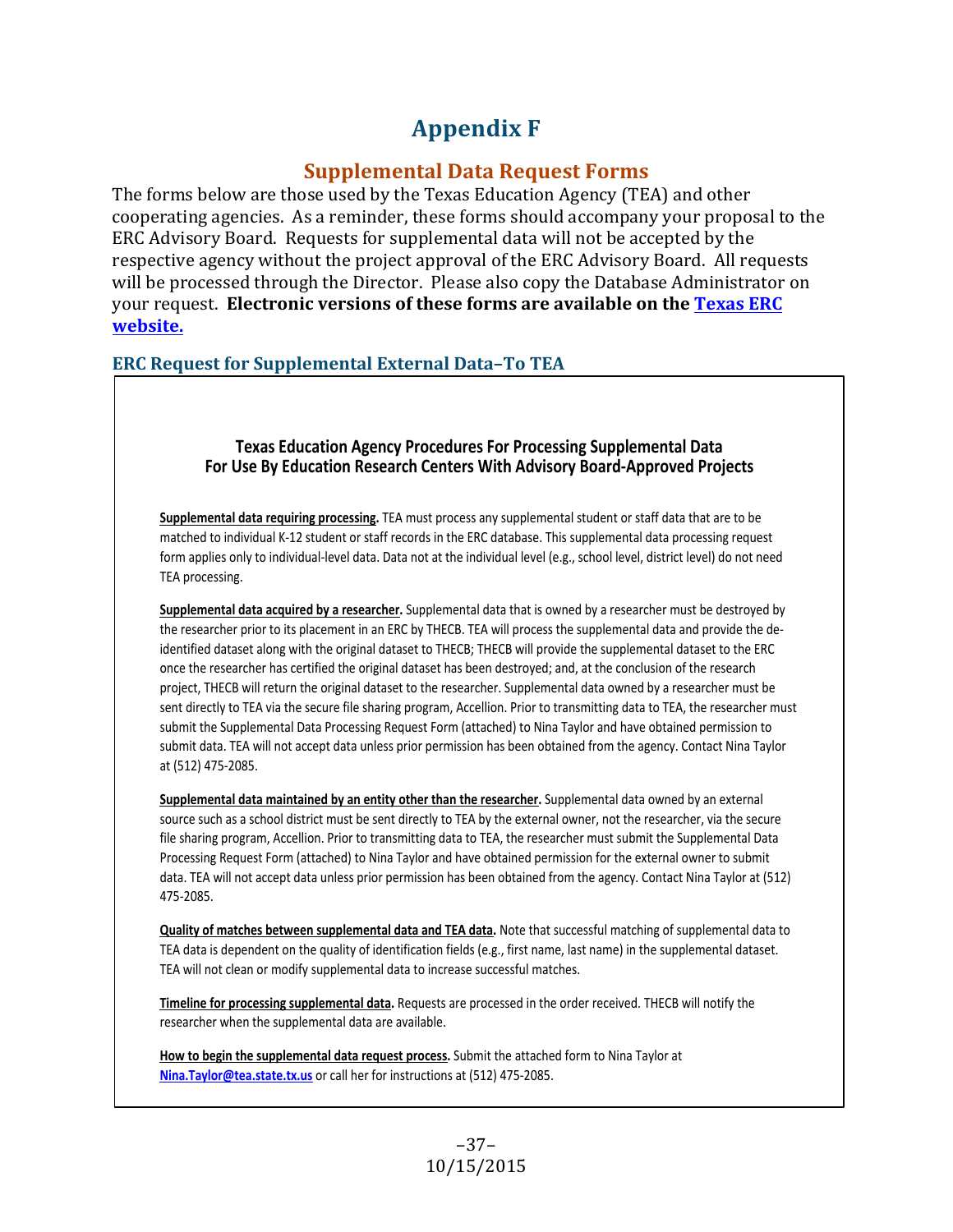| b. Attach the data element documentation or data dictionary. | a. Complete this form and send it to: Nina.Taylor@tea.state.tx.us |
|--------------------------------------------------------------|-------------------------------------------------------------------|
| 2. To be completed by Requestor                              |                                                                   |
| a. Research Project Number:                                  | b. Research Project Name:                                         |
| c. Advisory Board Approval Date:                             | d. Date Request was Submitted:                                    |
| e. Education Research Center:                                | f. Contact for this Request:                                      |
| g. Contact Phone Number:                                     |                                                                   |
| 3. To be completed by TEA Staff                              |                                                                   |
| a. Date Data Received by TEA:                                | b. Date Supplemental Data Sent to THECB:                          |
|                                                              |                                                                   |
|                                                              |                                                                   |
|                                                              |                                                                   |
|                                                              |                                                                   |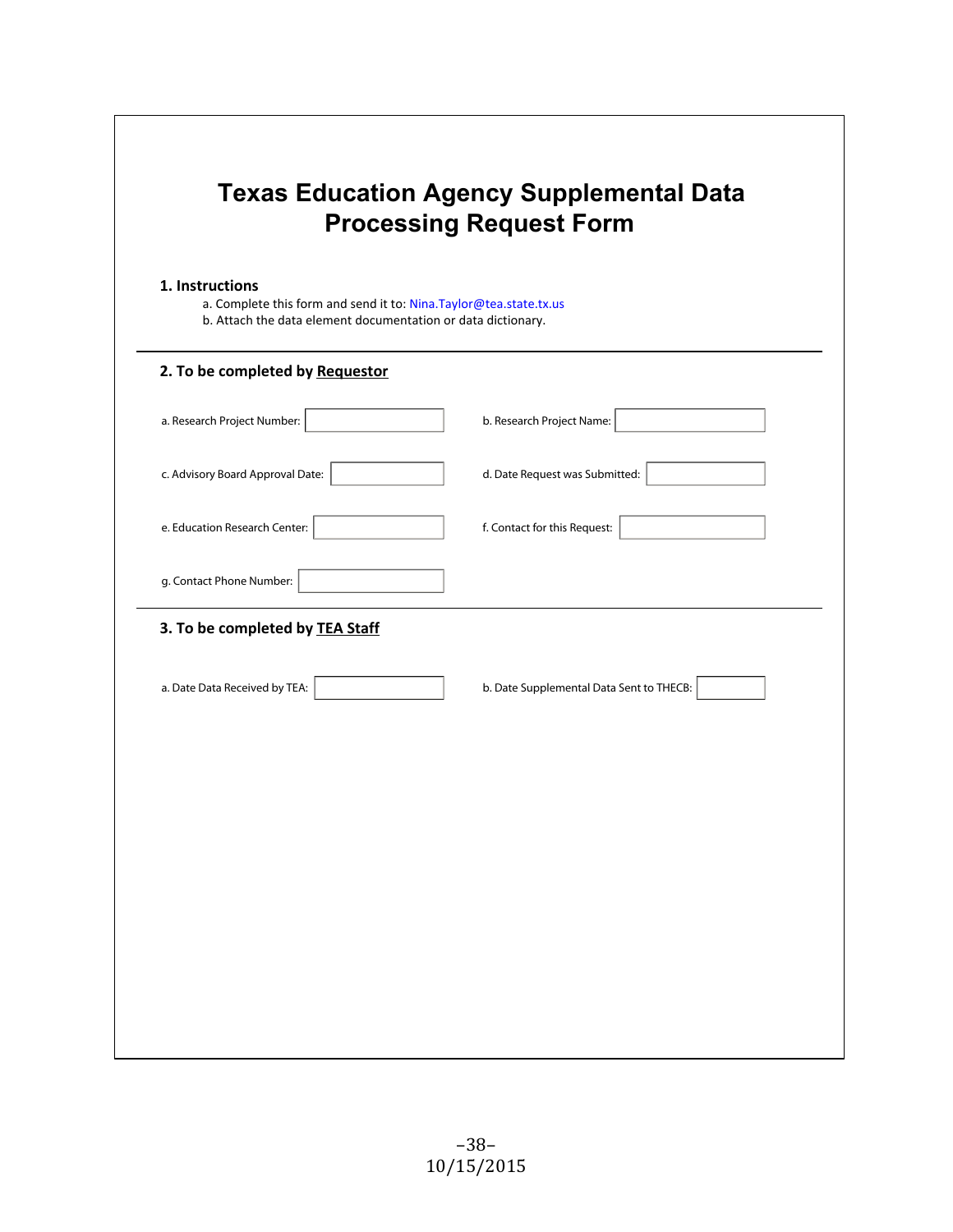### **ERC Request for Supplemental External Data - To the THECB**

(Use this document for all requests that are not sent to the Texas Education Agency)

Note: This document must be approved and submitted by the ERC Primary Contact. *Requests for external data will only be accepted if an applicable Research Project has already been submitted to the THECB, or is accompanying this document.* 

When documenting this request, please avoid using abbreviations and acronyms.

#### **I. Project / Requestor Information**

- 1. ERC Requesting the data:
- 2. Date of Request:
- 3. ERC Primary Contact Name:
- 4. Institution or organization conducting the research:
- 5. Project contact for this data request
	- a. Name:
	- b. Telephone Number:
	- c. Email Address:
- 6. What is the name of the project that this data request is to be associated with?

#### **II. Data**

- 1. Agency or Organization that owns the data:
- 2. Agency or Organization contact information:
	- a. Name:
	- b. Telephone Number:
	- c. Email Address:
- 3. Please provide information about the data requested.
- 4. Period of time the data should cover  $\frac{\text{mm}}{\text{dd}}$  yy through mm/dd/yy):
- 5. Description of the requested data:
- 6. Specific data items that need to be included as part of the request (e.g. SSN, Race,

Age etc.):

- 7. Data destruction date:
- 8. Please provide any other information that will help assure timely and accurate handling of this request.

#### –39– 10/15/2015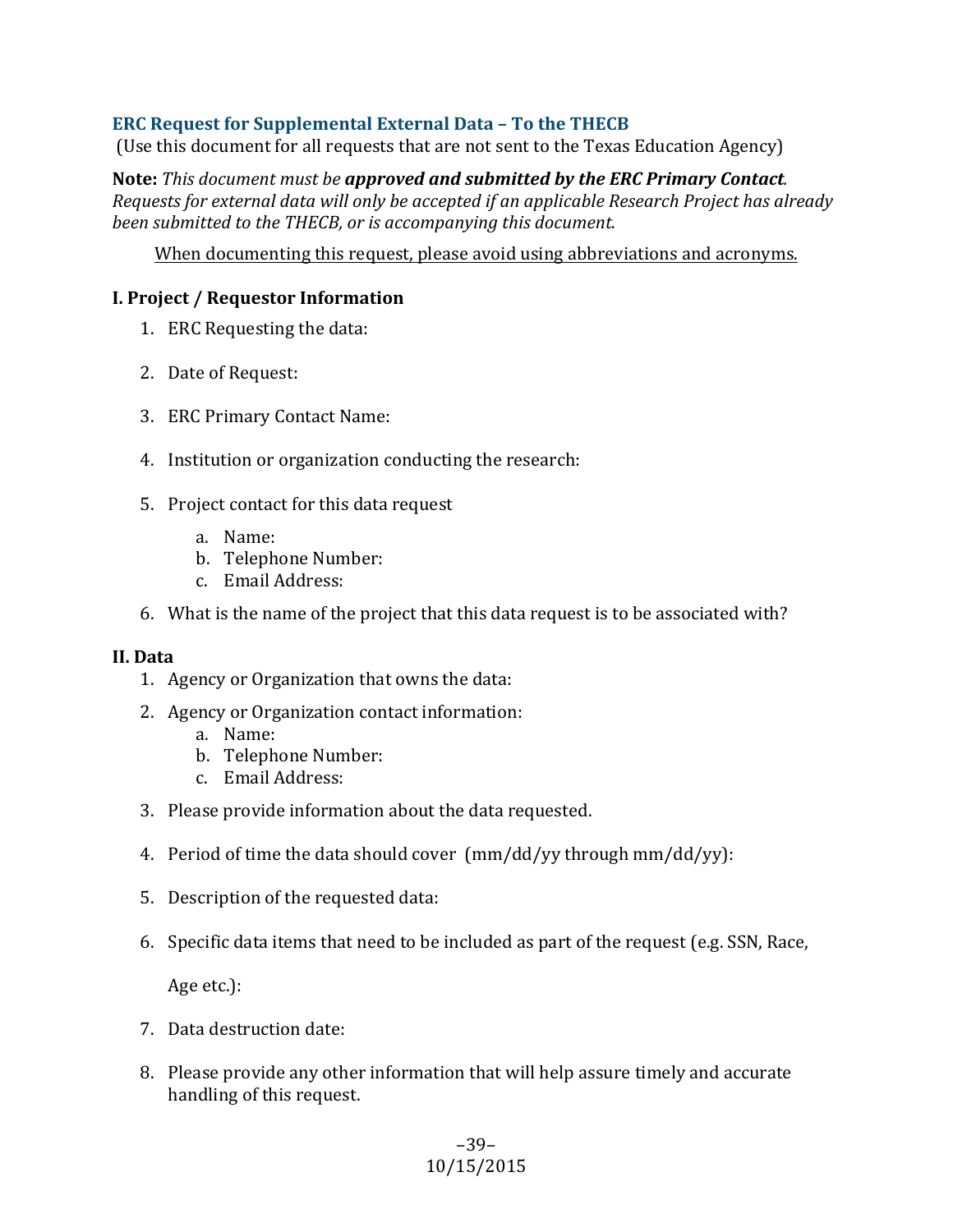## **Appendix G**

## **Matching Process**

Within the Repository, there are two identifiers used for matching:

- $\triangleright$  **ID1**–Only appears with TEA Data. The ID1 is a unique replacement for the data posted in the PEIMS ID (PID) field.
- $\triangleright$  **ID2** Appears in all data sets TEA and Non-TEA. This variable is a unique substitute for what is posted in the SSN field.

The sections below are intended as guides for matching data files using the identifiers. As mentioned in the *Policies & Procedures: Approved Project Handbook*, the Repository data is held in the format it is received by cooperating agencies. Depending on the research project, it may be necessary to match student level data across data files.

## **Matching TEA Student Data**

## Ø **Condition**

- If needing to match TEA Student Data file (master) to other Student TEA Data file (target); matching within PEIMS/TAAS/TAKS
- Ø **Process**
	- **F** If matching within multiple school years–Match by ID1 where the invalid\_id1\_flag= $'0'$ . This scenario matches students with a valid TEA identity (permanent PID).
	- **F** If matching within a specific school year You can expand this type of match by including student records where the invalid id1 flag =  $'1'$ . These are records where students have only been assigned a temporary TEA identity. Although these student records will not carry forth from year, the ID1 and invalid  $id1$  flag = '1' identifies a unique student record. This record can be matched with other TEA data files within the same school vear.

## **▷** Other Considerations

A student may have attended school in multiple districts even within the same fiscal year. This may cause multiple student records (one for each district), where you may be expecting unique student records. Depending on the nature of the research, it may be appropriate to also match on the District variable

## **Matching All Other Data**

## Ø **Condition**

- If needing to match TEA to THECB, THECB to TEA, SBEC to TEA, or other combinations.
- $\triangleright$  **Process** For the purposes below, we will call "valid ID2s" as ID2s that replace valid SSNs.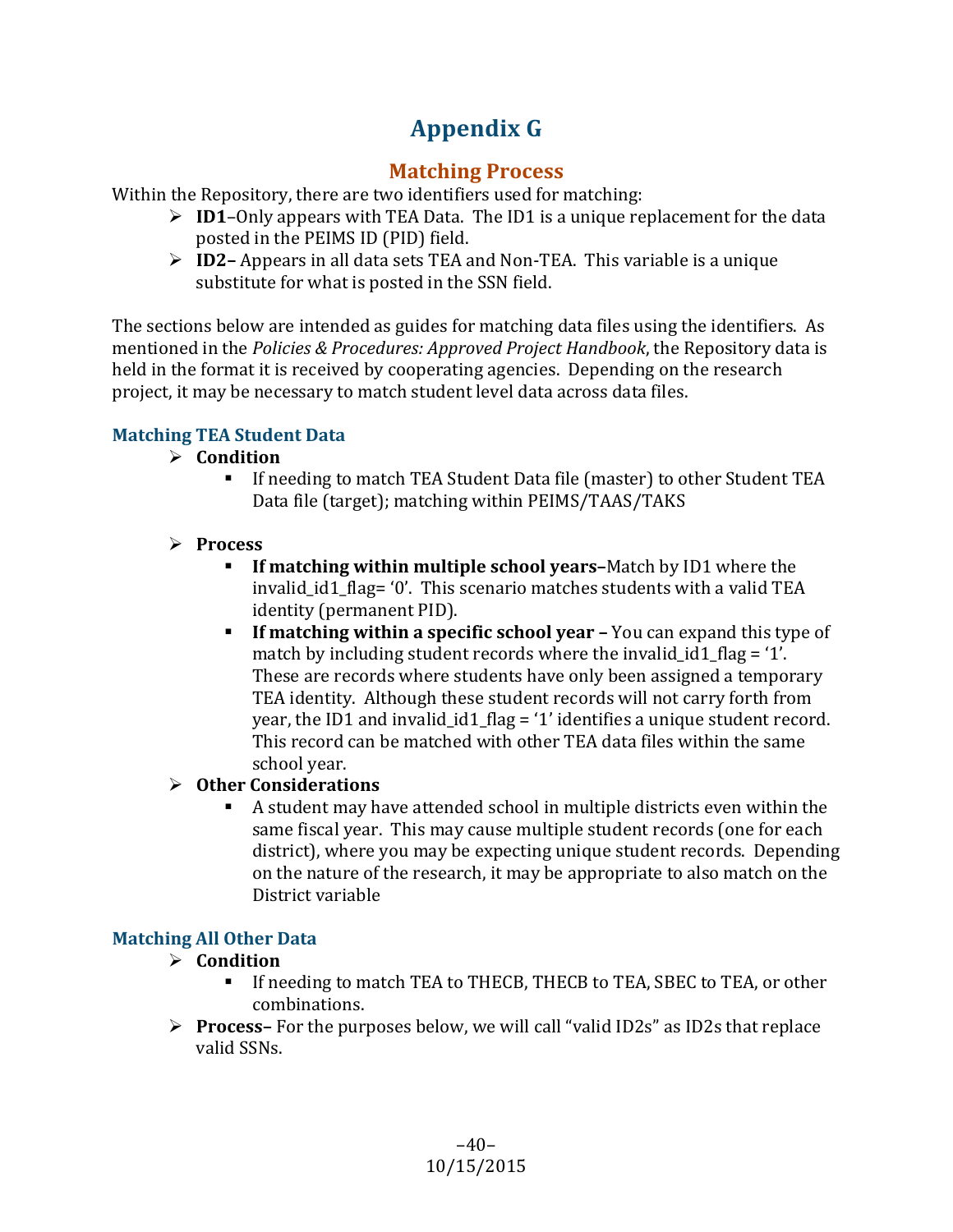**Step 1-Identify valid <b>ID2s** in **NEW** data set (Recently released file to THECB for the ERC Repository)

- **TEA** (Valid ID2 criteria (PEIMS/TAKS/TAAS)– State Assigned Flag='0', Invalid ID1 Flag='0', ID1 field is not blank, and Invalid ID2 Flag='0' (this  $last$  variable is in TAAS/TAKS only)
- **TWC** (data not yet posted) ID2 is always valid unless the ID2 field is blank
- **All Other Sources** (THECB SBEC etc.) Valid ID2 Criteria ID2 field is not blank, and Invalid SSN Flag =  $0'$

**Step 2-Match valid <b>ID2s** with **target** data

**EXECUTE:** No criteria are needed for target data. If the ID2 is valid in the **NEW** file, the ID2 that matches in the target data will also be a valid ID2

## **Additional Matching TEA data with THECB Data**

- **►** Condition–Beginning in FY2009 the THECB Enrollment Report CBM001 includes the field TEA ID2. When this field is populated, it means the corresponding TEA data for this student included a State Assigned SSN/ID2  $(state_ensurelineed_flag = '1').$
- Ø **Process**
	- In these cases, the THECB SSN/ID2 variable will not match the TEA's State Assigned SSN/ID2. However, by matching the populated CBM001 TEA\_ID2 field to the TEA's ID2 field you will create a match. Although the TEA ID2 field only appears on the THECB CBM001, you can carry the TEA\_ID2 variable to other THECB data sets by matching on the ID2.

## **Other Approaches**

The Texas ERC recognizes some limitations in the data matching process. Below is something to consider with caution. The following description may assist the researcher in matching, but should be used with caution understanding the limitations and issues it presents.

 $\triangleright$  Higher Education student records that have an Invalid\_SSN\_Flag='1', generally have ID2's that cannot be used for matching. However, when a College/University cannot assign a SSN/ID2, the school is supposed to assign a SSN replacement unique to the school (fice). This same SSN/ID2 replacement number will follow the student through subsequent years at the same school. Hence, matching on the ID2 and the FICE will allow you expanded Higher Ed school tracking. The problem with this method is that Higher Ed data sets still have some SSN records entered as '00000000' and also as other invalid extraneous "gibberish". Some schools are better/worse than others. In addition, each Higher Ed schools '000000000' record has a different ID2. Where these bad records are obvious non-matches when you can see the actual SSN data, they are not obvious at all when you only have the ID2. The older the data, the worse the SSN/ID2 data you will encounter. **Under no circumstance should this be used** on data prior to FY 2000. Use this search method at your own risk.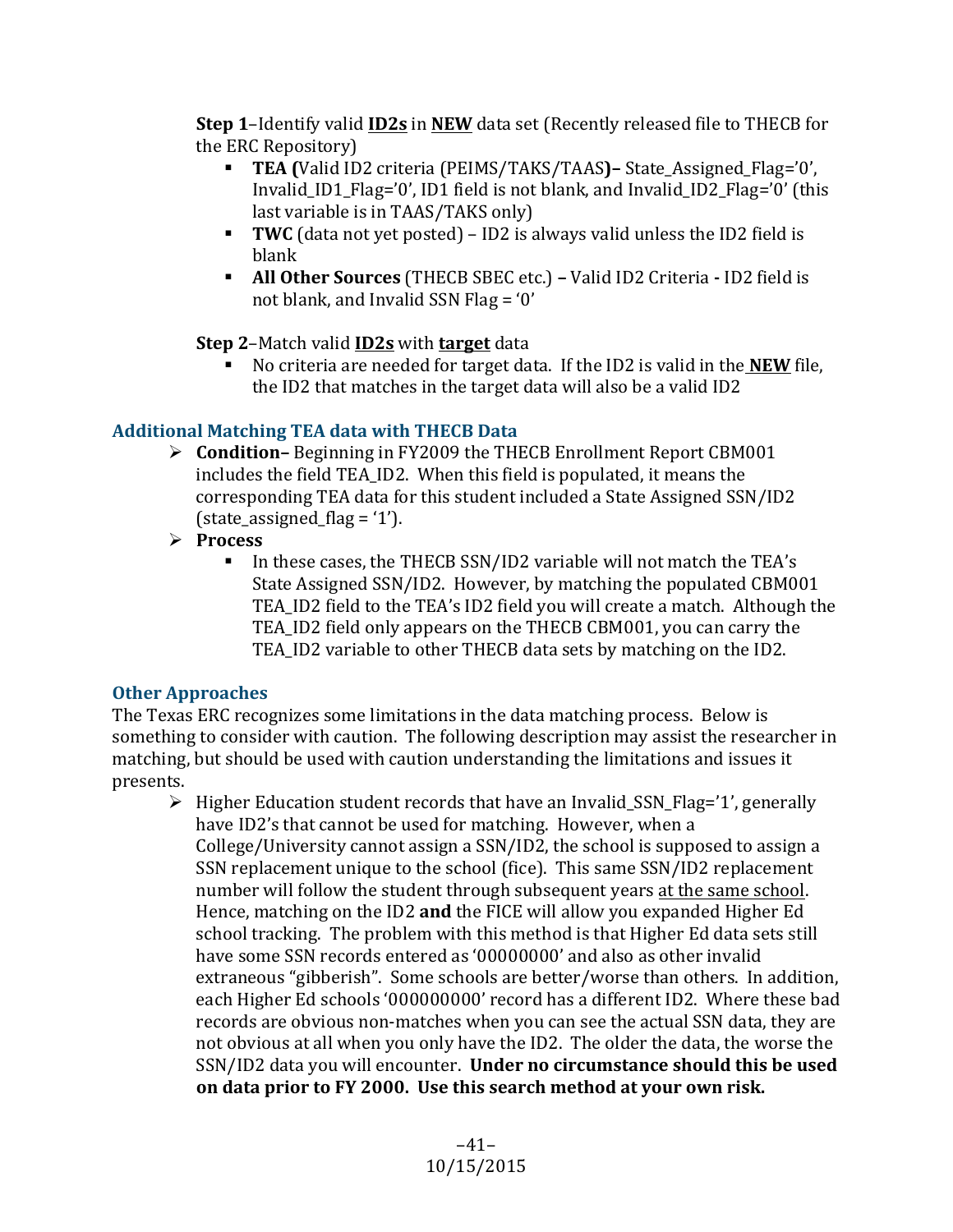### **Teacher IDs**

- $\triangleright$  There is not an invalid\_ID1 field on the SBEC certification data files because TEA only keeps the certification records that match TEAs crosswalk. So, there are no invalid ID1s.
- $\triangleright$  There are no invalid SSNs or PID numbers in P.employ, and there are no stateassigned numbers given to staff.

#### **Student IDs**

- $\triangleright$  Generally, all students in TEA data sets have either a valid SSN or a State Assigned (state assigned flag='1"). Either way, there is a unique ID2 posted for both SSNs and State Assigned SSNs. Technically, the ID1s with a State Assigned Flag = 1 cannot be matched with non-TEA data. Since matching within TEA data uses the ID1, those ID2s where there is a State Assigned Flag='1" are problematic.
- $\triangleright$  Each year the can be a unique record for each ID1/ID2 combination. Where there may just be two records where the ID1 matches more than one ID2 on one file, each of those unique  $ID1/ID2$  combinations may actually show up over the years, possibly even once for each year. So each record of two ID1/ID2 combinations could potentially have many mismatches over time.

## **Matching Process Visuals**



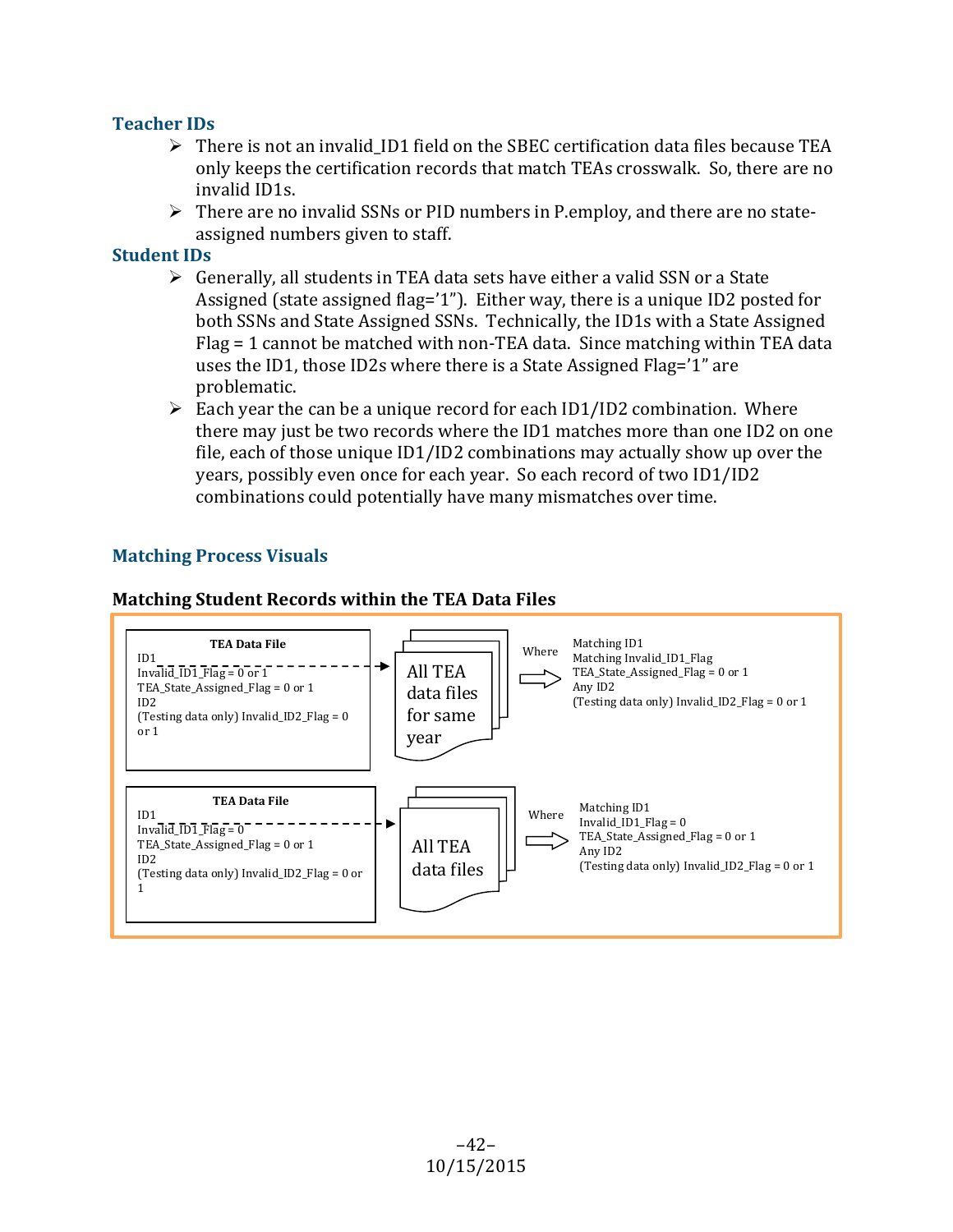## **Matching Student Records within the THECB Data Files**

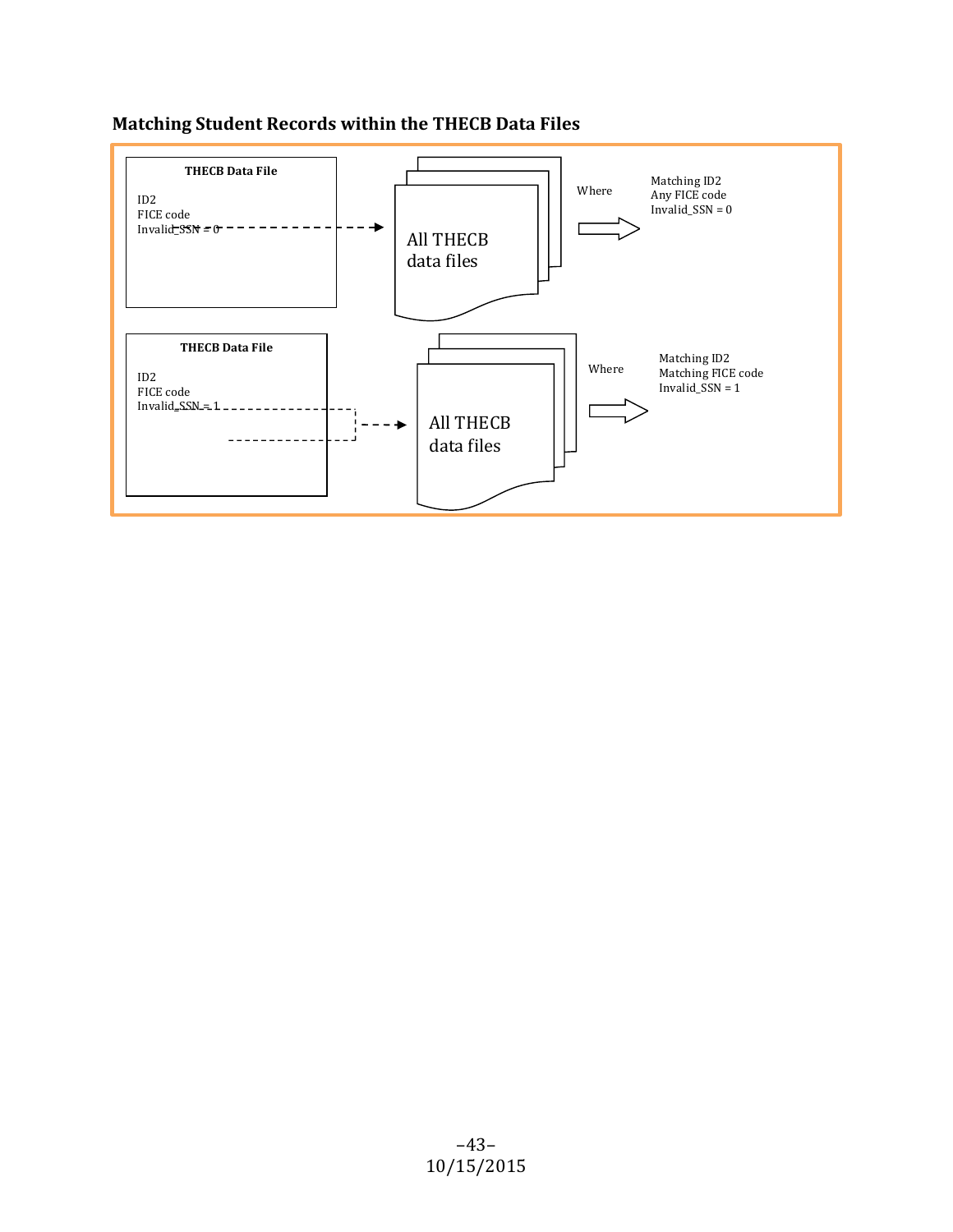## **Appendix H**

## **FERPA Overview**

## **Overview**

- $\triangleright$  **What is FERPA?** The Family Educational Rights and Privacy Act of 1974 (20 U.S.C. § 1232g; 34 CFR Part 99) is a federal law that pertains to the release of and access to educational records. The law, also known as the Buckley Amendment, applies to all schools that receive funds under applicable programs of the United States Department of Education.
- **►** To which information does FERPA apply? FERPA applies to personally identifiable information in educational records. This includes items such as a student's name, names of family members, addresses, personal identifiers such as social security numbers, and personal characteristics or other information that could reveal a student's identity.
- **►** What are educational records? Educational records are all records that contain information directly related to a student and that are maintained by an educational agency or institution or party acting on the behalf of an educational agency or institution. A record is any information recorded in any way, including handwriting, print, tape, film, microfilm, microfiche, electronic data storage, and digital images.
- Ø **Educational records do not include:**
	- Sole possession records, which are records kept in the sole possession of the maker for intended use as personal memory aids. They may not be accessible or viewed by any person other than the maker of the record, except for someone serving as a temporary substitute for the maker.
	- Medical or psychological treatment records, including those maintained by physicians, psychiatrists, and psychologist
	- Employment records, provided that employment is not contingent upon the employee's status as a student
	- Law enforcement records
- **►** Who has access to student educational records? Generally, schools must have written permission from a parent or eligible student to release any information from a student's educational record. FERPA allows schools to disclose records, without consent, to the following parties or under the following conditions (34 CFR) § 99.31):
	- School officials with a legitimate educational interest
	- Other schools to which a student is applying, enrolling, or transferring
	- Specified officials for audit or evaluation purposes
	- **•** Appropriate parties in connection with financial aid for a student
	- Organizations conducting certain studies for or on behalf of the school
	- Accrediting organizations
	- In compliance with a judicial order or lawfully issued subpoena
	- $\blacksquare$  Appropriate officials in cases of health and safety emergencies
	- State and local authorities within a juvenile justice system, pursuant to specific State law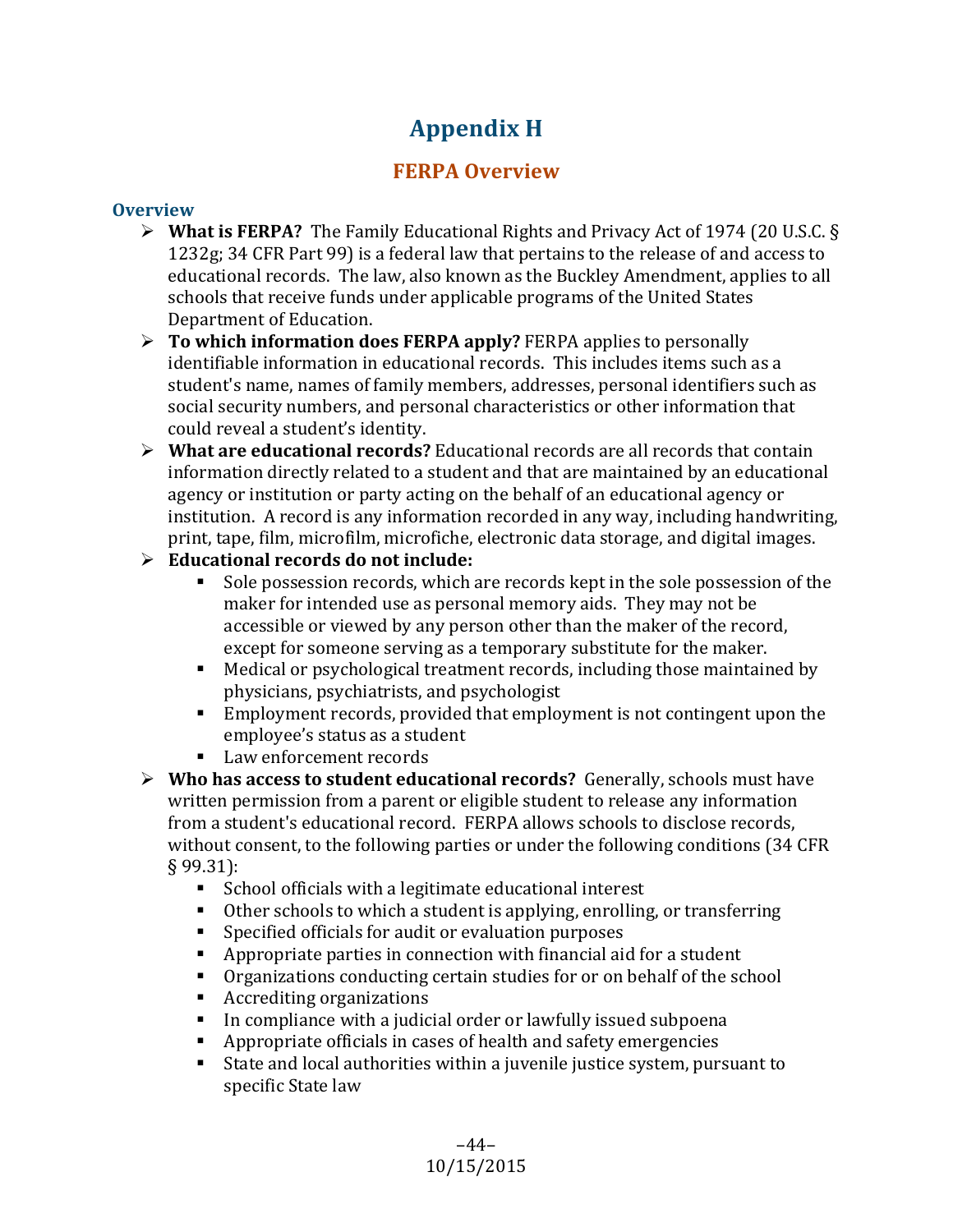- $\triangleright$  **What is legitimate educational interest?** At The University of Texas at Austin, legitimate educational interest is access to educational records by appropriate University administrators, faculty members, staff members, appropriate administrators and staff members of the Texas Exes, and contractors acting on behalf of the University, who require such access to perform their legitimate educational and business duties in the furtherance of the educational and business purposes of the student or the University.
- $\triangleright$  **What is directory information?** Schools may disclose, without consent, directory information such as a student's name, address, telephone number, date and place of birth, honors and awards, and dates of attendance. However, schools must inform parents and eligible students about directory information and allow parents and eligible students a reasonable amount of time to deny release of this information by the school.

## **Additional Resources**

- $\triangleright$  For government information about FERPA: http://www.ed.gov/policy/gen/guid/fpco/ferpa/ http://www.ed.gov/legislation/FedRegister/finrule/2008-4/120908a.pdf http://www.ed.gov/policy/gen/guid/fpco/pdf/ht12-17-08-att.pdf
- $\triangleright$  For University information about FERPA: http://registrar.utexas.edu/students/records/ferpa/ http://www.utexas.edu/student/registrar/ferpa/ferpa.tutorial.home.htm
- $\triangleright$  For information about FERPA compliance training at The University of Texas at Austin: http://www.utexas.edu/compliance/compliance-and-ethics-training/ http://registrar.utexas.edu/staff/training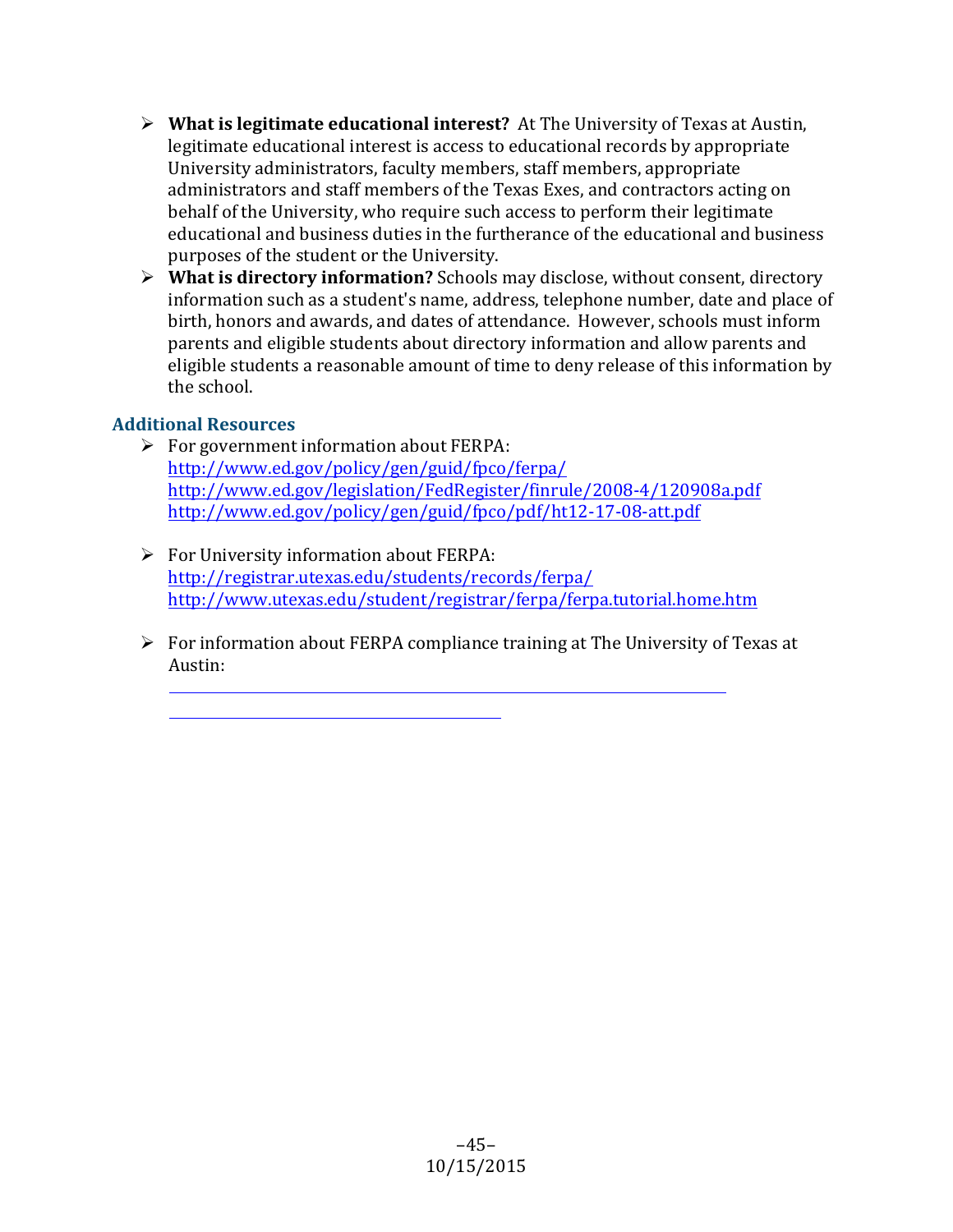## **Appendix I**

## **Masking Exemplars**

The following examples provide researchers with concrete examples of how the Texas ERC guidelines are applied. The information presented below is fabricated and does not represent actual data from the Repository. Moreover, the examples are simplified for demonstration purposes and do not capture the nuance a researcher(s) may encounter with the individual level data available at the Texas ERC.

## **Small Cell Reporting**

Let us take the example of a single campus to demonstrate the need for masking. Below is a simplified table that shows the STAAR Reading assessment results for a single elementary school campus. This table is one of many being presented to compare elementary schools across a single named district. Cells highlighted in red indicate values that must be masked due to small cell reporting guidelines.

|                                                     |     | Level I:<br><b>Unsatisfactory</b> | Level II:<br><b>Satisfactory</b> | Level III:<br><b>Advanced</b> |
|-----------------------------------------------------|-----|-----------------------------------|----------------------------------|-------------------------------|
| <b>All Students</b>                                 | 290 | 75                                | 174                              | 41                            |
| Gifted &<br><b>Talented</b>                         | 28  | 0                                 | 8                                | 20                            |
| <b>Special</b><br><b>Education</b>                  | 25  | 13                                | 12                               | $\overline{0}$                |
| Economically<br><b>Disadvantaged</b>                | 272 | 71                                | 165                              | 36                            |
| <b>English</b><br><b>Language</b><br><b>Learner</b> | 90  | 53                                | 35                               | 2                             |

## Table 1 Small Cell Masking

 $\lambda$ el CTAAD Deeding by Dhase II Levels 2014, Grade  $\overline{\Gamma}$ 

Note: Red color fill indicates cells "to-be" masked.

Remember, we need to apply masking if any of the following conditions arise:

- $\triangleright$  If the denominator is <5 including 0
- $\triangleright$  If the difference between the numerator and the denominator is fewer than 3
- $\triangleright$  If the numerator is <5 including 0
- $\triangleright$  If percent is 100% or rounds to 100%, then top code.
- $\triangleright$  If percent is 0% or rounds to 0%, then bottom code.

First, we must check for the denominators within this table. All totals across group and level meet this threshold. Second, we must mask any cell values with a difference between the numerator and denominator being fewer than three. In this case, we must compare first the overall subgroups then the levels to the total number of students. Completing the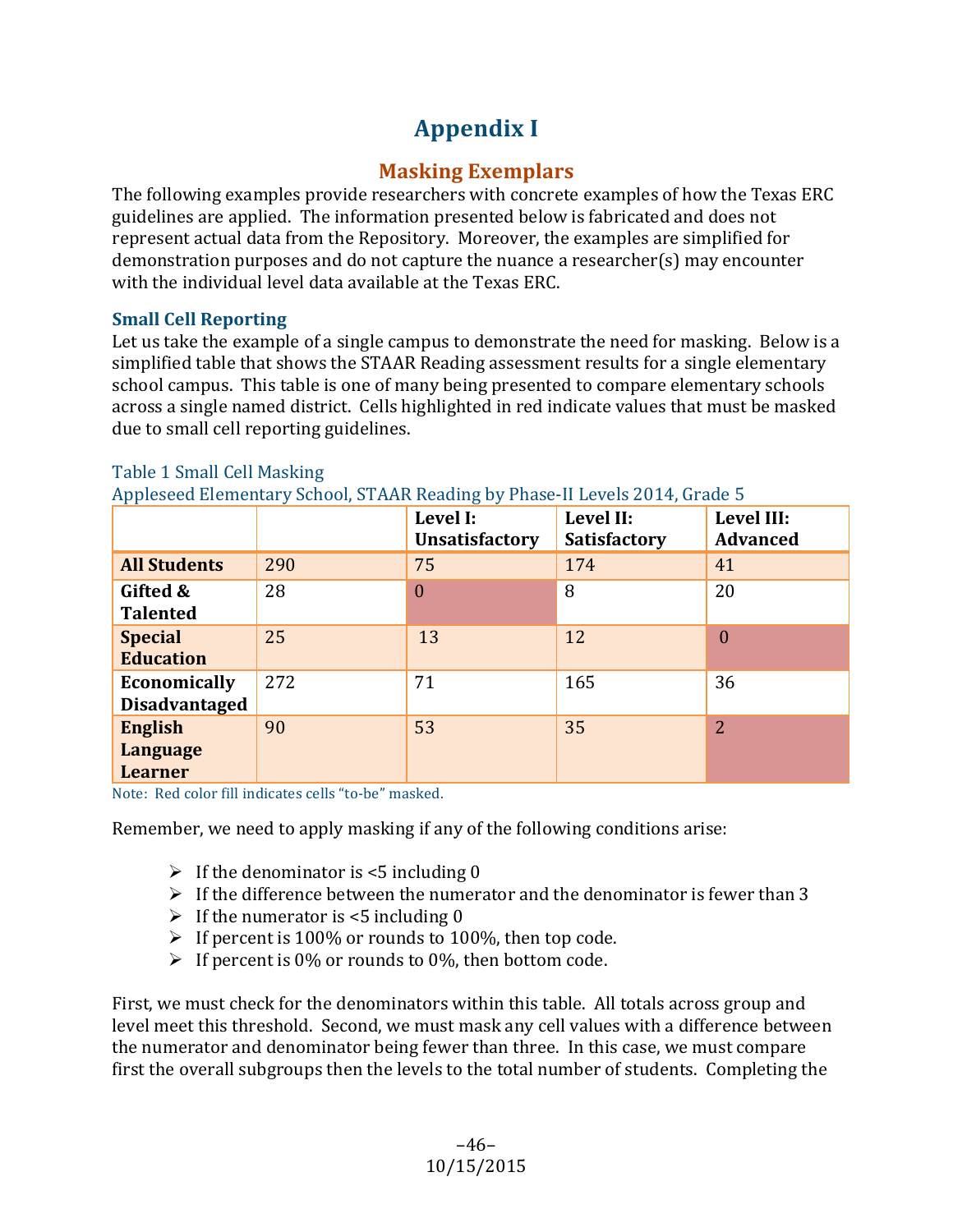first three, conditions we have addressed the other two conditions and may proceed to complementary cell suppression.

### **Complementary Cell Suppression**

The next step in the exemplar is the consideration of complementary cell suppression. In the case of this simplified table, we can recover small cell masked information through simple calculations. By subtracting the Level III and Level II values from the total number of Economically Disadvantaged students the Level I counts are revealed. Cells highlighted in red indicate values that must be masked to avoid reverse calculations.

|                                                     |     | Level I:<br><b>Unsatisfactory</b> | Level II:<br><b>Satisfactory</b> | Level III:<br><b>Advanced</b> |
|-----------------------------------------------------|-----|-----------------------------------|----------------------------------|-------------------------------|
| <b>All Students</b>                                 | 290 | 75                                | 174                              | 41                            |
| Gifted &<br><b>Talented</b>                         | 28  | $\ast$                            | 8                                | 20                            |
| <b>Special</b><br><b>Education</b>                  | 25  | 13                                | 12                               | $\ast$                        |
| Economically<br><b>Disadvantaged</b>                | 272 | 71                                | 165                              | 36                            |
| <b>English</b><br><b>Language</b><br><b>Learner</b> | 90  | 53                                | 35                               | $\ast$                        |

#### Table 2 Complementary Cell Suppression

Appleseed Flamentary School, STAAR Beading by Phase-II Levels 2014, Grade 5

Note: Red color fill indicates cells "to-be" masked.

#### Table 3 Final Table with Small Cell & Complementary Suppression Applied Appleseed Elementary School, STAAR Reading by Phase-II Levels 2014, Grade 5

|                                                     |     | Level I:<br><b>Unsatisfactory</b> | Level II:<br><b>Satisfactory</b> | Level III:<br><b>Advanced</b> |
|-----------------------------------------------------|-----|-----------------------------------|----------------------------------|-------------------------------|
| <b>All Students</b>                                 | 290 | 75                                | 174                              | 41                            |
| Gifted &<br><b>Talented</b>                         | 28  | $\ast$                            | $\ast$                           | 20                            |
| <b>Special</b><br><b>Education</b>                  | 25  | 13                                | $\ast$                           | $\ast$                        |
| Economically<br><b>Disadvantaged</b>                | 272 | 71                                | 165                              | 36                            |
| <b>English</b><br><b>Language</b><br><b>Learner</b> | 90  | 53                                | $\ast$                           | $\ast$                        |

## **Collapsing Categories**

After applying the small cell and complementary cell suppression guidelines, you can see how information pertaining to Gifted & Talented, Special Education, and English Language

> –47– 10/15/2015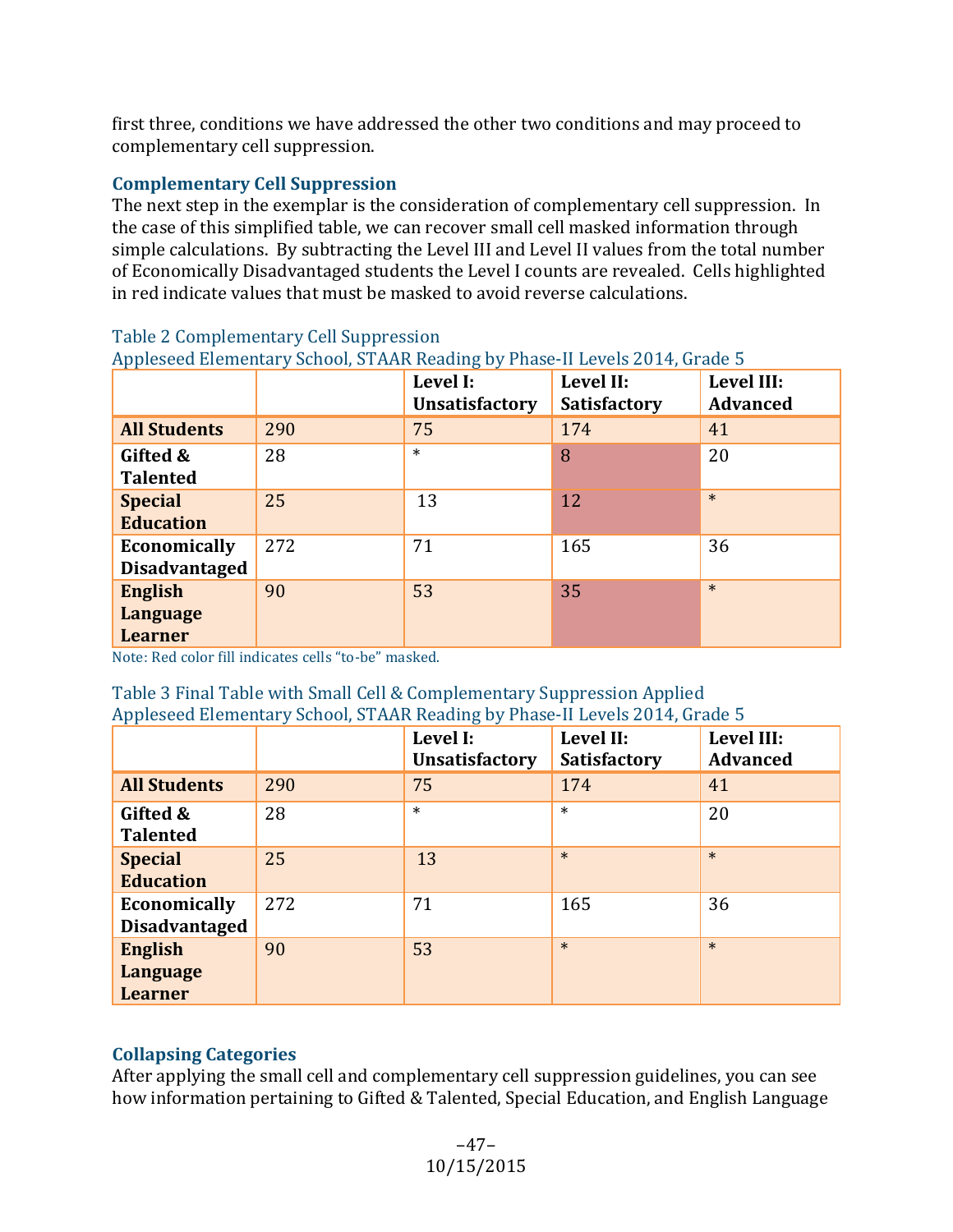Learners had to be masked. The loss of information can be avoided if researcher(s) consider the needs of their research question(s). If your research question(s) revolve around proficiency, then reporting Level III achievement may not be necessary. By collapsing the performance based indicators into two categories, information related to English Language Learners and Special Education subgroups can be restored.

|                                           |     | Level I:<br><b>Unsatisfactory</b> | Level II &<br>Level III:<br>Satisfactory or<br><b>Above</b> |
|-------------------------------------------|-----|-----------------------------------|-------------------------------------------------------------|
| <b>All Students</b>                       | 290 | 75                                | 215                                                         |
| <b>Gifted &amp; Talented</b>              | 28  | $\ast$                            | $\ast$                                                      |
| <b>Special Education</b>                  | 25  | 13                                | 12                                                          |
| Economically<br><b>Disadvantaged</b>      | 272 | 71                                | 201                                                         |
| <b>English Language</b><br><b>Learner</b> | 90  | 53                                | 37                                                          |

#### Table 4 Collapsing Categories, Counts

Appleseed Elementary School, STAAR Reading by Phase-II Levels 2014, Grade 5

### **Secondary Publications & Top and Bottom Coding**

A researcher may conclude the way around losing information is to report percentages only. This technique may work for some research products, but not all. Secondary publications must be considered. Take for example, Table 5. In this table, total counts and subgroup counts have been removed.

#### Table 5 Reporting by Percent

Appleseed Elementary School, STAAR Reading by Phase-II Levels 2014, Grade 5

|                                             | Level I:<br><b>Unsatisfactory</b> | Level II:<br><b>Satisfactory</b> | Level III:<br><b>Advanced</b> |
|---------------------------------------------|-----------------------------------|----------------------------------|-------------------------------|
| <b>Gifted &amp; Talented</b>                | 0%                                | 28.5%                            | 71.4%                         |
| <b>Special Education</b>                    | 52.0%                             | 48.0%                            | 0%                            |
| <b>Economically</b><br><b>Disadvantaged</b> | 26.1%                             | 60.7%                            | 13.2%                         |
| <b>English Language</b><br><b>Learner</b>   | 58.9%                             | 38.8%                            | 2.2%                          |

Note: Red color fill indicates cells "to-be" masked.

Remembering the top and bottom coding rules outlined in the masking guidelines regarding percentages that round to or are either zero of 100, you apply the bottom coding conditions for a group of N=290. You realize that you have two cells with  $0\%$ , indicated in red (see Table 5). Furthermore, you apply the whole number guideline to percentages related to performance-based indicators. The result is table 6.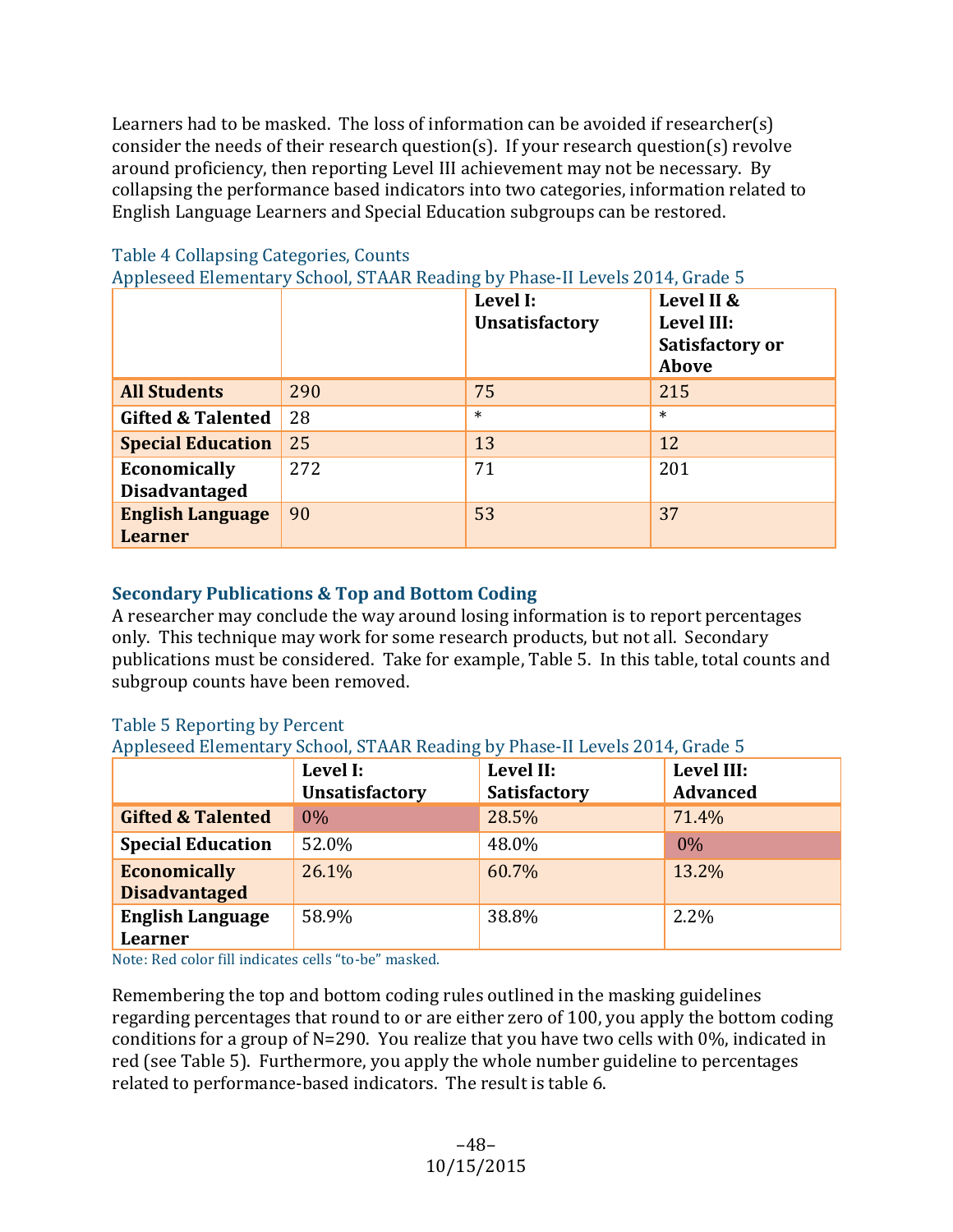#### Table 6 Reporting by Percent Appleseed Elementary School, STAAR Reading by Phase-II Levels 2014, Grade 5

|                                             | Level I:<br><b>Unsatisfactory</b> | Level II:<br><b>Satisfactory</b> | Level III:<br><b>Advanced</b> |
|---------------------------------------------|-----------------------------------|----------------------------------|-------------------------------|
| <b>Gifted &amp; Talented</b>                | $\leq$ 2%                         | 29%                              | 71%                           |
| <b>Special Education</b>                    | 52%                               | 48%                              | $\leq$ 2%                     |
| <b>Economically</b><br><b>Disadvantaged</b> | 26%                               | 60%                              | 13%                           |
| <b>English Language</b><br><b>Learner</b>   | 59%                               | 39%                              | $\leq$ 2%                     |

Note: Percentages may not add up to 100% due to rounding.

At first glance, the Table 6 looks like it is compliant. Secondary publication data, however, undermines these efforts. The TARP 2013-2014 report for Appleseed Elementary School will reveal the detailed counts for each subgroup. With the counts, small cells within this table are disclosed. As such, this table would need masked to protect cells with less than five (refer back to Table 3 or Table 4).